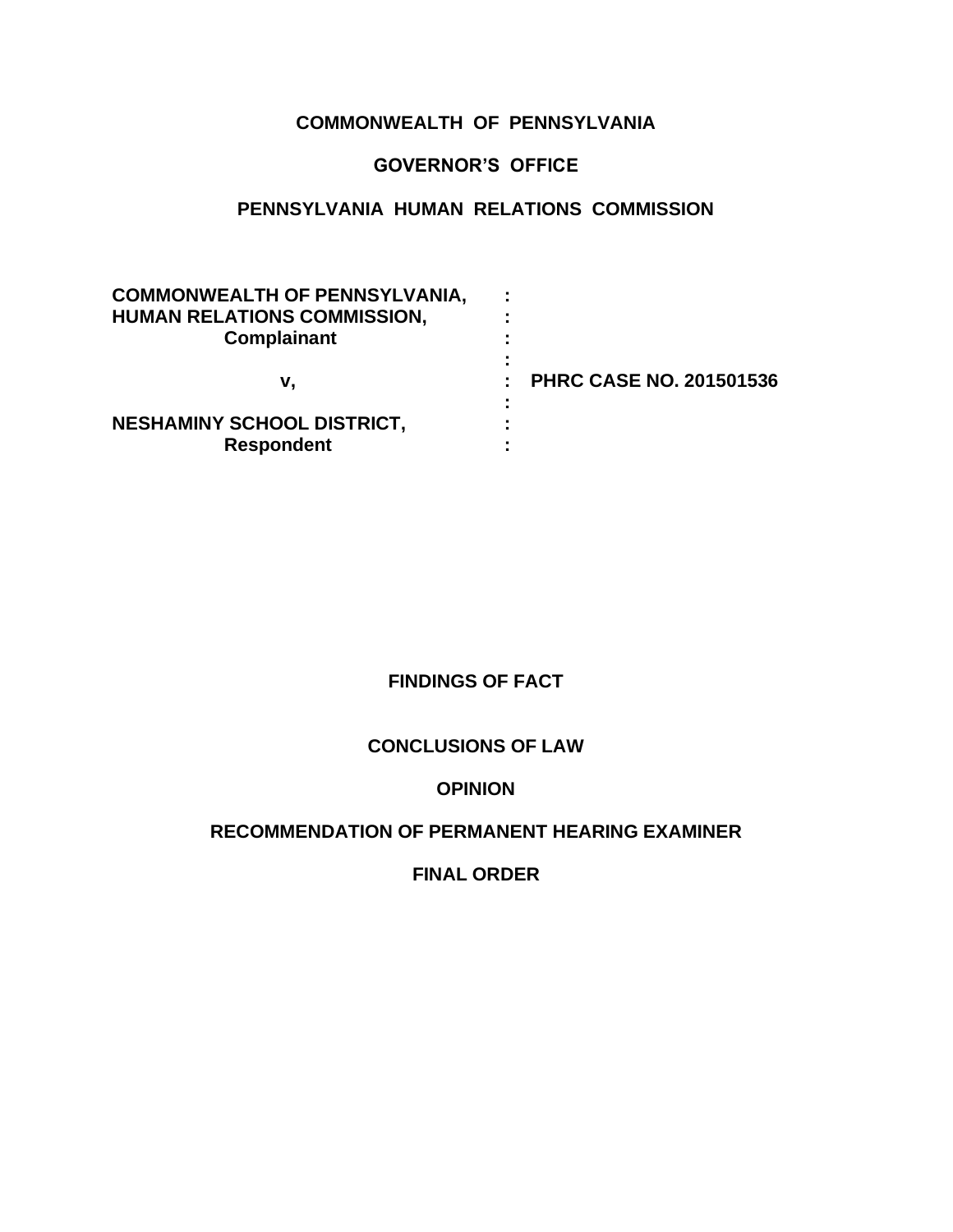# **FINDINGS OF FACT**\*

- 1. The Complainant in this case is the Pennsylvania Human Relations Commission. (N.T. 68-69; S.D. 212)
- 2. The Respondent in this case is the Neshaminy School District. (N.T. 6; S.D. 212)
- 3. There are over 8,000 students that attend the 11 schools that make up the Neshaminy School District. (N.T. 237)
- 4. Neshaminy High School is one of the 11 schools in the Neshaminy School District. (N.T. 237)
- 5. Between 2,500 and 3,000 students attend Neshaminy High School. (N.T. 923)
- 6. Neshaminy High School is operated by over 300 staff members. (N.T. 924)
- 7. While the District's enrollment process allows for the identification of a student's race

and ancestry, registrants are not compelled to identify either their race or their

ancestry. (N.T. 1278)

8. Accordingly, enrollment data does not provide the District with accurate information regarding how many District students identify as Native American. (N.T. 1276, 1280;

S.D. 37; C.D. p. 19)

- \* To the extent that the Opinion which follows recites facts in addition to those here listed, such facts shall be considered to be additional Findings of Facts. The following abbreviations will be utilized throughout these Findings of Fact for reference purposes:
	- N.T. Notes of Testimony
	- S.D. Respondent Exhibit
	- C.E. Commission Exhibit
	- C.D. Copeland Deposition
	- Y.D. Yancey Deposition
	- D.D. Davidson Deposition
	- M.D. Moya-Smith Deposition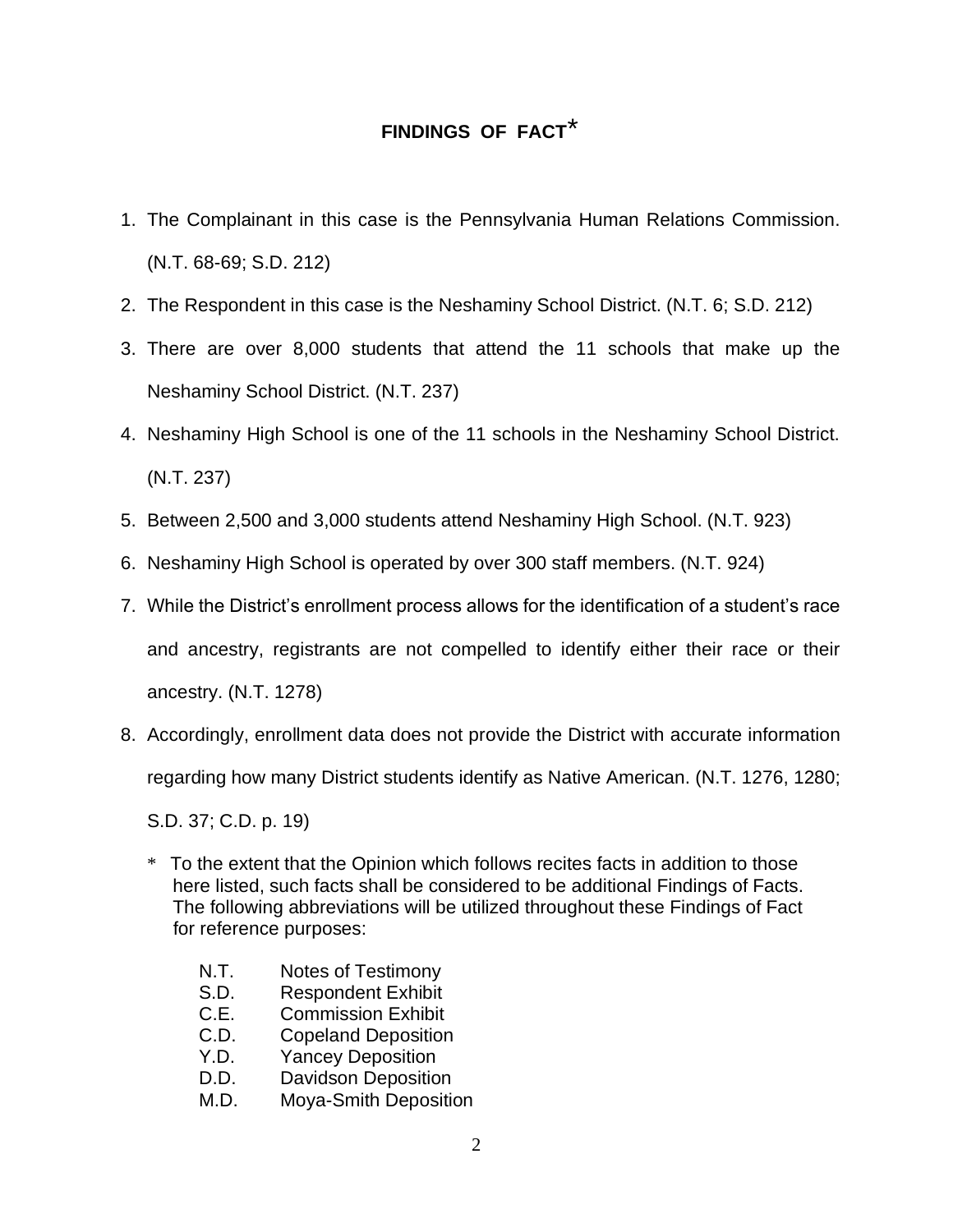- 9. In or about 1932, the Neshaminy High School began to use the word "Redskins" for its sports teams, its yearbook and other purposes. (N.T. 101; S.D. 206)
- 10. Through the 1980's the Neshaminy High School had a live mascot, however, at present, the Neshaminy High School does not. (N.T. 114, 122)
- 11. Logos and generic caricature images of Native Americans are displayed in and around the Neshaminy High School and near its athletic playing field. (N.T. 160, 161, 164, 292-294, 402)
- 12. The District's expert witness, Andre' Billeudeaux, (hereinafter "Billeudeaux") described the currently displayed "warrior" image in Neshaminy High School as a plains warrior that is a common native themed image. (N.T. 213, 226-227)
- 13. Billeudeaux indicated the image was historically misaligned and testified that he informed the District and the then Principal of the Neshaminy High School, Dr. Robert McGee, (hereinafter "McGee"), that he should change it. (N.T. 213, 214)
- 14. Billeudeaux has 30 years experience working with Native American organizations and approximately 100 different tribes as he attempts to understand the concerns and cultures of Native Americans. (N.T. 92-93, 97, 107, 177-178)
- 15. Billeudeaux offered that Native Americans want to be understood and represented and to sustain their cultures. (N.T. 98)
- 16. Billeudeaux is a representative of the Native American Guardian Association (NAGA), a non-profit organization that tries to help people understand there are two sides to the question regarding the use of the word "Redskins" in an effort to preserve positive symbols and imagery, as well as tributes to Native American culture. (N.T. 112; Y.D. pp 48-55)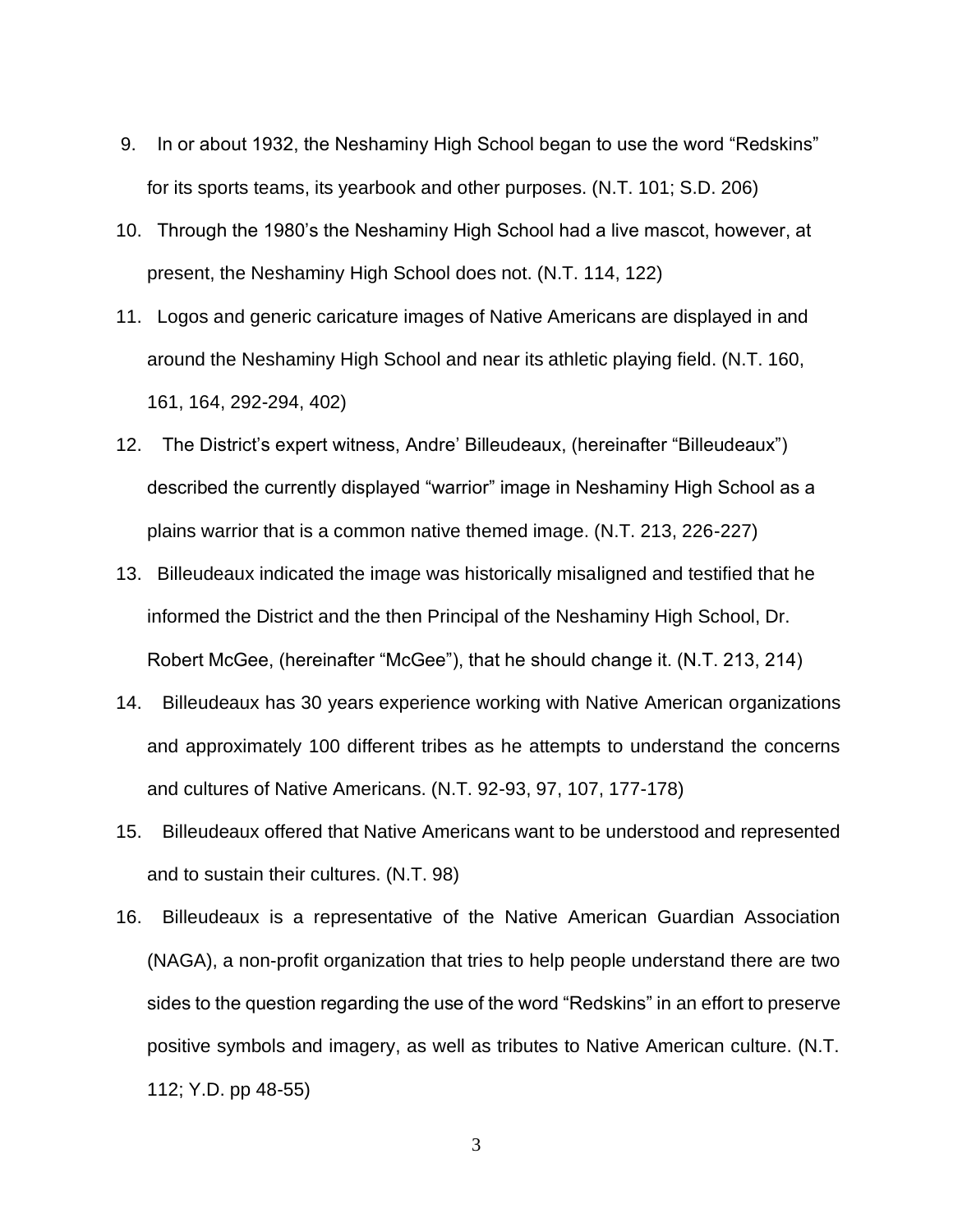- 17. The phrase Billeudeaux and NAGA use is "Education not Eradication." (N.T. 107, 130, 207; Y.D. pp. 42)
- 18. Billeudeaux testified that there are various Native American tribes that, as a part of their cultures, paint themselves red for burial, for various sacred ceremonies, to prepare for battle, and to be initiated into a tribe. (N.T. 102, 183)
- 19. Billeudeaux indicated that there are over 600 different tribes with different cultures, histories, beliefs, and varied languages and dialects. (N.T. 123, 218)
- 20. Indeed, the words "Native American" do not refer to a homogenous giant monolithic or holistic idea, but over time the words have become commonly used to describe what is in reality a collection of discrete separate nation tribes of indigenous people with separate languages, societies, cultures, and social systems. (N.T. 160)
- 21. As for the term Redskin, Billeudeaux offered that, while the term can be derogatory, there are tribes that, as part of their cultures, proudly paint themselves red and call themselves "red-painted people, redmen and redskins" and are known to promote the use of the term Redskin. (N.T. 102-103,104)
- 22. Counter to this view, dictionary definitions include information that indicates the term Redskin can be offensive, inappropriate and disparaging. (N.T. 197, 283-284, 361)
- 23. The expert called by the PHRC, Ellen Straurowsky, (hereinafter "Straurowsky"), observed that one source that had been cited by Billeudeaux indicated that the word Redskin is a racial pejorative. (N.T. 284)
- 24. The term Redskin is also known to be associated with a dark period in the nation's history when the term was used to refer to the monetary reward given as a bounty for the killing of a Native American. (N.T. 316)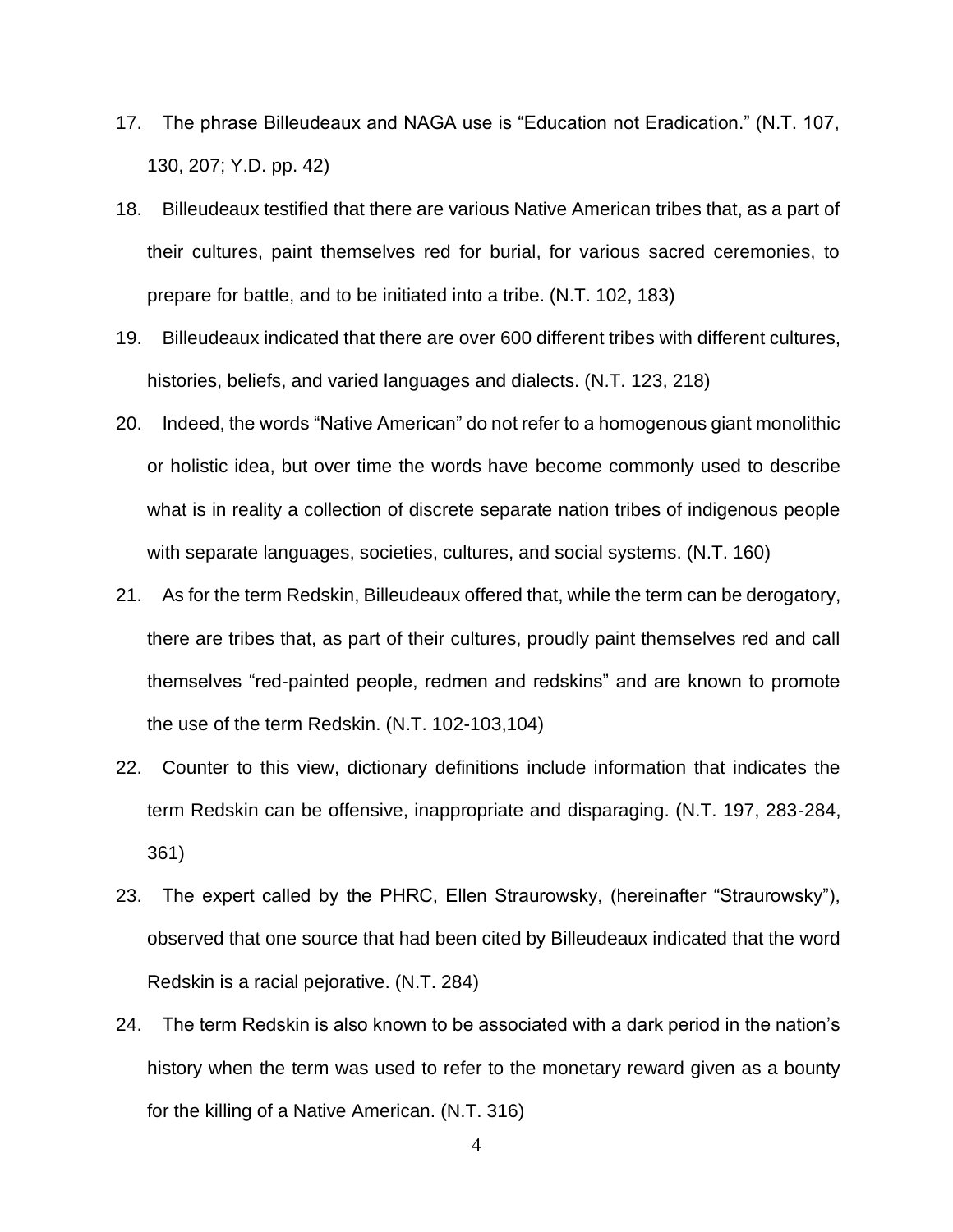- 25. Straurowsky testified that the term is similar to the "N" word and other racially offensive names that are considered racial slurs. (N.T. 284-285)
- 26. When the PHRC's Executive Director was asked what the meaning of the word Redskin was, he indicated that the term is a derogatory term that is meant to dehumanize or debase someone. (N.T. 64)
- 27. Billeudeaux offered that it would be ok to use the term Redskin as long as the name and symbols are both informed appropriately and accurately. (N.T. 120, 153)
- 28. Billeudeaux indicated that a school should be able to keep the Redskin name and logo so long as the term and logos are given the dignity and respect they deserved and are displayed carefully, with cultural sensitivity and in a historically accurate manner. (N.T. 123, 154)
- 29. Billeudeaux further submitted that to be authentic as possible, modifications must be done to the Neshaminy High School to ensure historical accuracy. (N.T. 120, 154)
- 30. Billeudeaux noted that during a tour of Neshaminy High School, he saw a photograph of a student wearing feathers and that, in his opinion, this photograph should be removed. (N.T. 222-223)
- 31. Billeudeaux compared the wearing of feathers by an individual who did not earn them with the wearing of military medals not earned. (N.T. 215)
- 32. Billeudeaux referred to this as "stolen valor." (N.T. 215)
- 33. Both Billeudeaux and Straurowsky commented on two surveys taken of Native Americans with regard to whether the Washington D.C. team name "Redskins" was offensive. (N.T. 128-129, 190, 277, 282, 280, 358: S.D. 167)
- 34. The Annenberg study of 2004 found that 9 of 10 Native American fans of the Washington D.C. football team said the term Redskins was not offensive. (N.T. 190)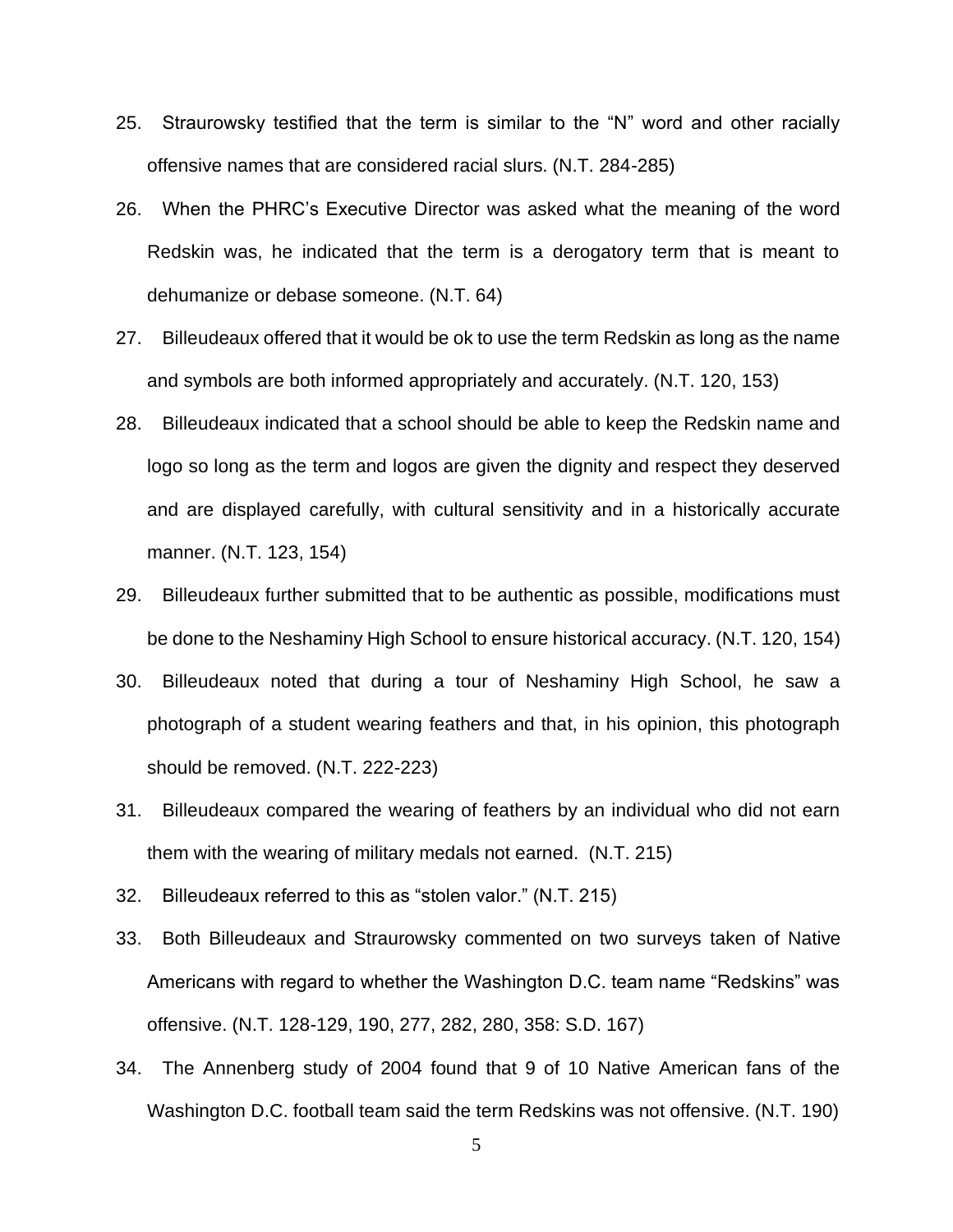- 35. The Washington Post survey in 2016 obtained a similar result. (N.T. 190, 195)
- 36. Numerous witnesses for the District testified about the meaning of the word Redskin:
	- a. Joseph Turchi, a coach for local youth organizations and a resident of the District with 2 daughters that cheer for the Neshaminy High School indicated that to him the word Redskin means a sense of pride. (N.T. 801, 807)
	- b. Richard Kain, a graduate of Neshaminy High School and a 25 year teacher in the District testified that to him, the word Redskin is a sense of pride for the District and that while he is aware others consider the word a slur, he does not. (N.T. 819, 822, 832) Kain also indicated that he would not be upset if the name changed. (N.T. 839)
	- c. Neil French, a 21 year employee of the district and the assistant varsity football coach testified that the word speaks to the tradition of honor and bravery. (N.T. 977-988) He also offered that the name is a tribute to those who came before and to the Native American tribes in the area. (N.T. 1000-1001)
	- d. Robert Wood, a 14 year employee of the District, whose Great Grandfather was Chippewa, testified that he is not offended by either the name or imagery. (N.T. 1107) He indicated that, while he is not surprised the dictionary defines the word as a racial slur and agrees racism is harmful, he does not believe the term is a slur. (N.T. 1112, 1116) Finally, he testified that he does not really feel pride in his Native American heritage. (N.T. 1118)
	- e. Shayne Spingler testified that her Father is African American and Lenape and that she has 2 children in the District, and that to her, the term means pride in the community. (N.T. 1120, 1126) She offered that she does understand that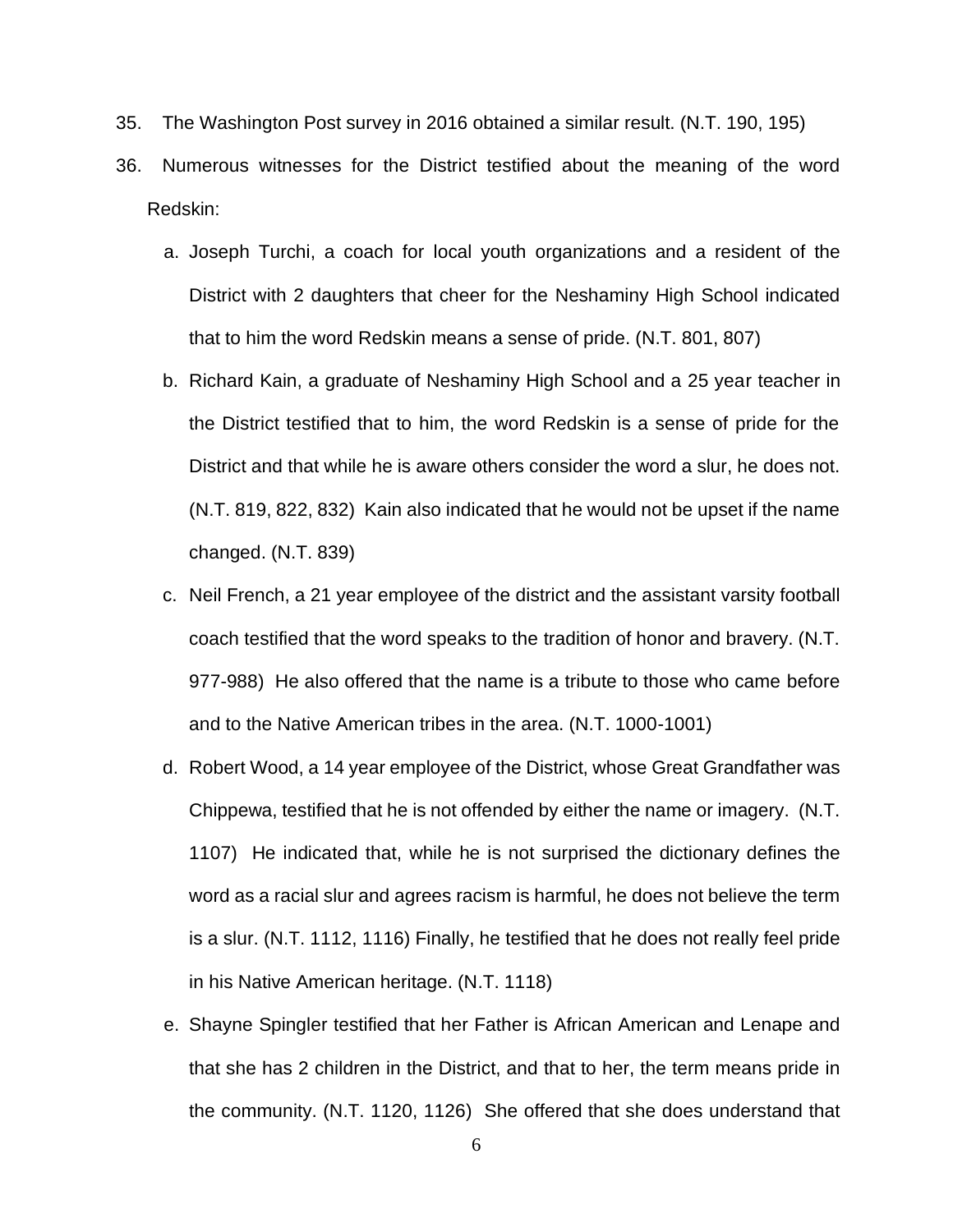others see the word as a slur and that the dictionary says the word is a slur, however, the caricatures and logos in and around the high school are not offensive to her. (N.T. 1132, 1133-1134)

- f. Jim King, a Father of 6 children, 3 of whom attended school in the District with the last to graduate in 2013, says that to him, the word means Neshaminy and he does not find the word offensive. (N.T. 1261)
- g. Steve Pirritano, a member of the District's School Board since October 2013, testified that to him, the word means the area's culture has a proud and determined heritage. (N.T. 1211-1213) He offered that he agrees that the dictionary definition is usually derogatory and that to others the word is a slur, but to him, the word is not a racial slur. (N.T. 1213, 1239, 1257)
- h. Robert Copeland, the superintendent of Neshaminy School District from October 1, 2012 through June 30, 2015, testified that he realized some Native Americans found the word Redskin offensive. (C.D. pp. 42) Copeland offered that he went back and forth on the issue over time, sometimes agreeing and sometimes not. (C.D. p 54) He also testified that after reading written materials his decision was influenced to a point where he did agree that the term is harassing and offensive and that the District should stop using Native American imagery and consider changing the name. (C.D. pp. 54, 62-63)
- i. Mark Yancey, who identifies himself as a Chirrichua Apache, and who, along with several others including Billeudeaux, recently formed the organization NAGA. (Y.D. pp. 13, 44, 86, 96) In 2014, before participating in the formation of NAGA, Yancey had formed two fan clubs of the Washington Redskins: Native American Redskin Fans; and Native American Redskin Nation Fan Group. (Y.D.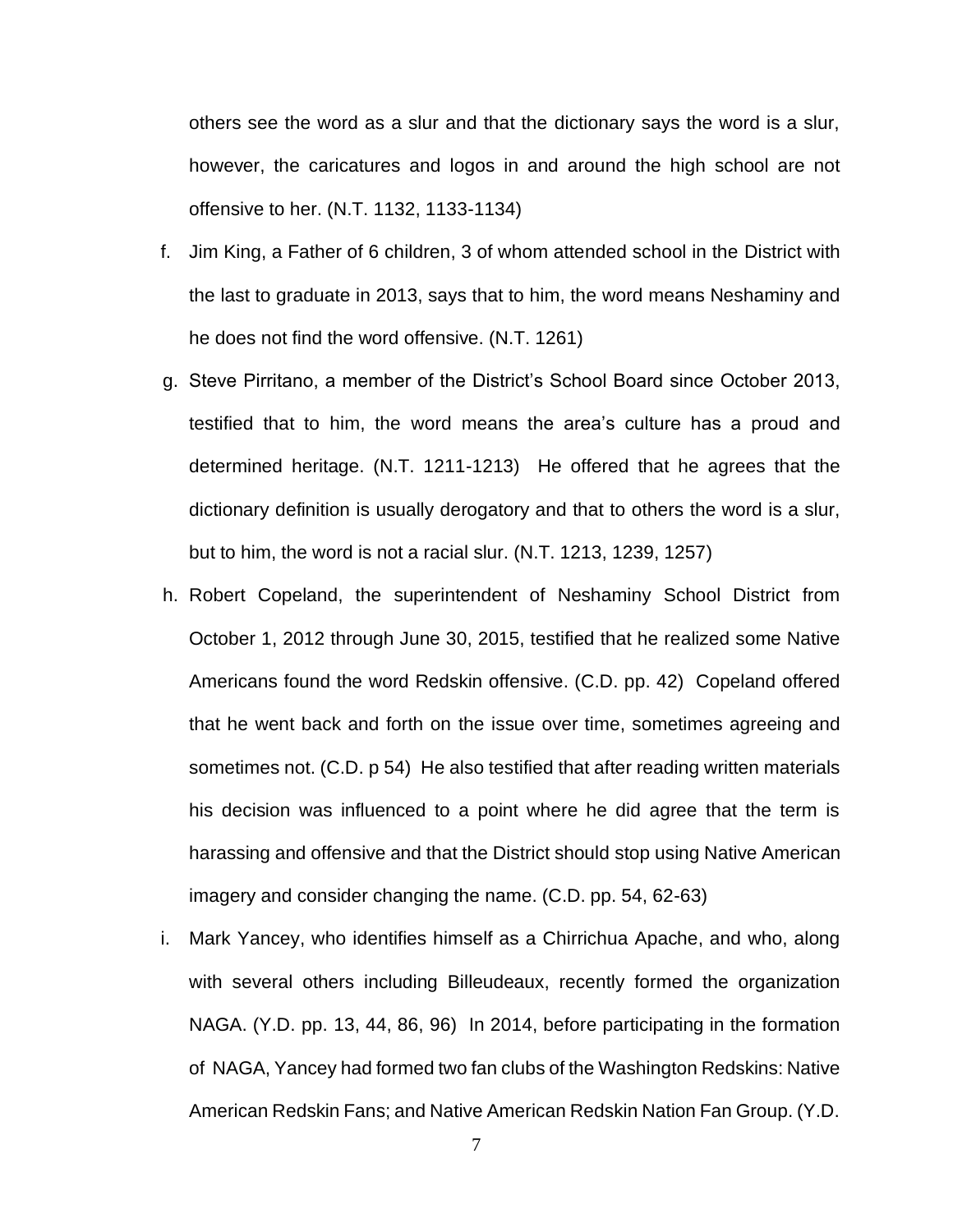pp. 24-25, 121, 122, 128, 174) Yancey testified that he and many other Native Americans think of the word Redskin as a positive word. (Y.D. pp. 35) Yancey offered that he does not believe the word Redskin was used when there were bounties on Native Americans and considers this "false history." (Y.D. pp. 43) Yancey also regards the wearing of unearned feathers as inappropriate and does not condone the wearing of costumes that are intended to depict Native Americans. (Y.D. pp 63, 138, 143-144)

- j. Eunice Davidson, also a founding member of NAGA, testified by deposition that she is a Dakota Sioux. (D.D. pp 8, 40) She offered that she is generally familiar with how Native Americans view the use of Native American names and imagery in sports. (D.D. pp. 22) She testified that, while some are offended by the term Redskin, many Native Americans with whom she spoke are not offended by the term. (D.D. pp. 37, 67. 89-90, 102; EX 1) She revealed that the leader of her own tribe did not support the use of the name Redskin. (D.D. pp. 72-73)
- 37. Others testified for the PHRC indicating that the word is offensive, including:
	- a. Randy Wehrs, a 2001 student editor-in-chief of the Neshaminy High School's newspaper, the Playwicken, testified that he personally found the word Redskin to be a racial slur. (N.T. 630-631)
	- b. Zachary Uzupus, a 2001 graduate of Neshaminy High School testified that the term Redskin is racially offensive. (N.T. 640-641)
	- c. Suzanne Drake, a 25 year teacher at the Neshaminy High School testified that, to her, the term is absolutely derogatory, a racial pejorative, and a slur. (N.T. 612) She further offered that one cannot get around the Native American imagery in the high school and that the use of the word harms students by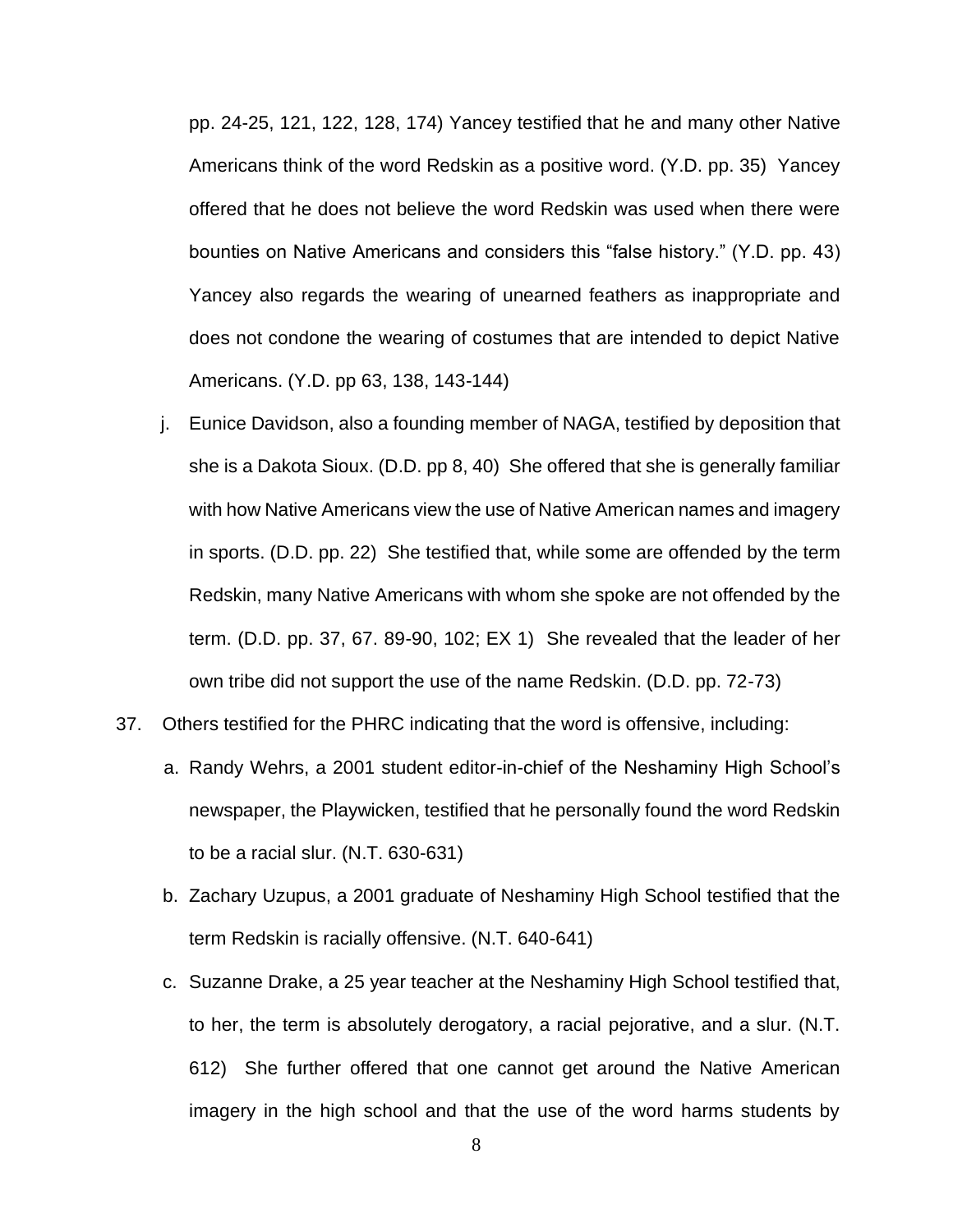making them embarrassed, anxious, closed off from others and results in underperforming in the classroom. (N.T. 622)

- d. Gillian McGoldrick, a 2015 graduate of the Neshaminy High School testified that she began on the side that believed the word Redskin was used for tradition as the logo was everywhere, but after listening to the views of other students and doing independent research, she was persuaded that the term is a slur. (N.T. 507) She offered that after forming the opinion that word is racist and discriminatory, she felt that she had been lied to regarding the word being a tradition. (N.T. 510-511)
- e. Eishna Rangonatha, testified that she too came to a different conclusion after doing research and now sees the word as discriminatory. (N.T. 410-411)
- f. Madison Buffardi, a 2015 graduate of the Neshaminy High School testified that when she was young, her Mother was an educator at a local nature preserve at which there were Lenni-Lenape individuals on site with whom she interacted. (N.T. 691-692) She indicated that the Native Americans with whom she came in contact spoke of the word Redskin as being offensive and like the "N" word. (N.T. 693) She added that the tribe considered the word to be a slur and that she felt the same way. (N.T. 693, 728)
- g. Timothy Cho, a 2016 graduate of the Neshaminy High School who is Asian testified that he felt he had a responsibility to represent voices that are not heard as he found the term racist in both context and in origin. (N.T. 654)
- h. Tara Huber, an English teacher at the high school and advisor to the Playwicken, testified that to her, the term is a racist term. (N.T. 455) She offered that she had attended a conference in Reno, Nevada, at which there were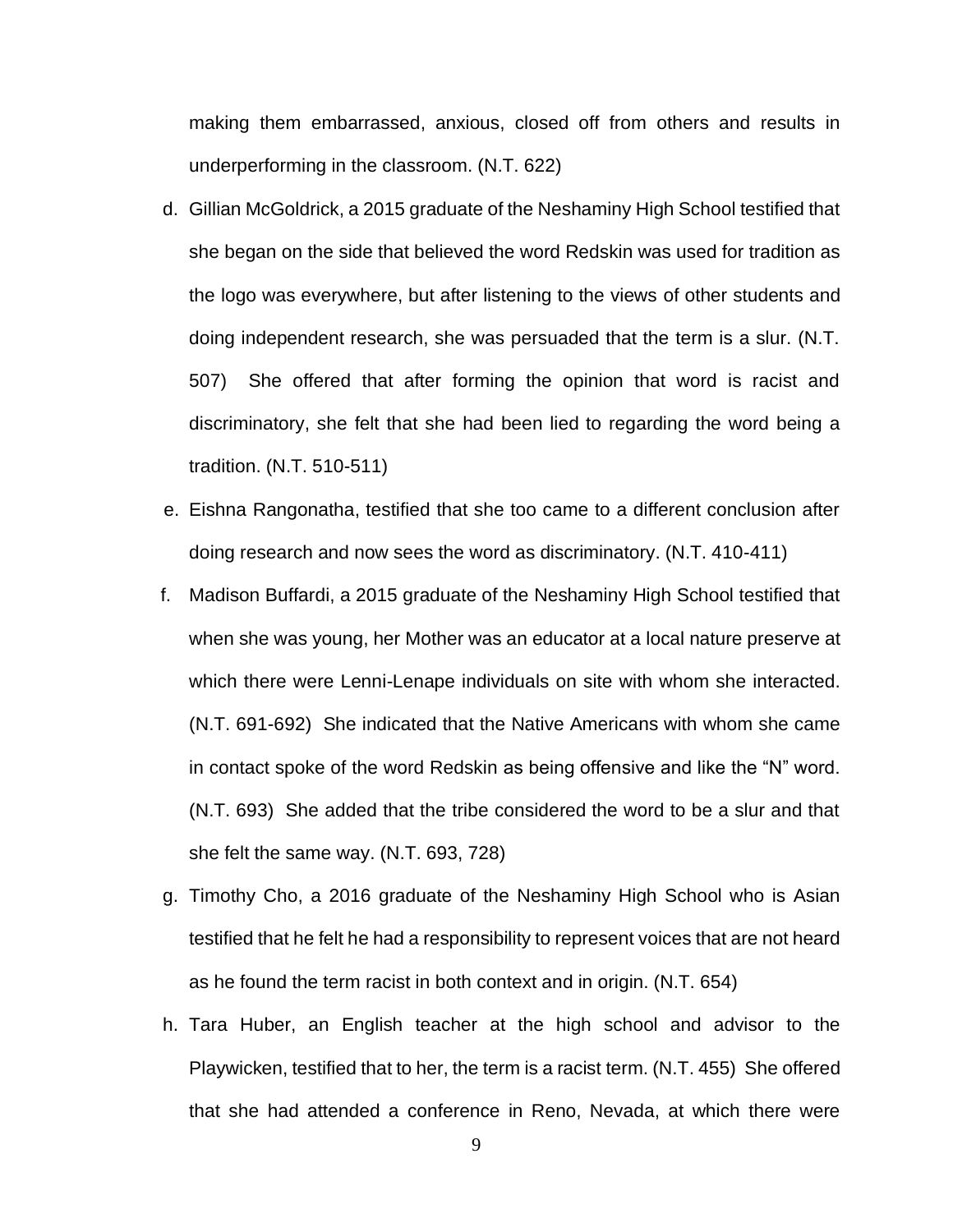approximately 5,000 Native Americans representing over 500 different tribes discussing the term Redskin. (N.T. 423) Huber offered that she formed the opinion that some Native Americans found the word offensive and hurtful and others would say the term is a term of honor. (N.T. 423)

- i. Simon Moya-Smith, of the Oglala Lakota Nation, testified that since childhood, he has pushed against the use of Native Americans as mascots. (M.D. p. 13) In his opinion, the term Redskin is a racial slur harmful to the mental health and stability of children. (M.D. pp. 16, 56) He further offered that the use of the term is dehumanizing as it ridicules and objectifies Native Americans and should have no place in society as the term is akin to black face and is offensive. (M.D. pp. 20, 22, 30)
- 38. The PHRC's expert witness, Straurowsky filed a report that attempts to answer 3 questions: (1) does Native American sports imagery create a racially hostile environment for Native American children? (2) is the support of Native American imagery a form of institutional racism which promotes insensitivities to Native Americans and things about them?; and (3) does Native American sports imagery prevent schools from complying with state education standards? (N.T. 285-290; S.D. 145)
- 39. Straurowsky testified that in her opinion, Native American sports imagery does have the capacity to create a racially hostile learning environment, promote insensitivity to Native Americans and things about them, and class rooms should be inclusive where every student has the opportunity to fulfill their promise without impediments. (N.T. 286-290)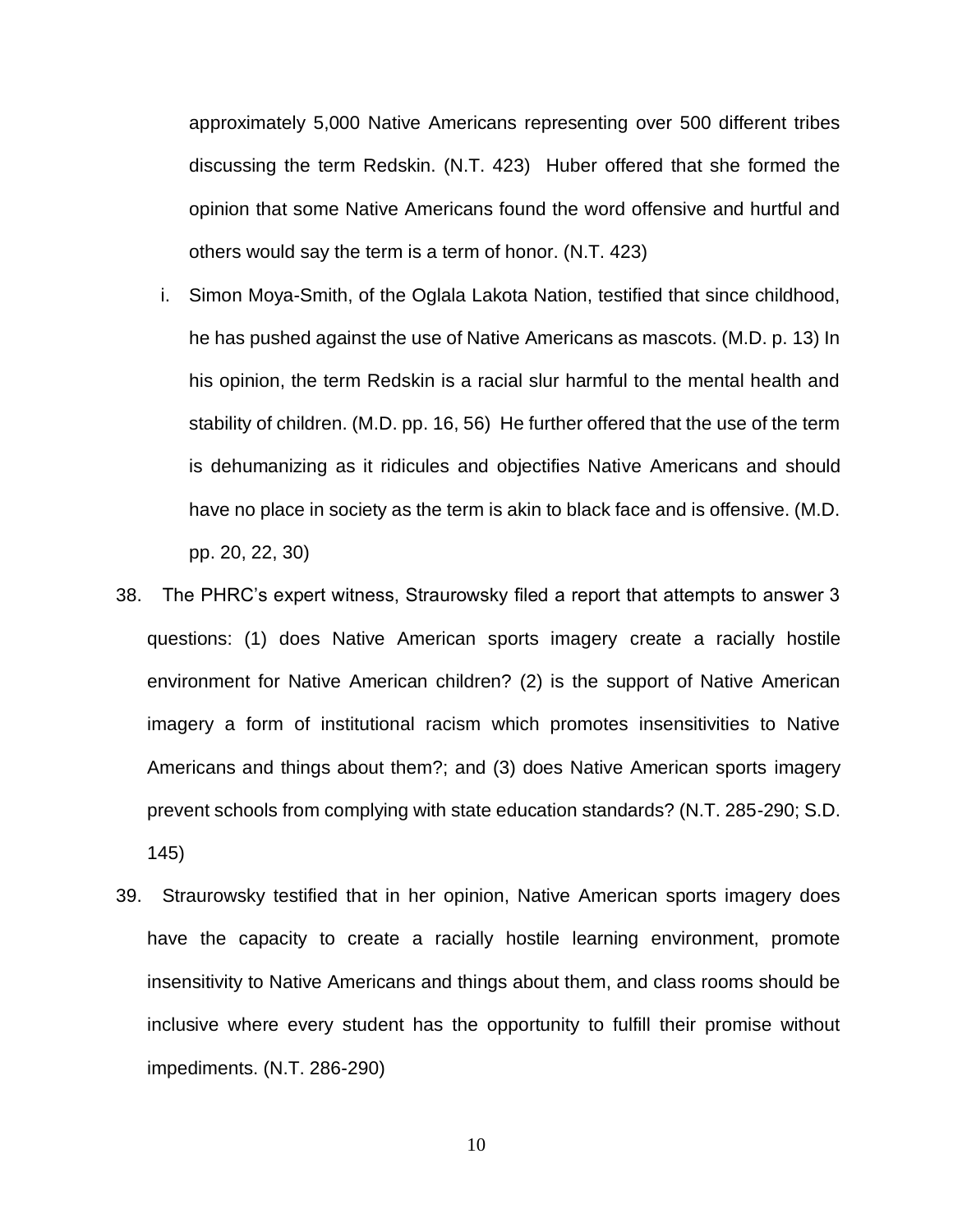- 40. Straurowsky also offered her opinion that stereotyping of Native Americans creates a level of insensitivity to Native Americans and fosters a prejudicial view of others where stereotyping of minority groups is acceptable. (N.T. 291, 305-306, 307-308)
- 41. Straurowsky observed that when a child only hears "bravery, strength, fighting spirit, and warrior spirit" as general stereotypes, they miss the view of Native Americans as empathetic, caring, concerning, devoted to family, and devoted to a different way of life. (305-306)
- 42. Straurowsky indicated that there are over 100 academic reports that agree that Native American sports imagery threatens the health and well being of Native American students, generally by lowering achievement levels and the self-esteem of Native American children. (N.T. 288, 310)
- 43. Straurowsky referenced a 1968 resolution by the National Congress of American Indians, which represents 260 tribes, and which called for the elimination of stereotyping of Native Americans in sports imagery. (N.T. 307)
- 44. Straurowsky also referenced a 2001 statement made by the U.S. Commission on Civil Rights on the Use of Native American Images and Nicknames as Sports Symbols which states the following;

The U.S. Commission on Civil Rights calls for an end to the use of Native American images and team names by non-Native schools. The Commission deeply respects the rights of all Americans to freedom of expression under the First Amendment and in no way would attempt to prescribe how people can express themselves. However, the Commission believes that the use of Native American images and nicknames in school is insensitive and should be avoided. In addition, some Native American and civil rights advocates maintain that these mascots may violate anti-discrimination laws. These references, whether mascots and their performances, logos, or names, are disrespectful and offensive to American Indians and others who are offended by such stereotyping. They are particularly inappropriate and insensitive in light of the long history of forced assimilation that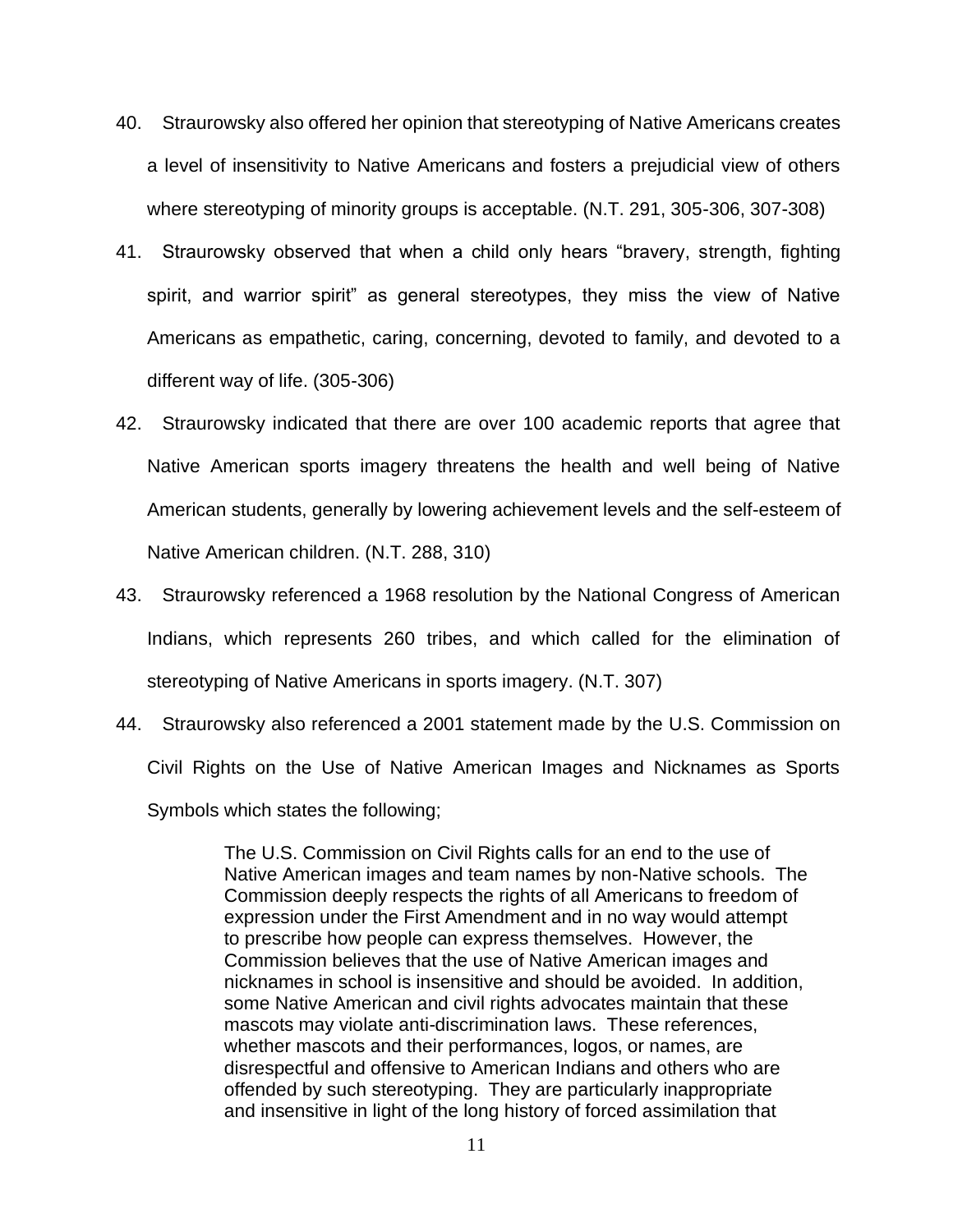American Indian people have endured in this century.

Since the civil rights movement of the 1960's many overtly derogatory symbols and images offensive to African-Americans have been eliminated. However, many secondary schools, post-secondary institutions, and a number of professional sports teams continue to use Native American nicknames and imagery. Since the 1970's, American Indian leaders and organizations have vigorously voiced their opposition to these mascots and team names because they mock and trivialize Native American religion and culture.

It is particularly disturbing that Native American references are still to be found in educational institutions, whether elementary, secondary or postsecondary. Schools are places where diverse groups of people come together to learn not only the "Three Rs," but also how to interact respectfully with people from different cultures. The use of stereotypical images of Native Americans by educational institutions has the potential to create a racially hostile educational environment that may be intimidating to Indian students. American Indians have the lowest high school graduation rates in the nation and even lower college attendance and graduation rates. The perpetuation of harmful stereotypes may exacerbate these problems.

The stereotyping of any racial, ethnic, religious or other groups when promoted by our public educational institutions, teach all students that stereotyping of minority groups is acceptable, a dangerous lesson in a diverse society. Schools have a responsibility to educate their students; they should not use their influence to perpetuate misrepresentations of any culture or people. Children at the elementary and secondary level usually have no choice about which school they attend. Further, the assumption that a college student may freely choose another educational institution if she feels uncomfortable around Indian-based imagery is a false one. Many factors, from educational programs to financial aid to proximity to home, limit a college student's choices. It is particularly onerous if the student must also consider whether or not the institution is maintaining a racially hostile environment for Indian students.

Schools that continue to use Indian imagery and references claim that their use stimulates interest in Native American culture and honors Native Americans. These institutions have simply failed to listen to the Native groups, religious leaders, and civil rights organizations that oppose these symbols. These Indian-based symbols and team names are not accurate representations of Native Americans. Even those that purport to be positive are romantic stereotypes that give a distorted view of the past. These false portrayals prevent non-Native Americans from understanding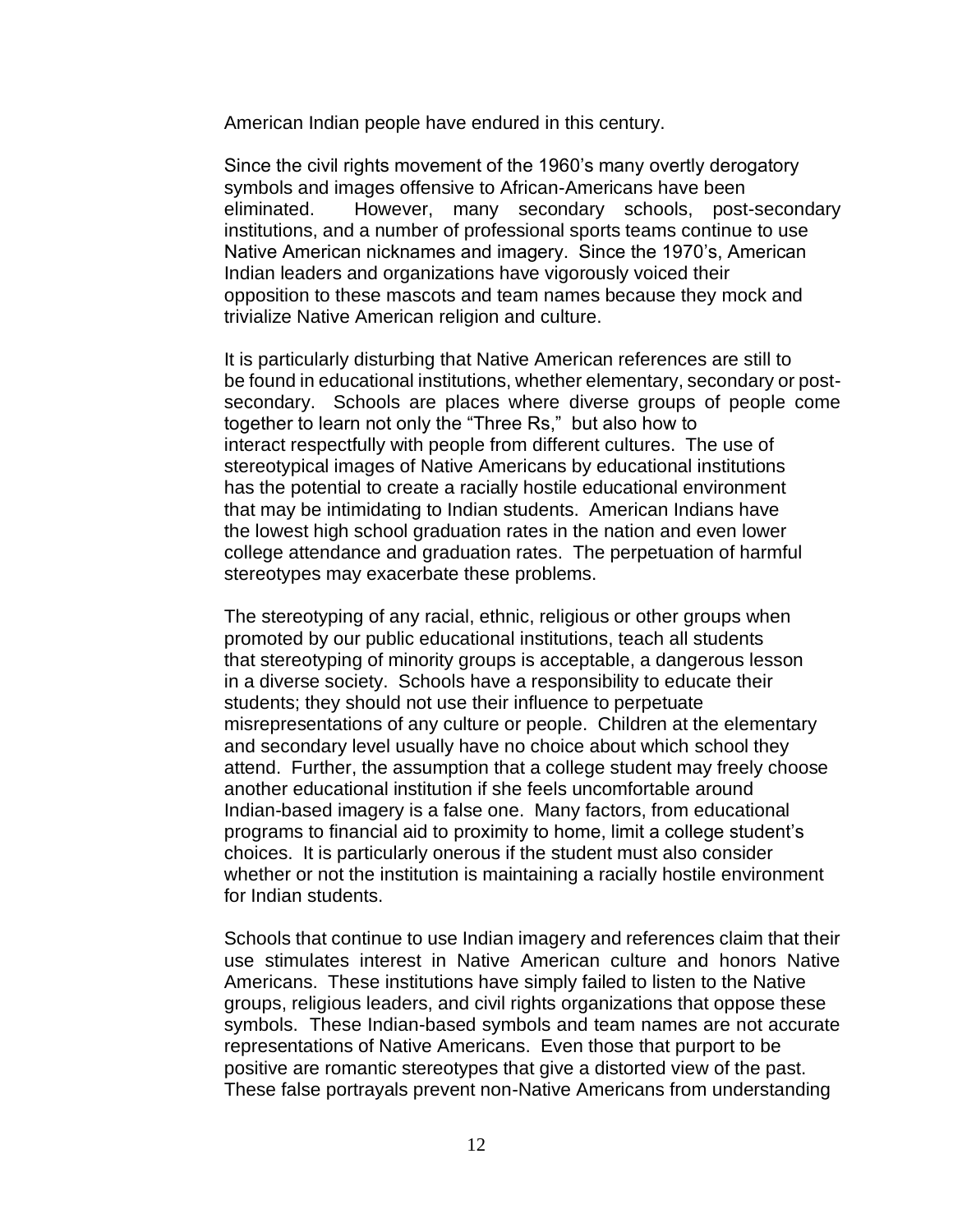the true historical and cultural experiences of American Indians. Sadly, they also encourage biases and prejudices that have a negative effect on contemporary Indian people. These references may encourage interest in mythical "Indians" created by the dominant culture, but they block genuine understanding of contemporary Native people as fellow Americans.

The Commission assumes that when Indian imagery was first adopted for sports mascots it was not to offend Native Americans. However, the use of the imagery and traditions, no matter how popular, should end when they are offensive. We applaud those who have been leading the fight to educate the public and the institutions that have voluntarily discontinued the use of insulting mascots. Dialogue and education are the roads to understanding. The use of American Indian mascots is not a trivial matter. The Commission has a firm understanding of the problem of poverty, education, housing, and health care that face many Native Americans. The fight to eliminate Indian nicknames and images In sports is only one front of the larger battle to eliminate obstacles that Confront American Indians. The elimination of Native American nicknames and images as sports mascots will benefit not only Native Americans, but all Americans. The elimination of stereotypes will make room for education about real Indian people, current Native American issues, and the rich variety of American Indian cultures in our country.

(N.T. 307-308; S.D. 106)

45. Straurowsky also referenced an NCAA policy that was adopted and unveiled in

2005 which prohibited member institutions from participating in NCAA-sanctioned

postseason events if, without the permission of a local tribe, the institution maintained

a mascot, moniker, nickname or logo that was offensive to Native Americans. (N.T.

261)

- 46. In 2001, following the publication of the U.S. Commission on Civil Rights statement about use of Native American names and imagery in schools, several student editors of the Playwicken decided to raise the issue regarding Neshaminy High Schools name. (N.T. 626)
- 47. Since the 1930's, the Playwicken has been the Neshaminy High School's newspaper. (N.T. 455)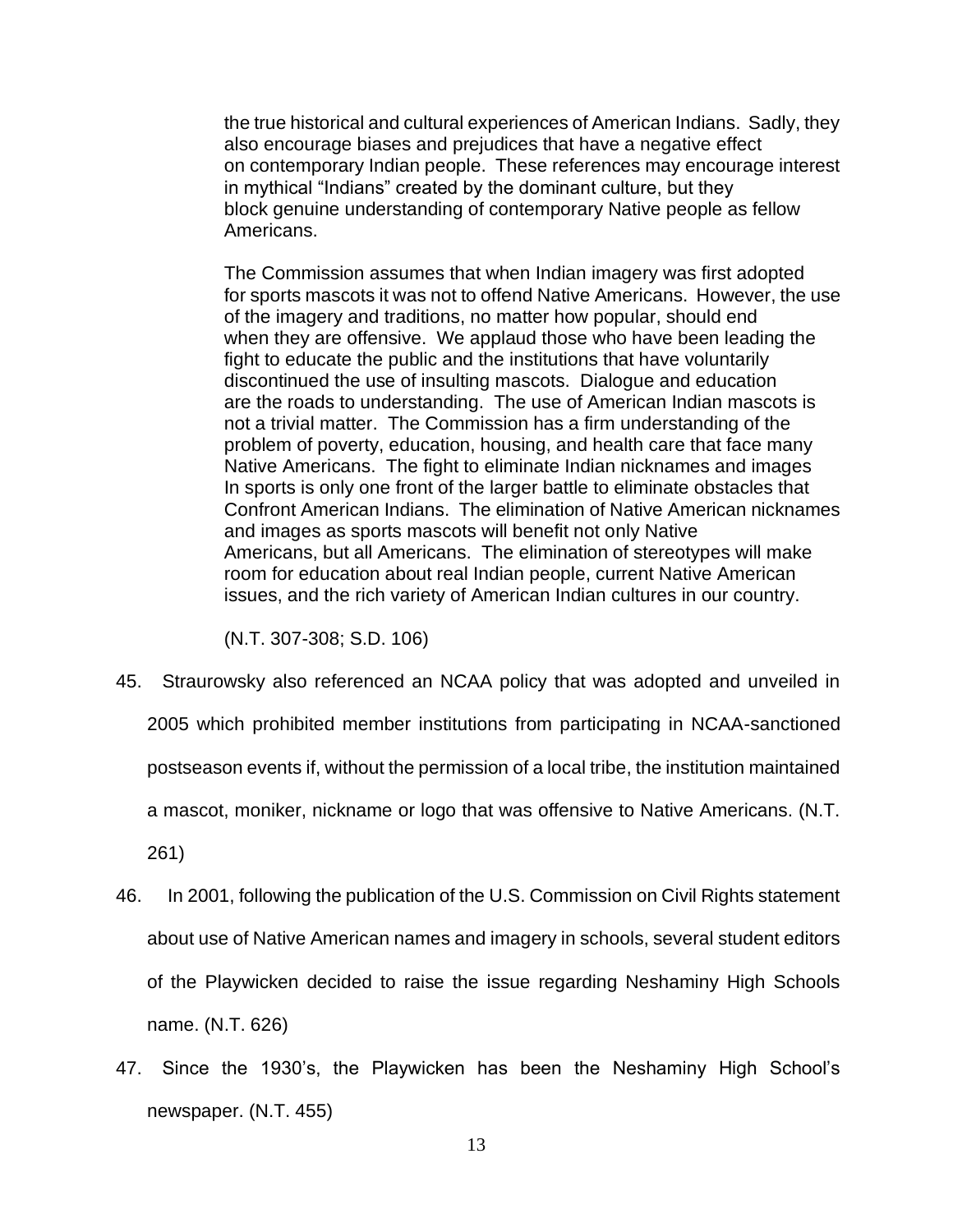- 48. The Playwicken is both owned and funded by the School District and is a part of the school's academic program. (N.T. 539, 938)
- 49. With the approval of Principal McGee, an April 20, 2001 editorial written by student editor Zachary Uzupus entitled "Reading, Writing and Racism," was published. (N.T. 628-629, 640; C.E. 1)
- 50. A majority of the editorial staff considered the term Redskin to be a culturally insensitive antiquated racist slur. (N.T. 450 630-631)
- 51. By publishing the editorial, Playwicken editors were seeking to change the name of Neshaminy High School, to make others aware the name Redskins is offensive, and to ban publication of the term Redskin in the Playwicken. (N.T. 390-319, 393, 630— 631, 640)
- 52. As a result of the editorial, the Redskins name did not change. (N.T. 400, 646-647)
- 53. Beginning in approximately September 2012, Donna Boyle, an individual of Cherokee and Choctaw ancestry and 30 year resident of the Neshaminy community, began to complain to the Neshaminy Hight School Assistant Principal, Thomas Magdalinskas, that the term Redskin is a personally offensive racial slur. (N.T. 845, 847)
- 54. Donna Boyle is the Mother of two boys, one of which had previously graduated and the younger son, Keith Boyle, was presently attending Neshaminy High School. (N.T. 844, 875)
- 55. Donna Boyle informed the Assistant Principal that the imagery at the school was not of area Native Americans. (N.T. 847)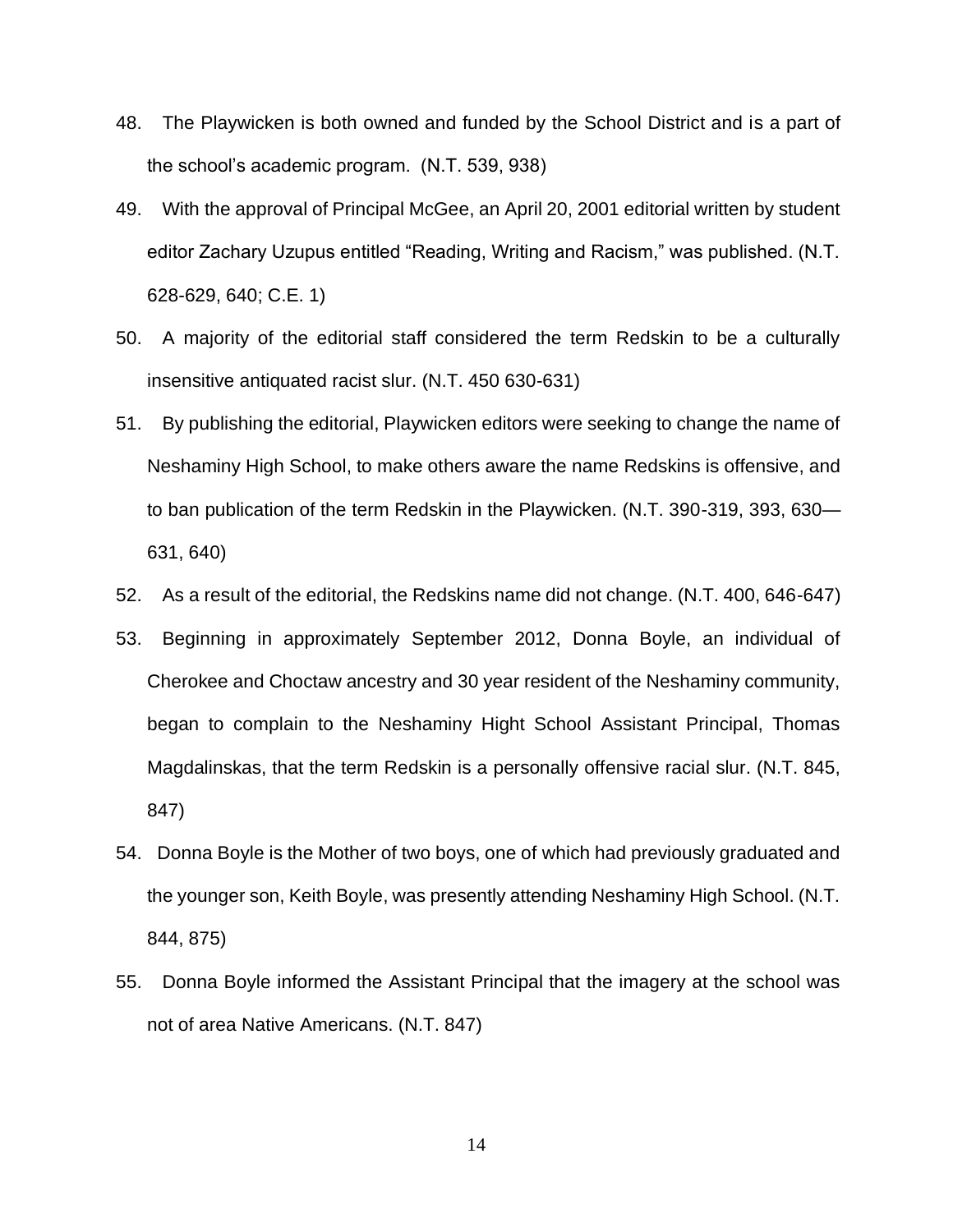- 56. Donna Boyle related her view that the term related to a bloody history when whites were paid a bounty to exterminate Native Americans to obtain their land. (N.T. 846, 848)
- 57. Donna Boyle tried to convey the thought that other racial slurs would not be allowed and used the "N" word as an example. (N.T. 848)
- 58. No action was taken in response to Donna Boyle's concerns. (N.T. 848)
- 59. Donna Boyle then focused her complaints on Principal McGee who told her that everyone in Neshaminy is a proud Redskin. (N.T. 849)
- 60. Donna Boyle told Dr. McGee that her family is not proud of the term. (N.T. 849)
- 61. As well as making verbal complaints, Donna Boyle frequently sent Dr. McGee psychological and educational research explaining how the use of the term Redskin has long-term harmful effects on self-esteem and achievement of Native Americans and also has long-term negative effects on non-Native Americans as well. (N.T. 850, 926)
- 62. Once again, no action was taken on Donna Boyle's complaints. (N.T. 851)
- 63. Donna Boyle also expressed her complaints at School Board meetings and with School Board members outside of meetings. (N.T. 853, 855)
- 64. Donna Boyle sent both Dr. McGee and School Board members "hundreds" of emails attempting to explain the harm being suffered by her son and asking that action be taken to stop the harm she believed her son was enduring. (N.T. 855, 856, 874, 926)
- 65. Donna Boyle testified with respect to her observations of Keith's behavior from mid-April 2015 through October 2015. (N.T. 878-890)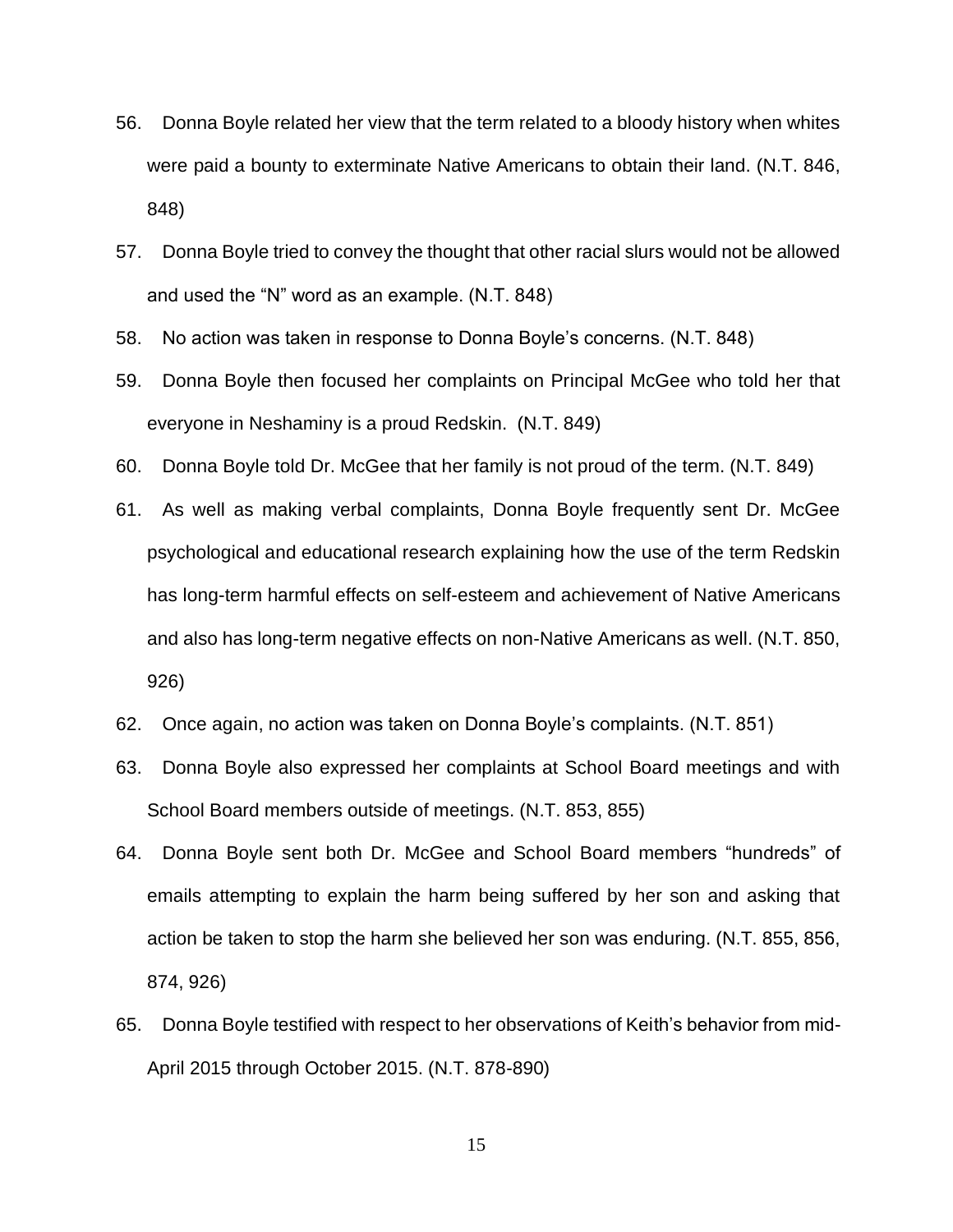- 66. Donna Boyle indicated that Keith seemed anxious, his self-esteem was affected and he was known to leave school at times. (N.T. 879-880)
- 67. Dr. McGee testified that Donna Boyle had informed him that Keith left school on one occasion because of a photo shown at an assembly of students who had painted themselves red for a football game. (N.T. 933)
- 68. Donna Boyle observed that, to be at school only when necessary, Keith entered a work release program where he would be in school until 11 and then go to work. (N.T. 878)
- 69. The School District did not conduct a study regarding the effects Native American imagery had on students. (N.T. 859)
- 70. In September 2013, Donna Boyle filed a PHRC Complaint on behalf of her son, Keith. (S.D. 264)
- 71. The September 2013 Complaint alleged ancestry-based harassment of Keith as a result of the pervasive use of the word Redskin in the school environment. (S.D. 264)
- 72. The investigation of that Complaint resulted in a probable cause finding and the matter was scheduled for a Public Hearing but, for reasons unknown, the Complaint was voluntarily withdrawn just days before the Public Hearing was scheduled to begin. (N.T. 890, 937, 1347; S.D. 211, 257)
- 73. In 2014, Donna Boyle invited Principal McGee to attend a symposium at Drexel University at which a Native American speaker was scheduled to talk about rights of Native Americans and the use of the term Redskins. (N.T. 860, 930)
- 74. Dr. McGee attended the symposium and listened to the views of the speaker. (N.T. 860)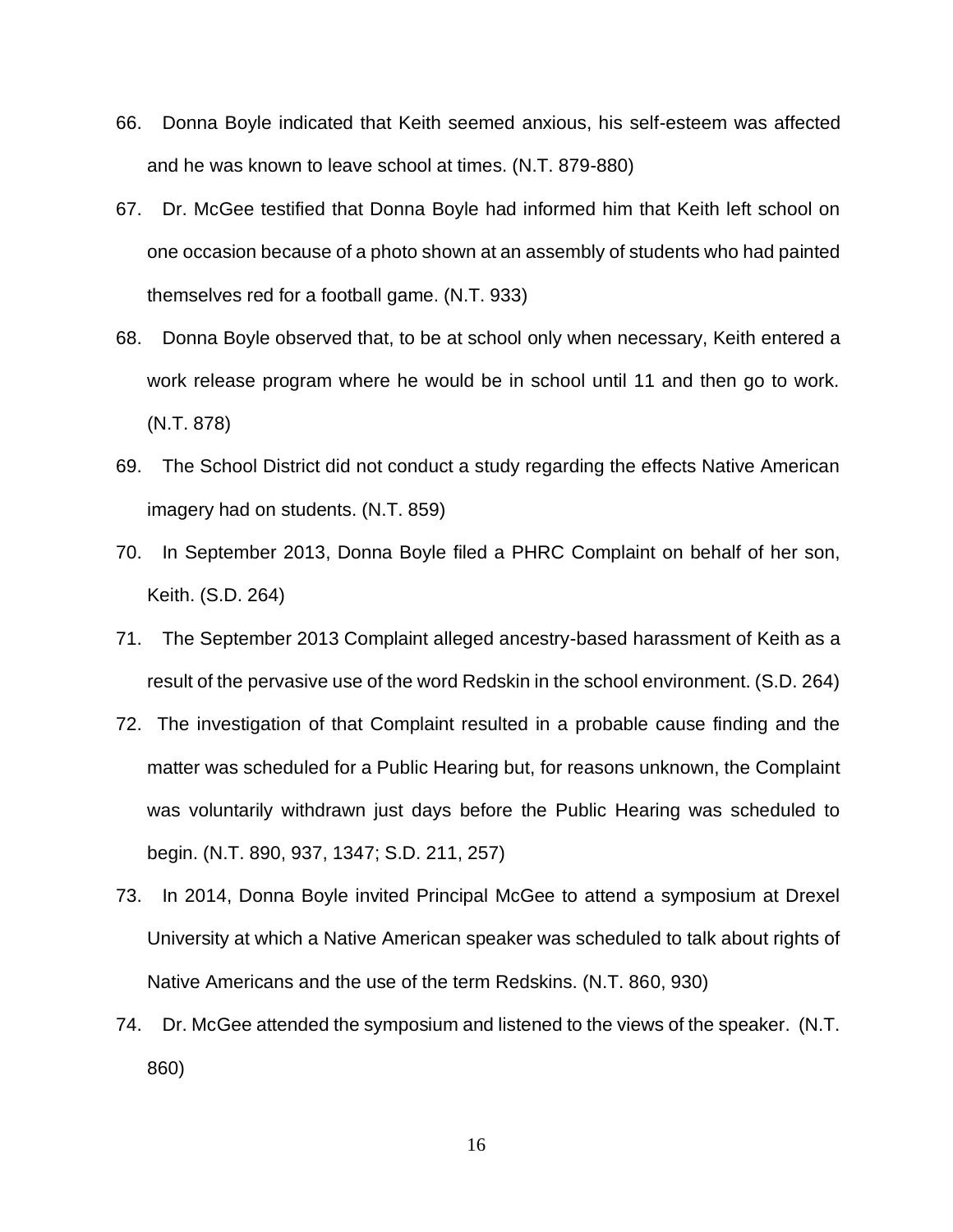- 75. Dr. McGee made arrangements for Keith to receive a yearbook without the Redskins name on it. (N.T. 870, 1309)
- 76. For publication in the October 23, 2013, edition of the Playwicken, Dr. McGee approved two editorials: one supporting a ban on the use of the term Redskins and the other opposing such a ban. (N.T. 412; S.D. 216, 217)
- 77. Prior to the publication of the editorials, students became aware of and discussed Donna Boyle's concerns and again confirmed that the majority of the Playwicken's editorial staff considered the term Redskin to be offensive, so they decided, by a vote of 14 to 7, to write the editorial declaring that the Playwicken would no longer use the word Redskin in the newspaper. (N.T. 403, 655; S.D. 216)
- 78. The editorial written to counter the notice that there would be a ban on the use of the word Redskin, was written by an editor that, at the time, did not find the word offensive, however, later, after reflection and more research, changed her mind. (N.T. 405, 409, 410-411; S.D. 217)
- 79. The plan to ban the use of the term Redskin from the Playwicken was put on hold by the administration. (N.T. 412-413)
- 80. In an October 28, 2013 email from Dr. McGee to the Playwicken's advisor, Huber, Dr. McGee advised Huber that the ban was on hold until there could be further consideration on the impact of such a ban and whether the ban would infringe on the rights of other students. (N.T. 956, 958; S.D. 16)
- 81. While other slurs could still be redacted, the term Redskins could not be banned. (N.T. 414-415)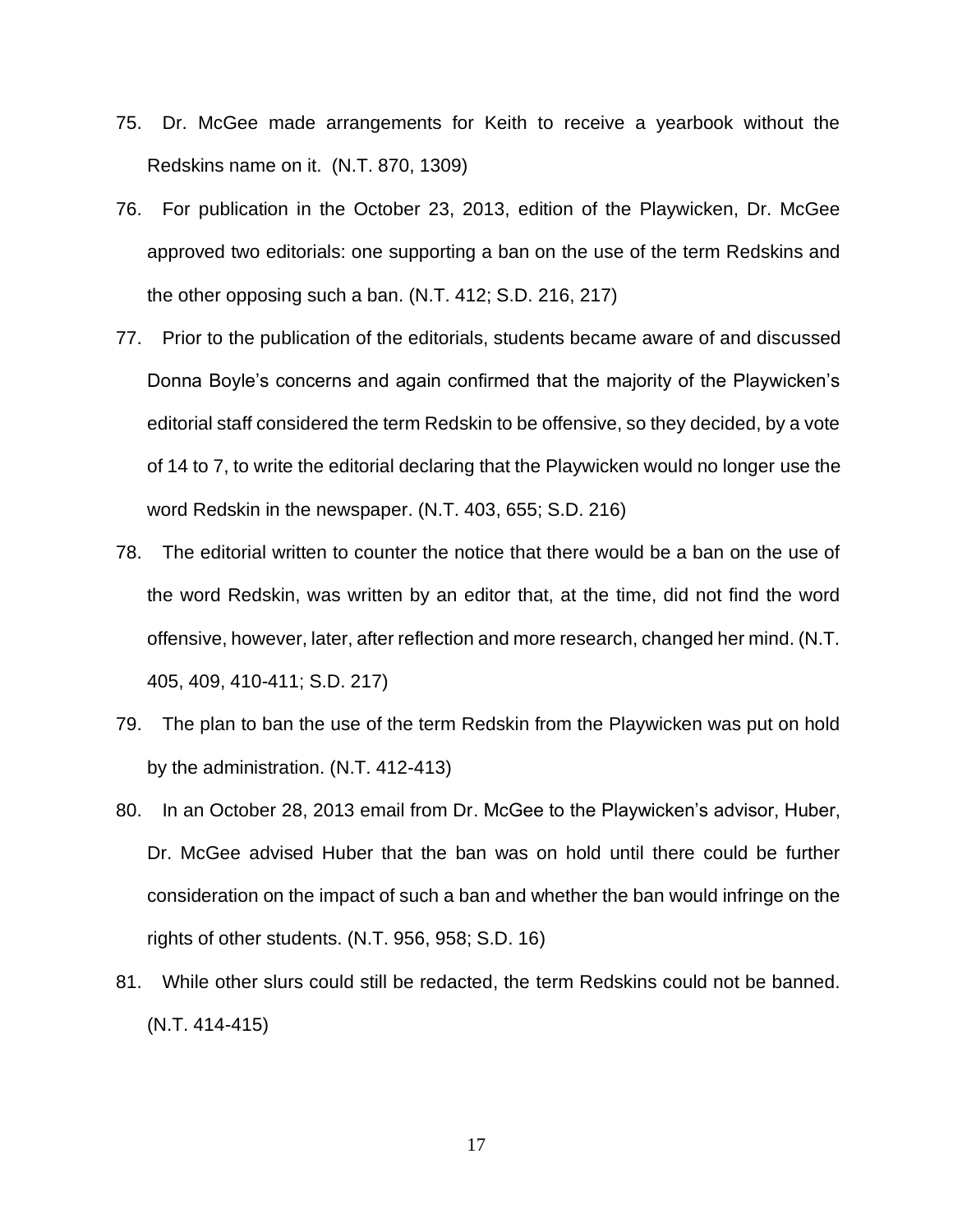- 82. After the ban was placed on hold, student editors reached out to the Student Law Center, which resulted in the editors being provided free legal representation. (N.T. 956-959)
- 83. On November 21, 2013, a meeting was held at which Dr. McGee and the Assistant Principal, Thomas Magdalinskas, met with a group of Playwicken student editors, their parents and Huber. (N.T. 419, 523, 660, 960-961, 1012)
- 84. Approximately 50 people attended the meeting. (N.T. 961)
- 85. At the beginning of the meeting Dr. McGee gave the student editors a packet of over 50 pages outlining the administration's reasons why the administration held the view that the students did not have the right to make a decision to ban the use of the word Redskin. (N.T. 420, 522, 716; S.D. 32)
- 86. The meeting lasted approximately 2 hours, 1 hour and 45 minutes taken up by the administration's position and 15 minutes of the student's position. (N.T. 716)
- 87. Several of the student editors felt they were talked at, bullied, intimidated and harassed. (N.T. 421, 716)
- 88. During the meeting, there was discussion about concerns over negative reactions by students and the community, mainly on social media, about the attempt to ban the use of the word Redskin. (N.T. 524)
- 89. Following the meeting the hold on the ban stayed in place. (N.T. 422)
- 90. At the time of the meeting, the District had in place School Board policy No 547 which outlines how discrimination and harassment were to be handled. (S.D. 33)
- 91. Some student editors were of the opinion that the use of the word Redskins violated policy 547 because the word is inherently offensive and racist. (N.T. 524)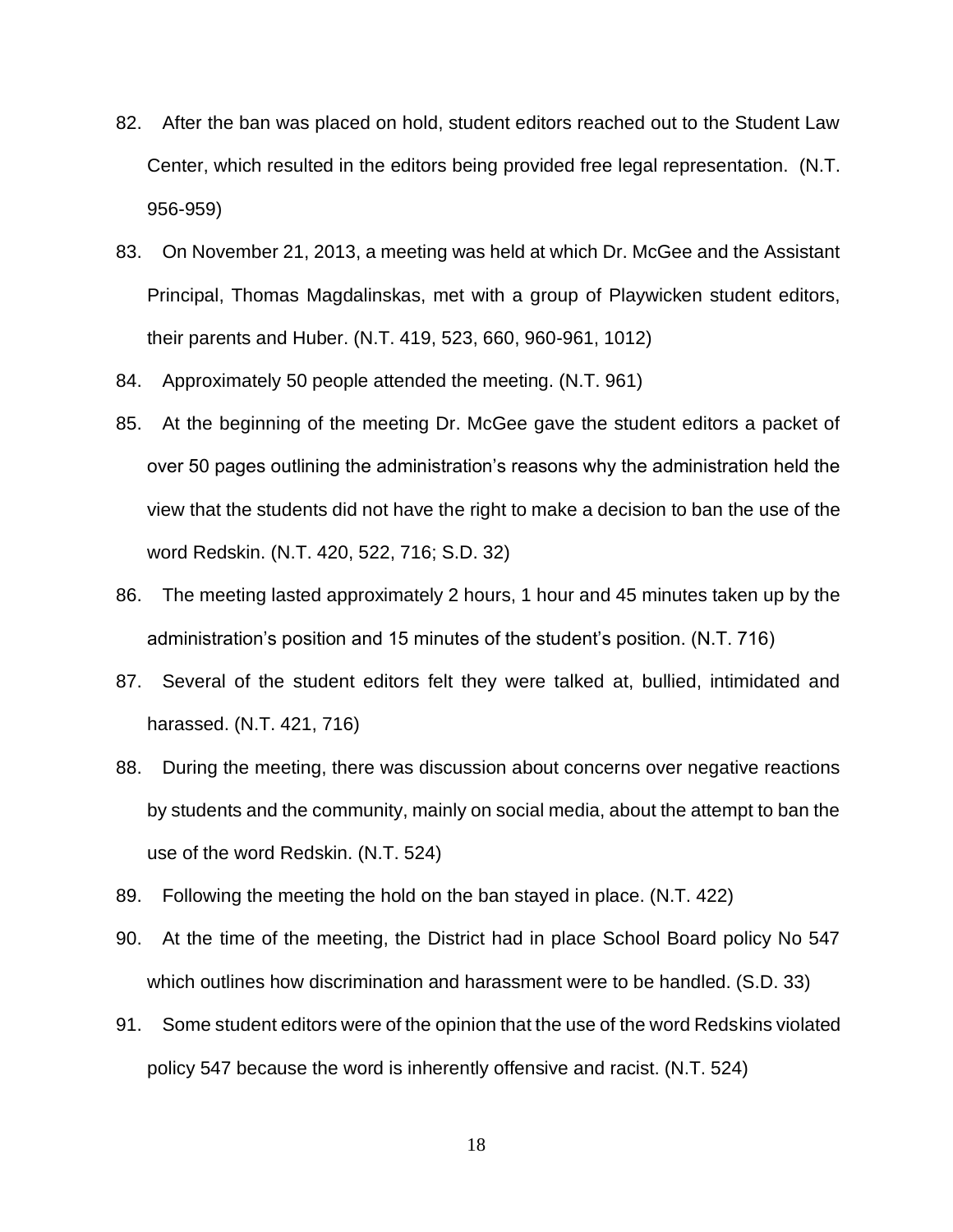- 92. After the meeting, Dr. McGee was provided with a collection of internet posts that illustrated the kinds of negative reactions student editors had been receiving. (N.T. 582, 586, 971-972; S.D. 218)
- 93. One student editor testified that she felt threatened. (N.T. 711)
- 94. Another student, Madison Buffardi, through her parents, informed the superintendent that she became upset and embarrassed when a teacher yelled at her in front of other students saying that she was ungrateful and how dare she write articles criticizing the term Redskins. (N.T. 697, 699, 702)
- 95. The superintendent conveyed the complaint to Dr. McGee who then called the teacher in and instructed the teacher to apologize to the student. (N.T. 791, 1084- 1085)
- 96. To address the concerns students editors had, on November 25, 2013, Dr. McGee went on the Neshaminy High School PA system to deliver a message that generally asked all students to face the controversy and debate the issues as adults. (N.T. 1022-1023; S.D. 221)
- 97. Subsequently, in November 2013, Playwicken editors published an approved editorial critical of the decision to put the ban on hold. (S.D. 266)
- 98. During the winter of 2014, the School Board began the process of revising School Board Policy No. 600 regarding school publications. (N.T. 1223-1224; S.D. 68)
- 99. There was a Policy Committee that had numerous public meetings at which students attended and were allowed to express their opposition. (N.T. 528)
- 100. In June 2014, the Board voted to approve the revised Policy 600. (S.D. 68)
- 101. The new policy declared that "the term 'Redskins' when referring to the School District mascot and when used to express the writer's viewpoint about the term shall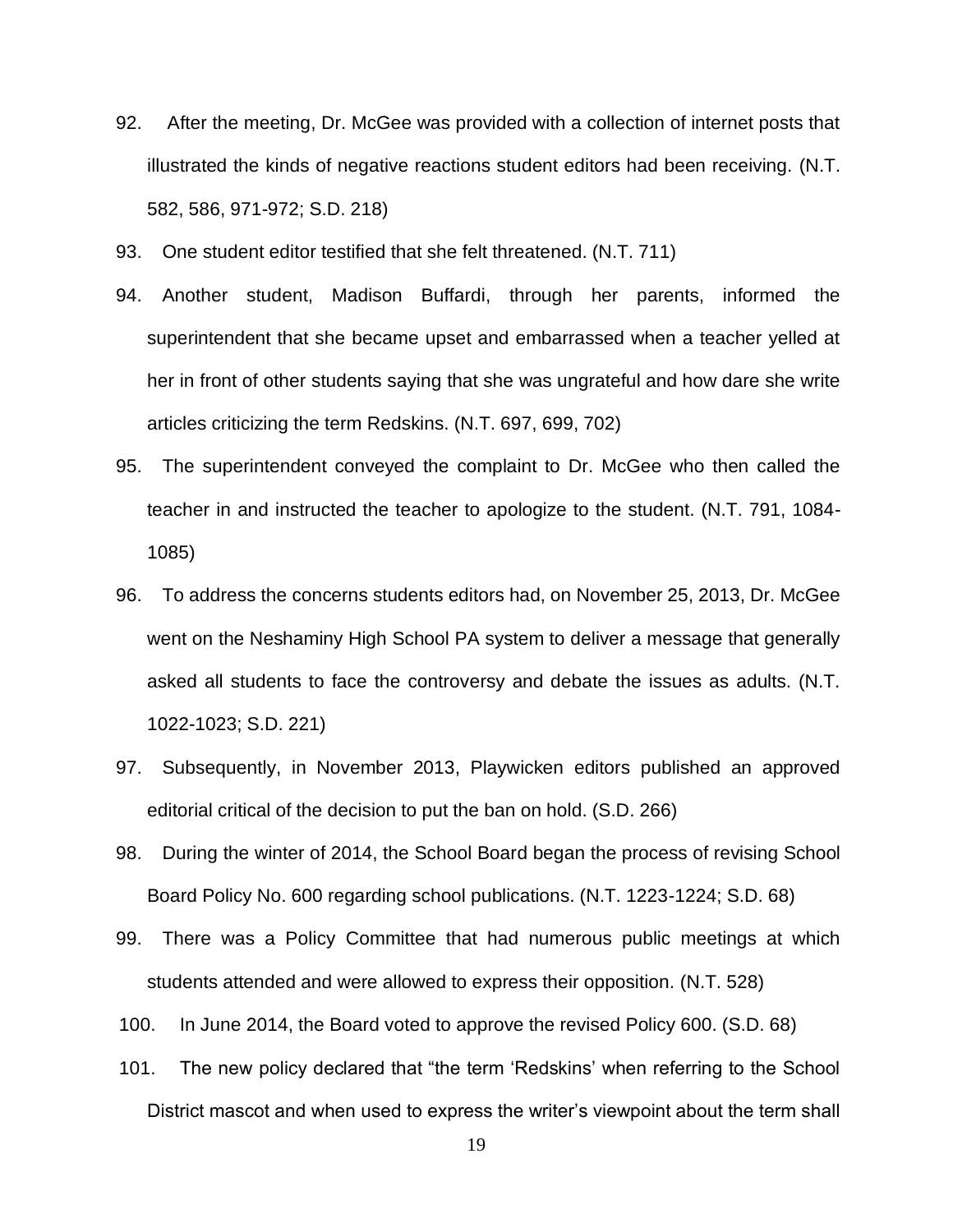not be construed as a racial or ethnic slur and is not intended by the Board of the School Directors as a racial or ethnic slur. Consequently, no student or school official shall censor or prohibit use of the term or of an article or editorial that has been submitted that contains the word." (S.D. 68)

- 102. Student editors read the new policy as no longer permitting them to treat the term Redskins as they would other racial slurs in other than news stories. (N.T. 414-415, 434-435; S.D. 68)
- 103. In May 2014, a letter to the editor was submitted by a student that contained the word Redskin. (N. T. 435; SD. 61)
- 104. Because they considered the word offensive, student editors attempted to redact the word. (N.T. 436)
- 105. Dr. McGee and then Superintendent Copeland would not allow the redaction and the student editors were informed to publish the letter in full. (N.T. 436, 576, 1042- 1046)
- 106. The student editors did not run the letter but instead, without prior approval, ran an editor's note. (N.T 437, 578; S.D. 39)
- 107. Because there had not been prior review, Dr. McGee attempted to collect the published paper that contained the unapproved editor's note. (N.T. 1044)
- 108. After May 2014, numerous students were upset with student editors, newspapers were torn up in the hallways of Neshaminy High School and friendships were lost. (N.T. 442-443)
- 109. Back in 2010, the Neshaminy High School began to hold a male pageant called "Mr. Redskin." (N.T. 823)
- 110. The pageant was named by student council officers. (N.T. 823)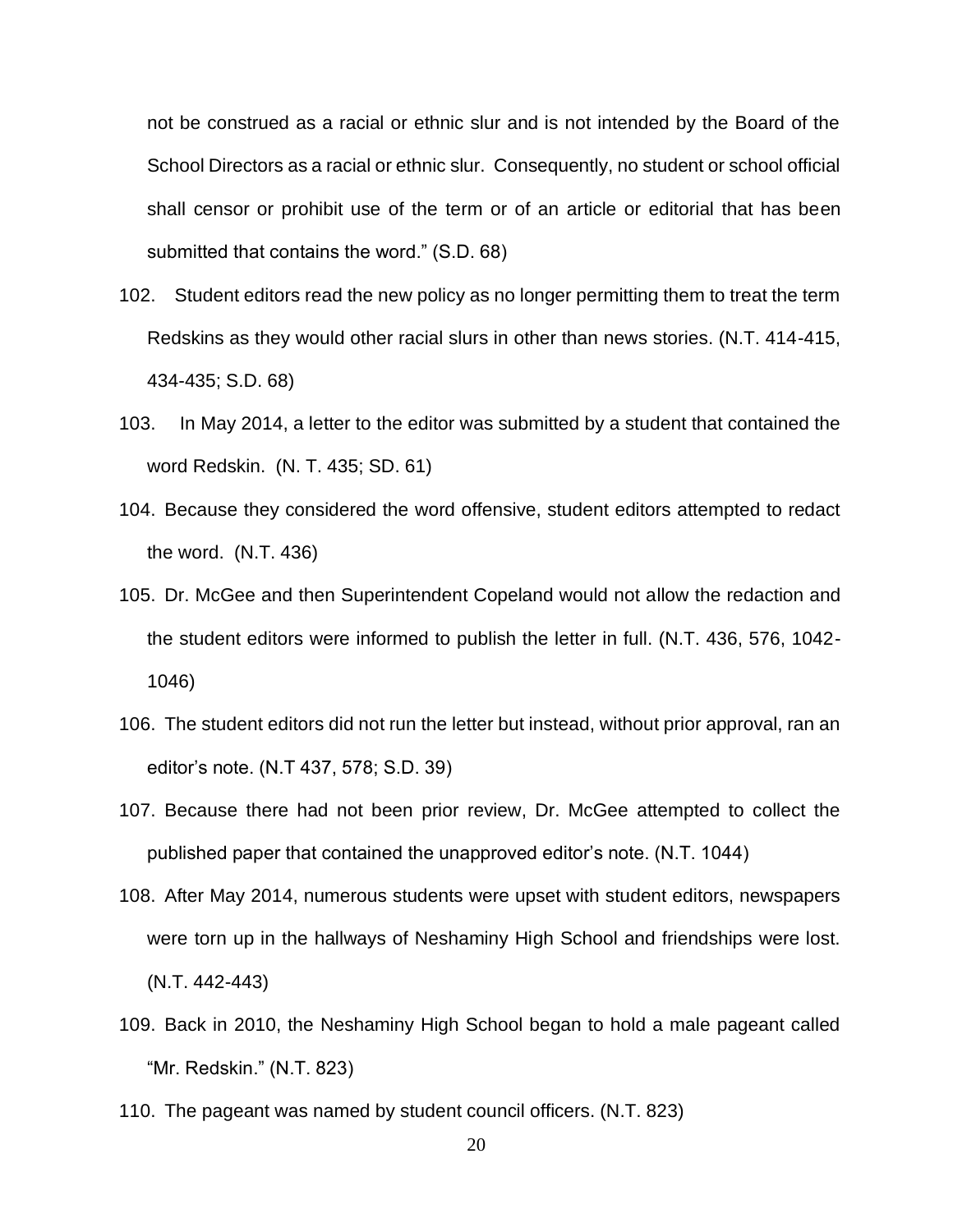- 111. When the controversy began, students voted unanimously to keep the name Mr. Redskin. (N.T. 825)
- 112. In or around March or April 2016, an article about the Mr. Redskin pageant was submitted for publication by the Playwicken. (N.T. 666)
- 113. Two votes were taken on the question of whether to permit the word Redskin to be used of not. (N.T. 669, 1070; S.D. 228)
- 114. The first vote was 14-13 in favor of allowing the word. (N.T. 669, 1076)
- 115. The second vote was only of the editorial board of the Playwicken. (N.T. 669-672, 1076)
- 116. The second vote was 8 to 1 in favor of banning the word. (N.T. 672-673)
- 117. The editors decided to print the article online with the word redacted. (N.T. 443, 676 1078; S.D. 203)
- 118. The parents of the author of the article called Dr. McGee who took the article down off the internet and published the unredacted version. (N.T. 445, 1081)
- 119. Dr. McGee then directed that students could only upload articles to the school's website under Huber's direction. (N.T. 473)
- 120. While there is minimal instruction in the school district's curriculum regarding Native Americans, there is no instruction provided to students regarding the term Redskins. (N.T. 759-760, 766, 1243-1244)
- 121. Approximately 3 days after Donna Boyle voluntarily withdrew the Complaint she had earlier filed in 2013, the PHRC filed a two count Complaint against the District. (S.D. 212)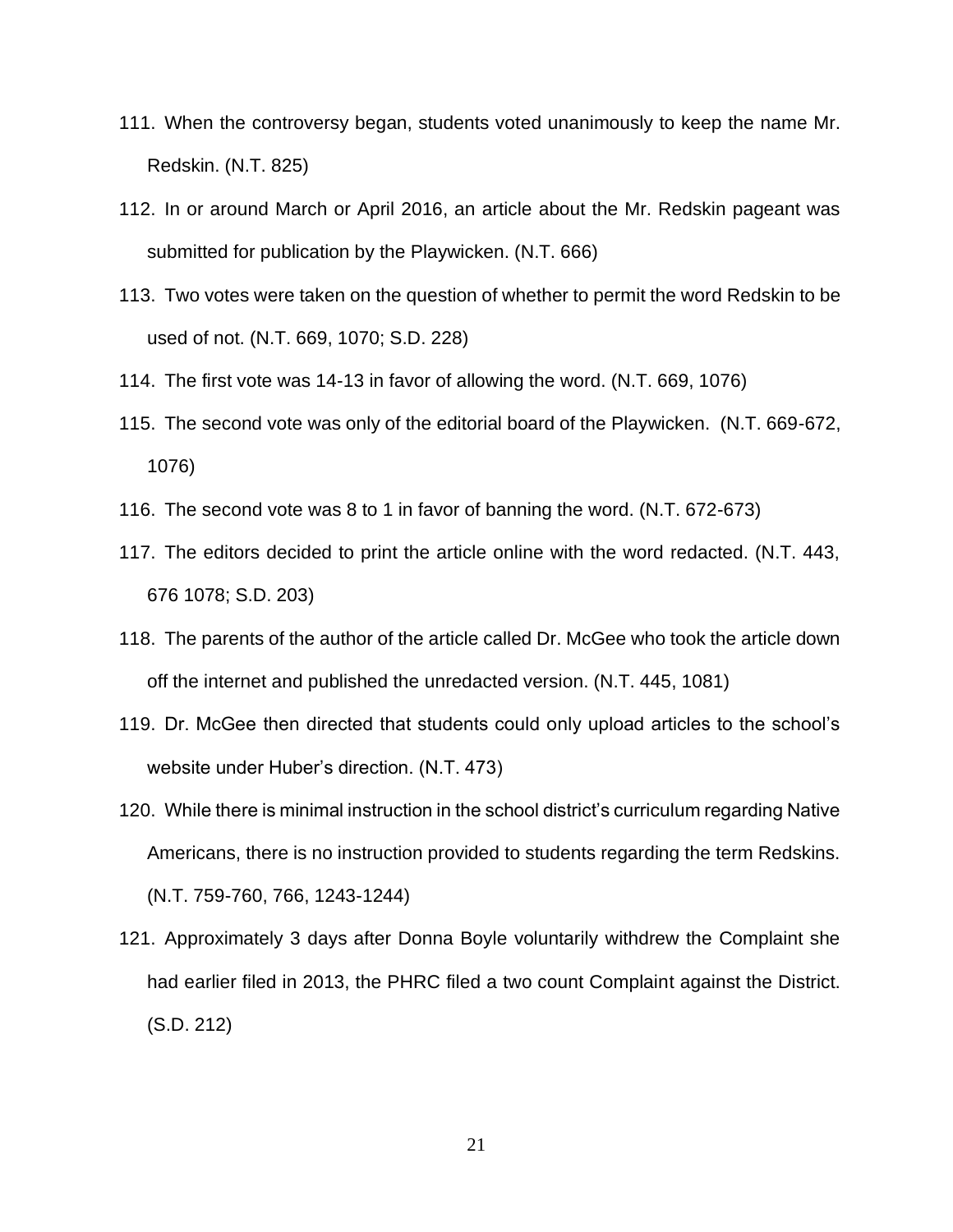- 122. Count one alleges that the District engaged in the unlawful discriminatory practice of denying equal educational opportunities to both Native American students and non-Native American students. (S.D. 212)
- 123. Count two alleges that the use of the term Redskin subjects Neshaminy High School students to a hostile learning environment. (S.D. 212)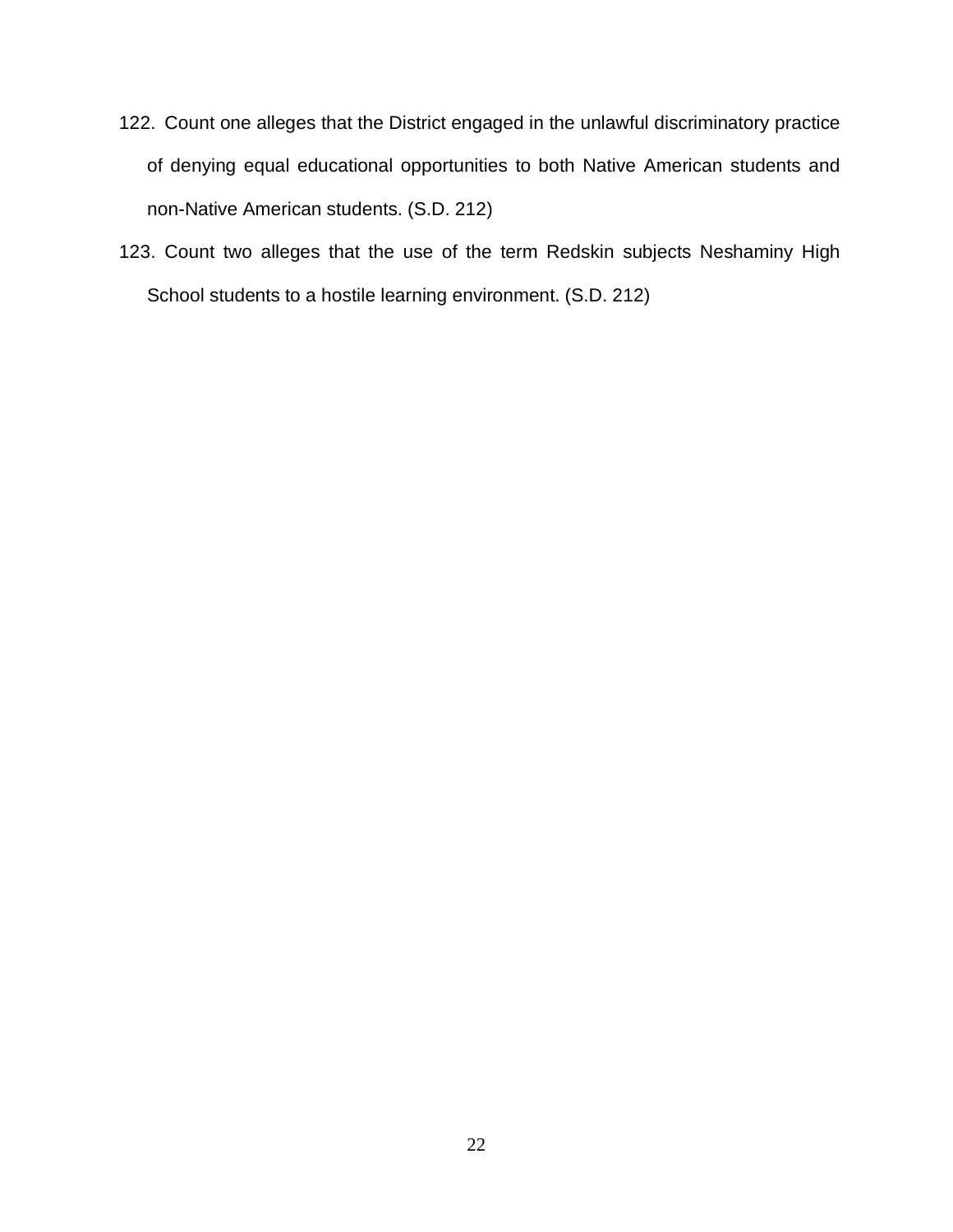#### **CONCLUSIONS OF LAW**

1. The Pennsylvania Human Relations Commission (hereinafter "PHRC") has jurisdiction over the parties and the subject matter of this case.

2. The parties have fully complied with the procedural prerequisites to a Public Hearing.

3. Section 9(a) of the PHRA declares that "[t]he Commission upon its own initiative…may…make, sign and file…" a complaint.

4. The District is a public accommodation within the meaning of Sections 4(l) and 5(i) of the PHRA.

5. The PHRC has jurisdiction over public school districts.

6. The District's maintenance of the term Redskins and associated logos and imagery constitute acts that are continuing in nature.

7. The PHRC's failure to call a Native American student to testify results in an adverse inference being drawn that no Native American student would have offered testimony that they were in some way harmed.

8. The evidentiary rule on Hearsay is a fundamental rule of law.

9. Hearsay evidence that is properly objected to should not be admitted and any hearsay evidence admitted without objection may only be used if corroborated by other competent evidence found in the record.

10. The PHRC has established that Native American logos and imagery at the Neshaminy High School are harmful to non-Native American students as such logos and imagery create impermissible stereotypes.

11. The PHRC has broad discretion in fashioning a remedy.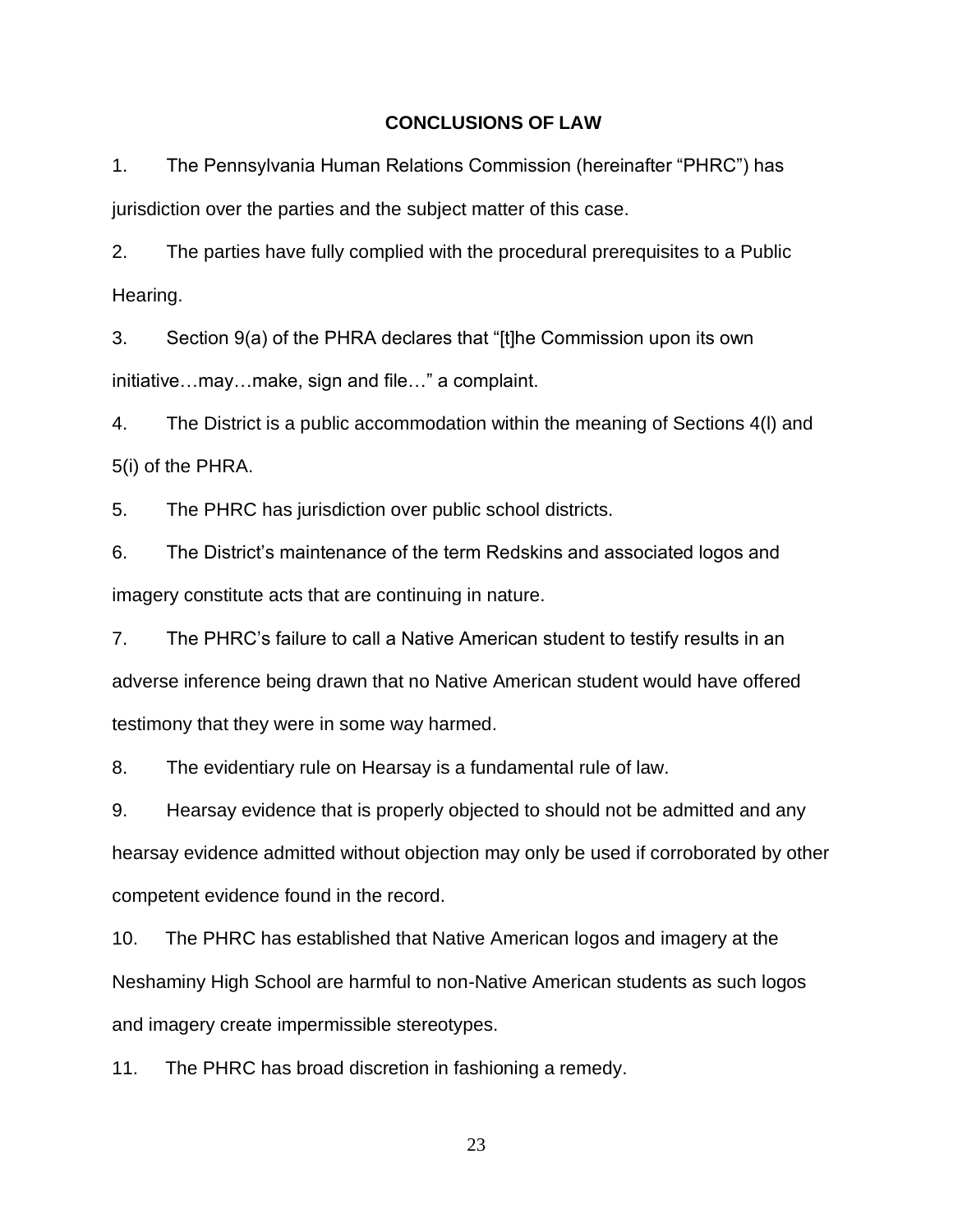#### **OPINION**

This case arises on a Complaint filed by the Pennsylvania Human Relations Commission, (hereinafter "PHRC"), against Neshaminy School District (hereinafter the "District"), on or about October 8, 2015, at PHRC Case Number 201501536. Generally, the PHRC Complaint contains two counts: (1) alleged denial of equal educational opportunity since 2006 because of race/ancestry, Native American by creating a hostile racial environment harmful to Native American children. Count One also alleges through a combination of paragraphs 37, 39, 41, 42 and 48 that non-Native American children are harmed by the District allowing non-Native American children to develop inappropriate stereotypical attitudes and beliefs about Native Americans; and (2) harassment of Native American children based on their race/ancestry, Native American.

On December 15, 2017, the PHRC filed an Amended Complaint which amplifies the earlier filed Complaint by incorporating the allegation that the District has denied equal educational opportunities to Native American children since at least 1950. Additionally, the December 15, 2017 Amended Complaint also specifies that certain actions that have occurred since 2001 have caused harm to Native American children. With respect to non-Native American children allegedly being harmed, the Amended Complaint merely renumbers paragraphs 37, 39, 41, 42 and 48 that are found in the initial Complaint.

The PHRC's claims of a denial of an equal educational opportunity by creating a hostile racial environment harmful to both Native American children and non-Native American children and harassment of Native American children allege violations of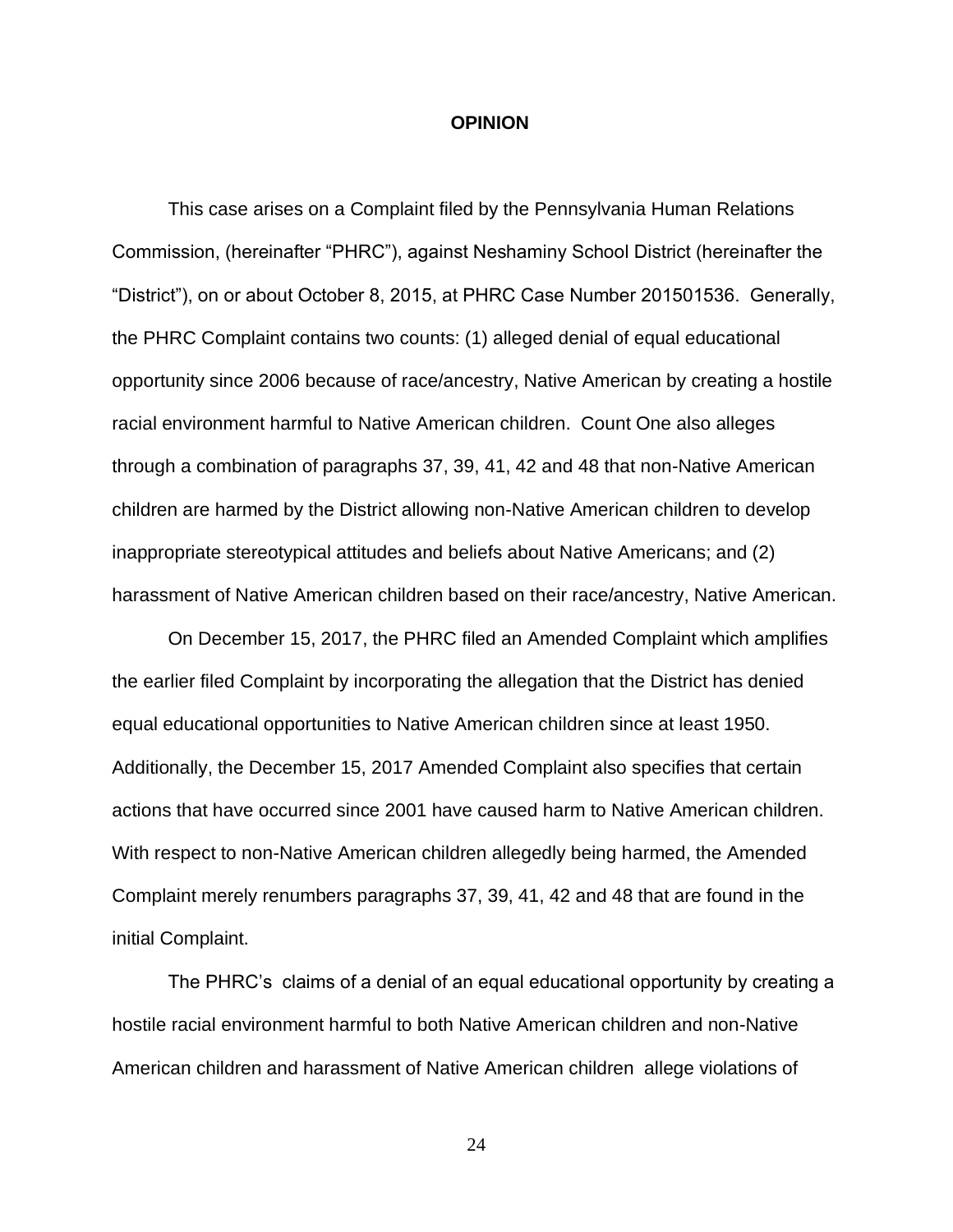Section 5(i) of the Pennsylvania Human Relations Act of October 27, 1955, P.L. 744, as amended, 43 P.S. §§951 et seq. (hereinafter "PHRA").

Pennsylvania Human Relations Commission (hereinafter "PHRC") found probable cause to credit the allegations of discrimination. The PHRC and the parties attempted to eliminate the alleged unlawful practices through conference, conciliation and persuasion. The efforts were unsuccessful, and this case was approved for public hearing. The hearing was held on January 7 through 11, 2019, at the Bucks County Community College in Newtown, Pennsylvania, before Carl H. Summerson, Permanent Hearing Examiner. The state's interest in the PHRC's allegations was presented at the Public Hearing by PHRC Assistant Chief Counsels Lisa M. Knight, Esquire; Dana Prince, Esquire; Morgan Williams, Esquire; and Jelani Cooper, Esquire. Craig D. Ginsburg, Esquire and Joseph McAlee, Esquire represented the District. Post-Hearing briefs were submitted by the parties on July 1, 2019. Additionally, the parties jointly requested the opportunity to file reply briefs. This request was granted and reply briefs were submitted on August 15, 2019.

Section 5(i)(1) of the PHRA provides in relevant part:

It shall be an unlawful discriminatory practice…for any person being the owner, lessee, proprietor, manager, superintendent, agent or employee of any public accommodation…to:

(1) Refuse, withhold from, or deny to any person because of his race…ancestry…either directly or indirectly, any of the accommodations, advantages, facilities or privileges of such public accommodation…

In relevant part, Section 4(l) defines the term public accommodation as:

…any accommodation … which is open to, accepts or solicits the patronage of the general public, including but not limited to …primary and secondary schools, high schools… and all educational institutions under the supervision of this Commonwealth…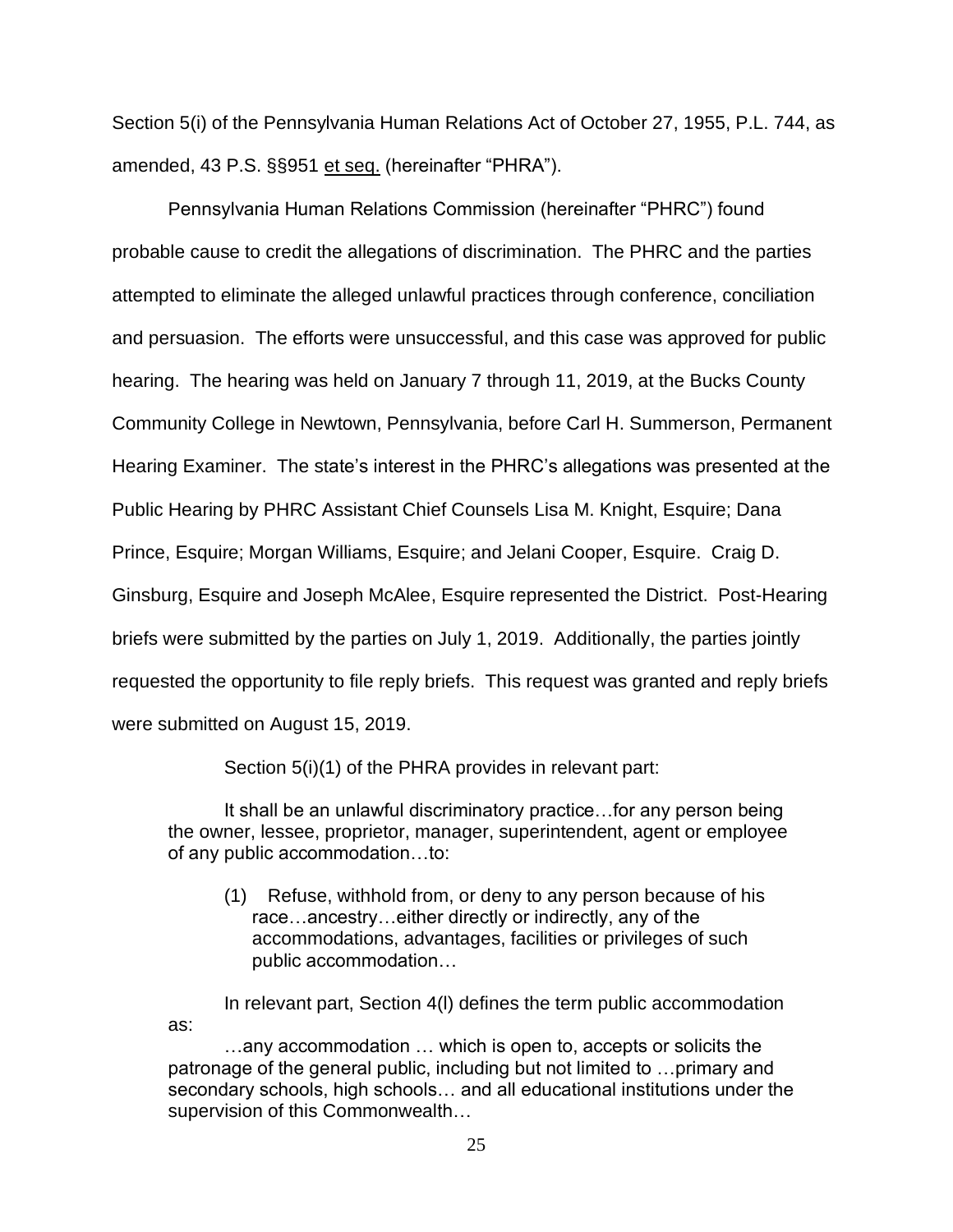In the District's post-hearing brief, a myriad of issues are presented. The first main issue raised is the District's assertion that the PHRC lacks jurisdiction over the District. The District generally submits that Section 5 of the PHRA only applies to the District as an employer and that Section 5(i) does not apply to public school districts.

The District argues that it is not a "person" as defined by Section 4(a) of the PHRA. However, as indicated by both the PHRC's post-hearing brief and replybrief, the case of *PHRC v. Chester School District*, 233 A.2d 290 (Pa. 1967) illustrates that the Pennsylvania Supreme Court has clearly held that the PHRC does have jurisdiction over school districts in the Commonwealth. Additionally, in the case of *Chestnut Hill College v. PHRC,* 158 A.3d 251 (Pa. Commw. Ct. 2017), the Commonwealth Court declared that "Public schools are places of public accommodation subject to the Commission's jurisdiction to protect students from racial discrimination." Finally, as noted in the PHRC's reply-brief, the District admitted that they are under the supervision of the Commonwealth. In order to secure the full enjoyment of public accommodations, the PHRA must be read liberally, with open minds attuned to the clear and strong purposes of the PHRA. Here, it is fundamental that the PHRC has jurisdiction over the District with respect to the allegations of the PHRC Complaint and Amended Complaint in this case.

The District next argues that any claim that is for a matter outside the 180 day statute of limitations period should be barred. The District asserts that the Complaint in this matter was filed on October 8, 2015 and that anything that is alleged to have occurred prior to April 11, 2015 should be barred as untimely.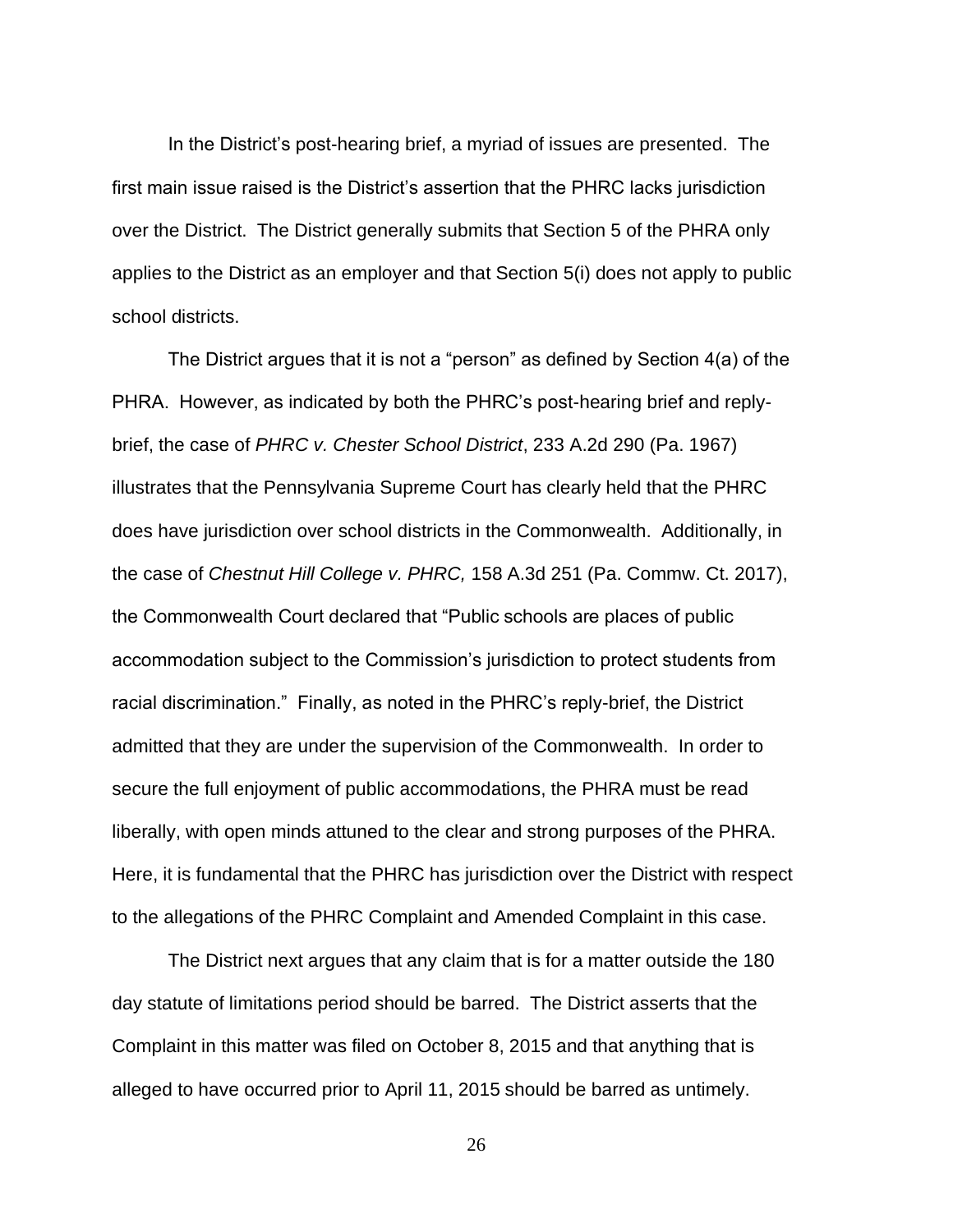The two components of the Complaint in this case both deal with the alleged effects of the use of the word Redskins and associated logos and imagery in the Neshaminy High School. As long as the word Redskins and associated logos and imagery can be shown to have been in place during the relevant 180 day period prior to the filing of the Complaint in this case, the "continuing violation" doctrine steps in to embrace the continual use of the word Redskins and associated logos and imagery that allegedly occurred outside the 180 day filing period. Here, it is clear that the use of the word Redskins and associated logos and imagery was not an isolated instance but instead, were continually used in the Neshaminy High School from the 1950s to the present. For this reason, the District's attempt to limit the applicable period to April 11, 2015 to October 8, 2015 is rejected.

In years past, on the one hand, there have been both voluntary efforts and legal challenges attempting to eliminate Native American names, logos and imagery from our public schools and universities because, to many, they are considered harmful to children and others. On the other hand, there are those who believe the use of Native American names, logos and imagery is respectful and an appropriate way to preserve dignity and respect for Native American culture. To be clear, this case presents a perfect example of the two sides to this ongoing debate where each side is steadfast and passionate in their convictions.

The evidence reveals that as far back as 1993, the National Congress of American Indians, (NCAI), an organization that is said to represent over 500 Native American tribes, adopted a resolution voicing opposition to the use of the word "Redskin" saying the word is disparaging to a substantial portion of Native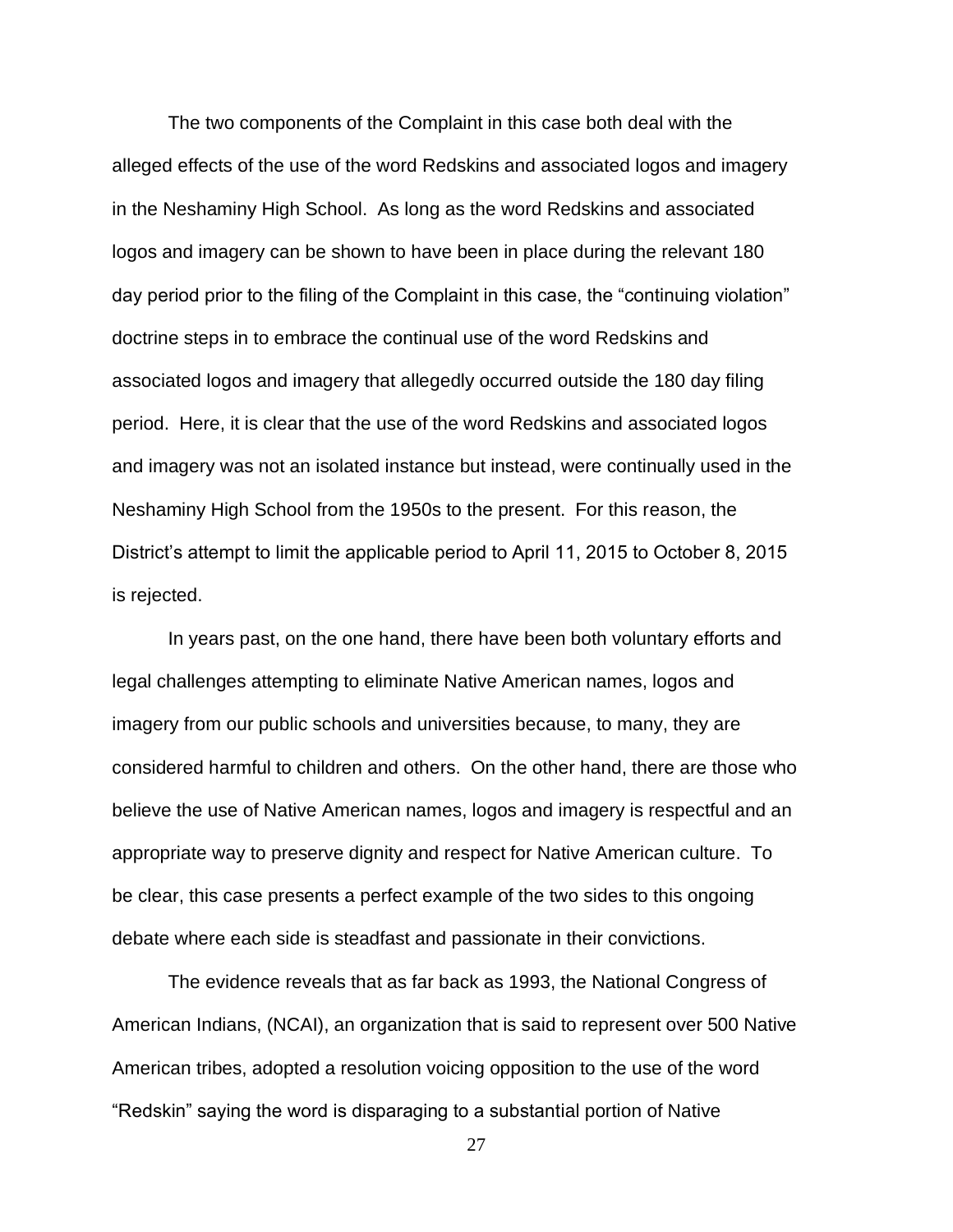Americans. The PHRC's expert Dr. Staurowsky offered that NCAI has continually called for the elimination of stereotyping Native Americans in sport imagery. (N.T. 307) Then in 2005, the NCAA declared that any collegiate sports team which allowed the use of Native American mascots and nicknames would no longer be allowed to participate in postseason tournaments. (N.T. 261) The NCAA deemed Native American nicknames to be hostile and abusive towards either one's race and ethnicity or national origin.

Then in 2001, as fully set forth in the above Findings of Fact, the U.S. Commission on Civil Rights issued a statement that listed several reasons why Native American names, logos and imagery should not be used. The U.S. Commission on Civil Rights called for an end of the use of Native American names and imagery because they are disrespectful and offensive to Native Americans and others. The statement expressed deep concern that inaccurate representations of Native Americans is a distorted view of the past and stereotypes Native Americans which encourage biases and prejudice towards a minority group. Unfortunately, seeking voluntary curtailment of the use of Native American names, logos and imagery was not wholly successful.

In the NFL, since the 1930's, the Washington D.C. professional football team has used the name Redskins as the name of the team. Legal attempts have been mounted seeking to eliminate the Washington football team's use of the term Redskins. In the case of *Harjo v. Pro-Football, Inc*., No. 21,069, 1999 W.L. 329721 (P.T.Q. 1999) a court initially ruled that under the federal trademark registration program, (the Lanham Act), the issuance of trademarks to the Washington team for the word "Redskins" must be cancelled because the term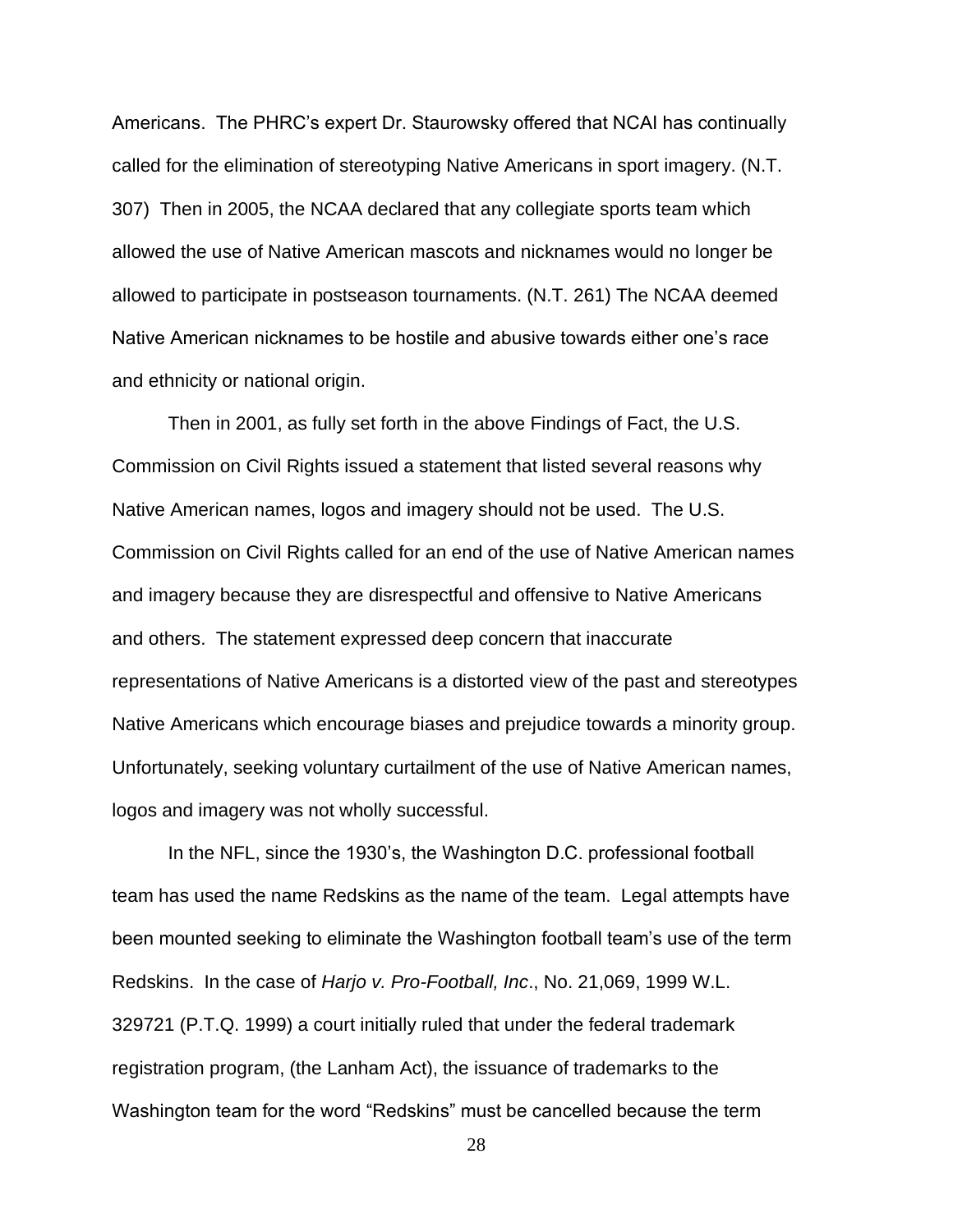Redskins may disparage approximately 30% of Native Americans and bring them into contempt or disrepute. Subsequently however, another appellate court ruled that the suit had not been brought soon enough. The legal theory of "latches" was used to set aside the finding that the term Redskins should not be used. In that case, the appellate court also held that the finding of disparagement was unsubstantiated.

In the case of *Pro-Football, Inc. v. Blackhorse*, 112 F. Supp. 3d 439 (E.D. Va., 2015), the court reviewed a lower court order that cancelled six trademark registrations presented by the Washington football team on the grounds that at the time of the registration, the trademarks may disparage a substantial composite of Native Americans and bring them into contempt or disrepute. (N.T. 106) In this case, the court recognized that numerous dictionaries state that the term Redskin is an offensive term. Additionally, the court indicated that literary, scholarly and media sources as well as statements from individuals and Native American groups help establish the idea that the term Redskin "may disparage" a substantial composite of Native Americans. With respect to dictionary definitions, the court did recognize that there are alternate non-vulgar definitions for the term Redskin. The case listed 11 dictionary definitions which in part define the term Redskin as offensive or contemptuous and 25 examples of scholarly, literary and media references that weigh in favor of finding the term Redskin as offensive. Additionally, this case referenced NCAI saying that NCAI represents a majority of Native Americans in federally recognized tribes and is the best organization to consult to discern an understanding that it is the Native American's position that the word Redskin is a racial slur. This case further references an earlier 1993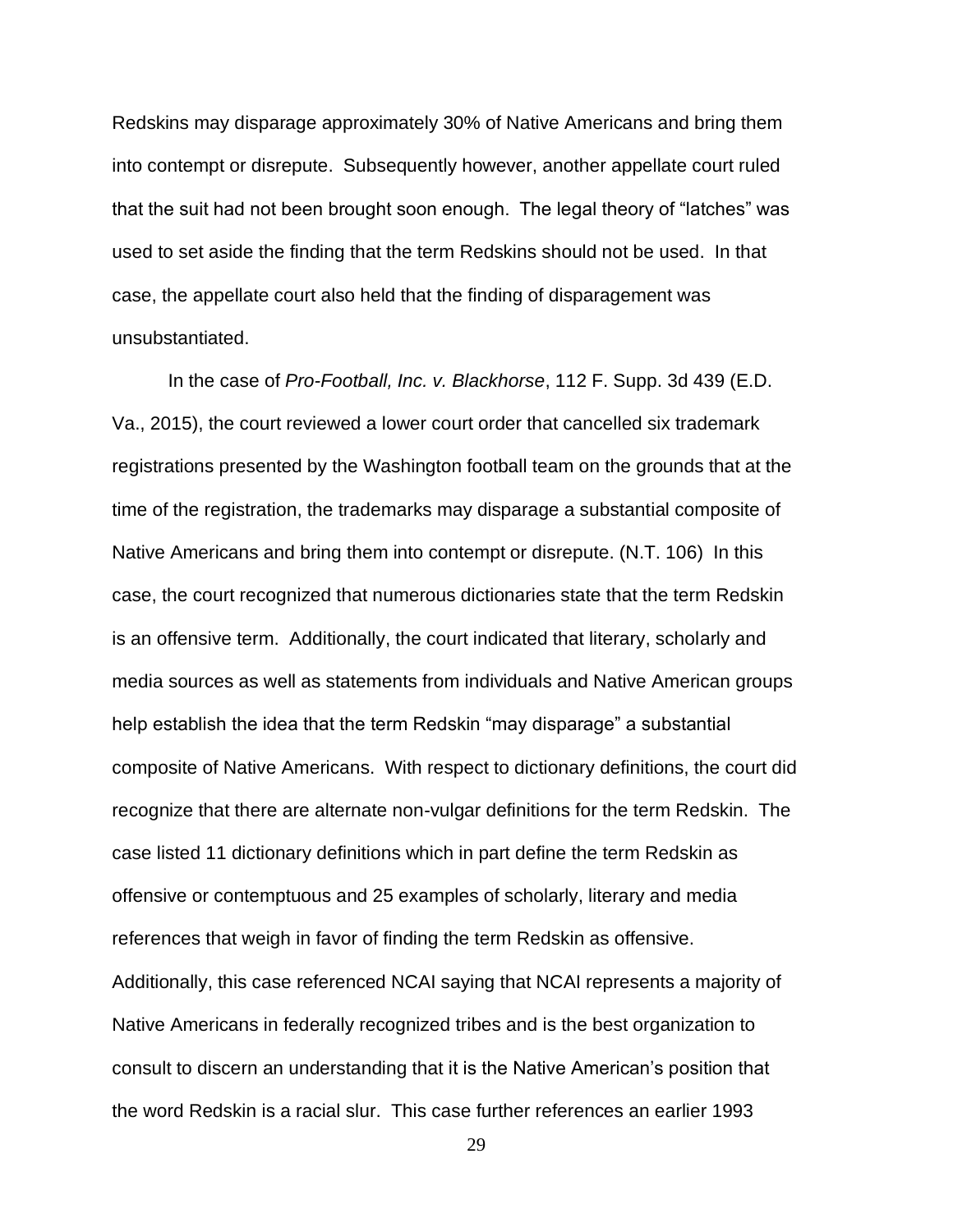NCAI resolution which provides in pertinent part that "the term Redskins is not and has never been one of honor or respect, but instead it has always been and continues to be a pejorative, derogatory, denigrating, offensive, scandalous, contemptuous, disrespectful, disparaging and racist designation for Native Americans." *Id* at 483.

Two additional trademark cases show that words alone can disparage an entire group. These cases are *In re Heeb Media,, LLC,* 89 U.S.P.Q. 2d (BNA) 1071 (T.T.A.B. 2008) and *In re Lebanese Arak Corp.,* 94 U.S.P.Q. 2d (BNA) 1215 (T.T.A.B. 2009). The *In re Heeb* case examined whether the word "Heeb" may disparage Jews, and *In re Lebanese Arak* asked whether the work "Khoran" may disparage the beliefs of Muslims. In both of these cases, the TTAB ruled that the words could not be registered as trademarks because the words are offensive.

There have been other efforts to eliminate Native American names, logos and imagery from use by sports teams. Suits have been attempted under Title VI, group libel suits have been brought, and there have been cases attempting to show there has been an intentional infliction of emotional distress.

Here, in this case, the PHRC brought the action under the PHRA's public accommodation provision. In this regard, two separate allegations have been articulated.

Although listed second, this opinion begins with an analysis of the allegation that the use of the term Redskins violates Section 5(i) of the PHRA by creating an intimidating, hostile and offensive educational environment on the basis of race/ancestry, Native American. In the PHRC post-hearing brief, the PHRC lists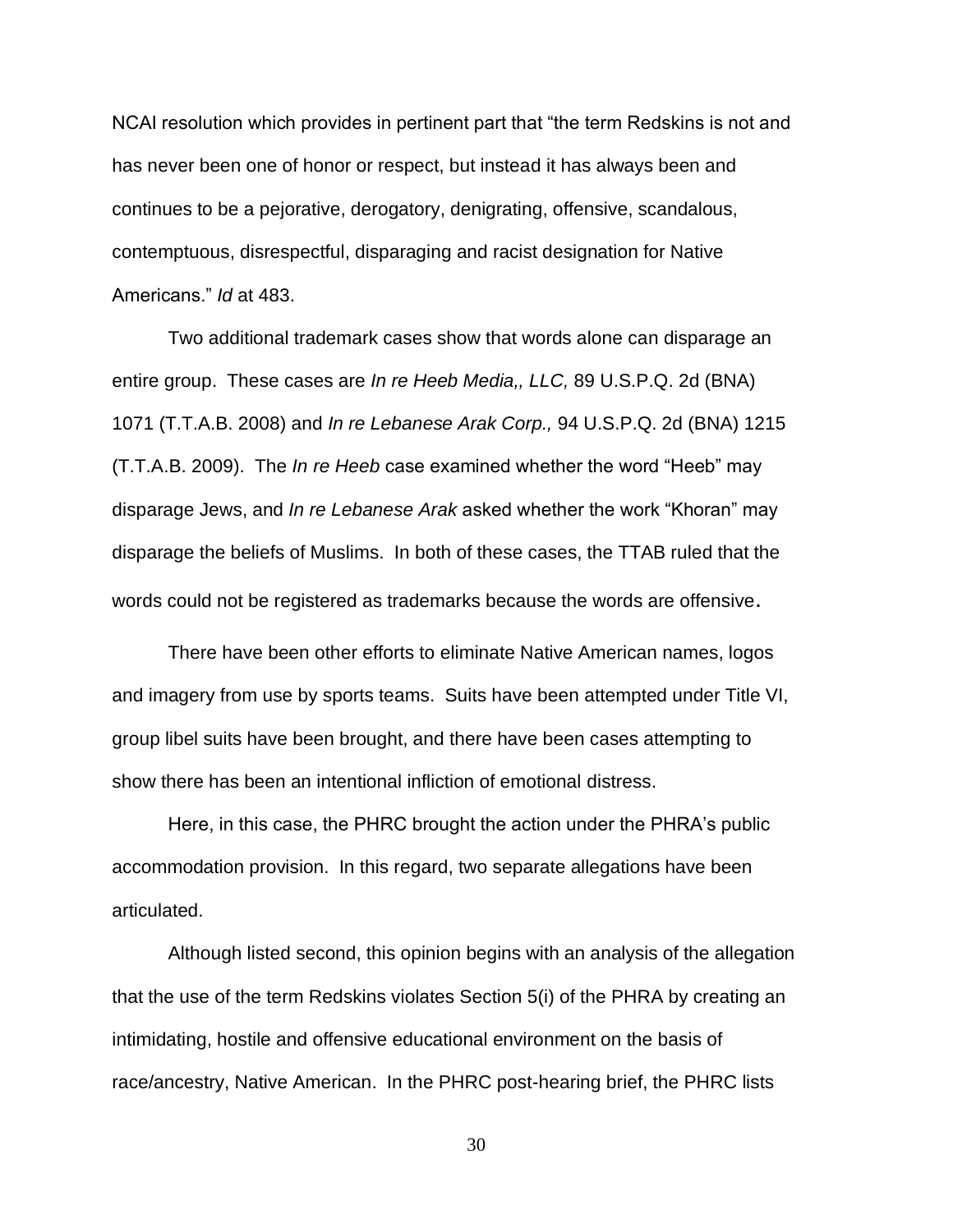the requisite elements for establishing a claim of hostile environment as: (1) an employee suffered intentional discrimination because of the individual's protected status; (2) the discrimination was pervasive and regular; (3) the discrimination detrimentally affected the individual; (4) the discrimination would detrimentally affect a reasonable person of the same protected class; and (5) respondeat superior liability. *Citing Hoy v. Angelone*, 691 A.2d 476 (Pa. Super. Ct. 1997). To modify these recommended *prima facie* factors to better apply to the present circumstance, the requisite *prima facie* showing would be: (1) a Native American student or students suffered harm because of their race/ancestry; (2) the cause of the harm was pervasive; (3) the harm detrimentally affected the Native American student or students; (4) the harm would detrimentally affect a reasonable person who is also a Native American; and (5) that the District can be held liable under the respondeat superior theory.

One key factor that must be shown in an alleged harassment claim is that someone was in fact harassed. Here, there is a dispute with respect to the value of the testimony of Donna Boyle as it relates to her son ,Keith Boyle, and his reactions to the alleged source of the alleged harassment, the word Redskin and associated logos and imagery. The District seeks to exclude Donna Boyle's testimony about her son's reactions as hearsay while the PHRC's reply brief, in effect, suggests that the PHRC is not bound by the strict rules of evidence and if the evidence is relevant and reasonably probative it may be received.

The District correctly observes that the rule regarding hearsay is a fundamental rule and as such the following rule applies in an administrative hearing: "Hearsay evidence, properly objected to, is not competent evidence to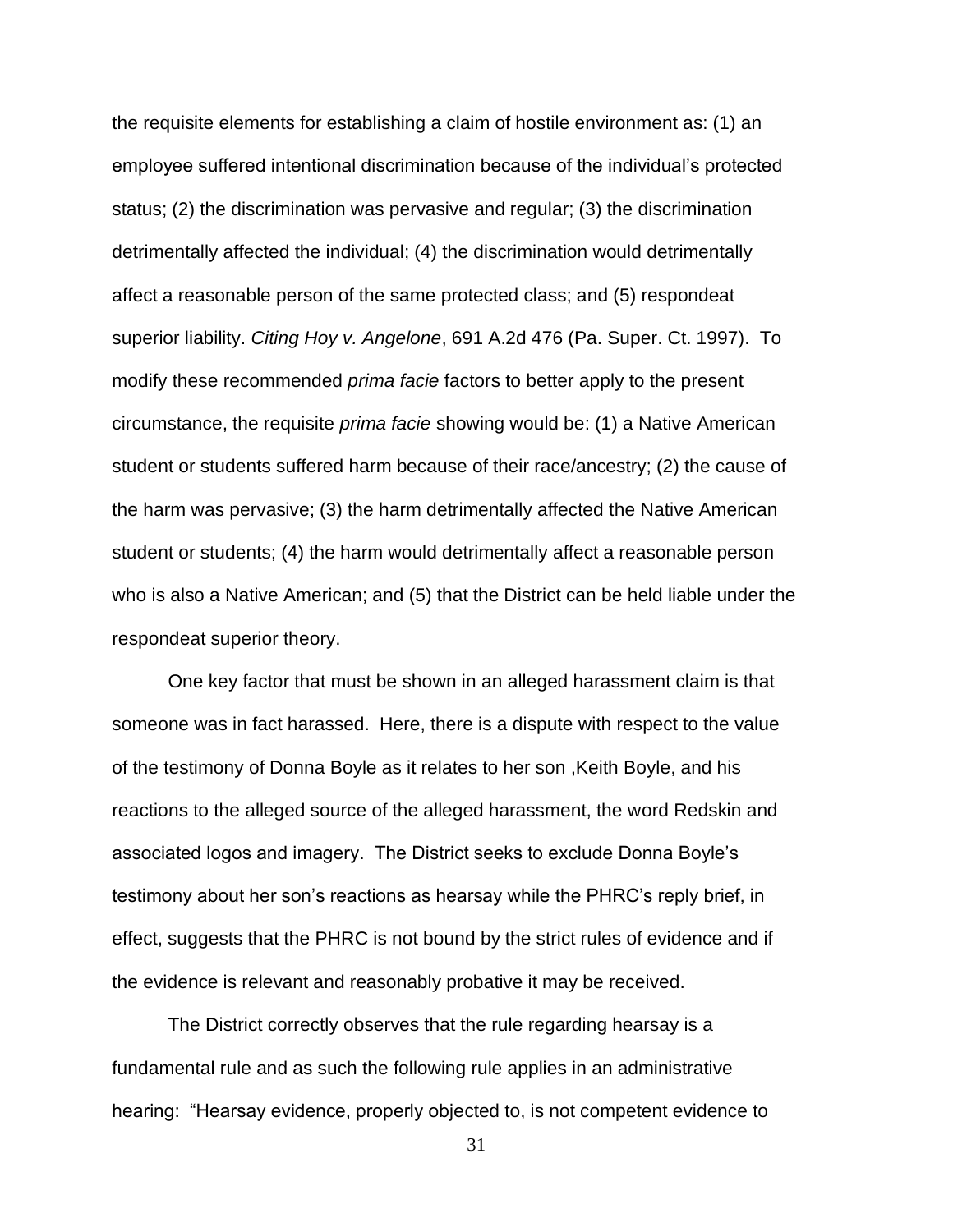support a finding… Hearsay evidence admitted without objection, will be given its natural probative effect and may support a finding …if it is corroborated by any competent evidence in the record, but a finding of fact based solely on hearsay will not stand." *Citing Walker v. Unemployment Compensation Board of Review*, 367 A.2d 366 (Pa. Cmwlth. Ct. 1975).

During the Public Hearing, the District objected to Donna Boyle's testimony that Keith became uncomfortable and angry at school when a picture was put up at an assembly depicting kids in the student section at a football game with their chest painted, their faces painted and feathers in their hair. (N.T. 879) Donna Boyle then offered that this impacted Keith's self-esteem. (N.T. 880) Finally, Donna Boyle declared that Keith seemed to be having some anxiety. (N.T. 879).

The District's post-hearing brief argues that Donna Boyle's assertions regarding Keith had to be the product of out-of-hearing statements that Keith made to her and were therefore hearsay statements offered to prove the truth of the claim that Keith was harmed. The District further argues that one cannot tell whether perhaps Keith exaggerated regarding what happened to him when he spoke with his Mother. The District notes that the evidence reveals that on occasion, Keith left school without telling his Mother suggesting that Keith did not tell his Mother everything.

The District also submits that Donna Boyle's testimony that Keith suffered harm is neither reliable nor corroborated. In the District's opinion, Donna Boyle was on a mission to present her opinions about the harms caused by the word Redskin and associated logos and imagery and may well have exaggerated or misstated what happened to her son.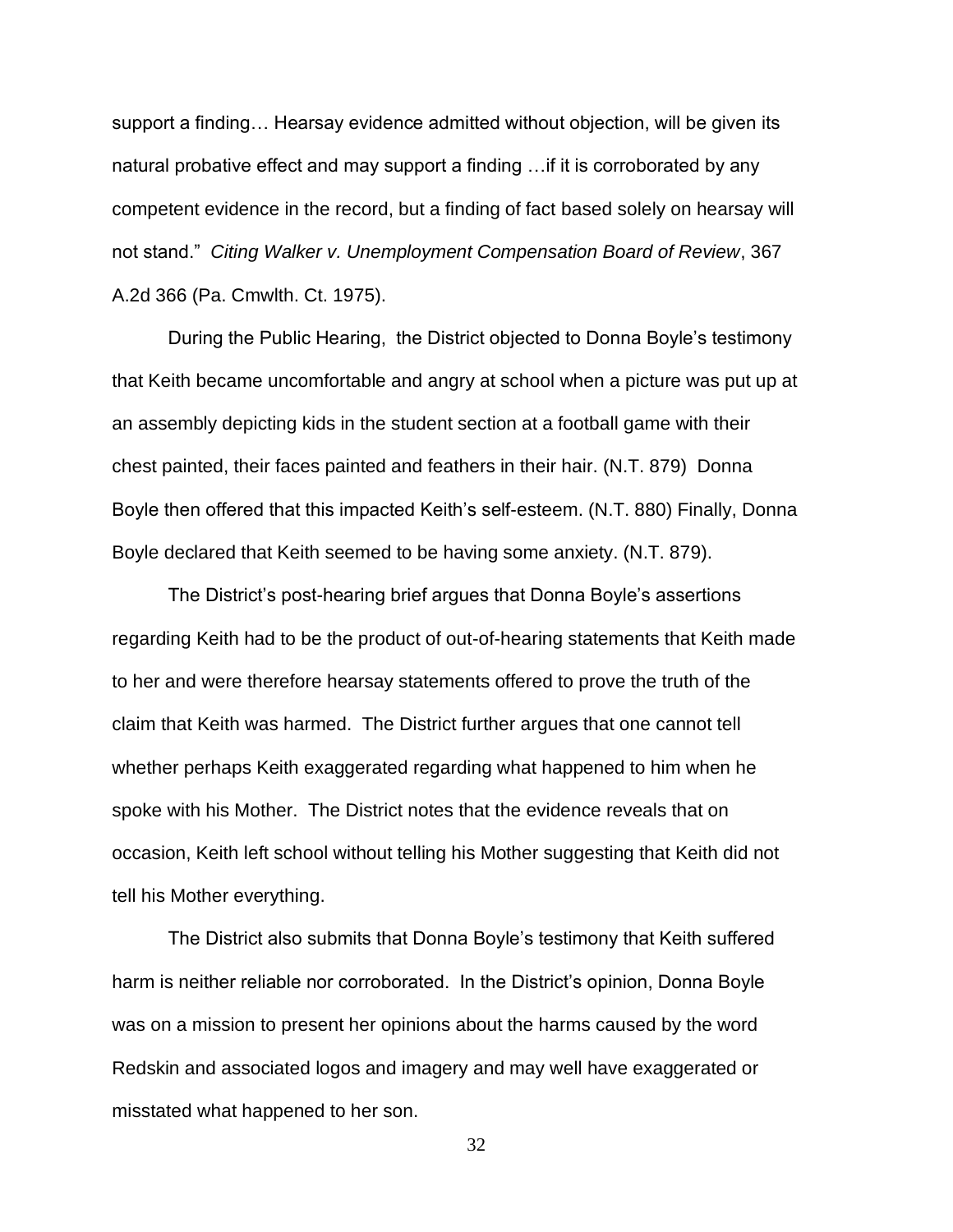Frankly, what could have easily cleared up any and all question about Keith Boyle's experiences would have been his testimony. It is unclear why he was not called as a witness, but in fact, he was not. One would normally expect that he would have testified and because he did not, an adverse inference is appropriate under the circumstances. The adverse inference to be drawn here is that had Keith Boyle testified he would not have offered testimony that he was harmed in any way. This point is extraordinarily damaging to the effort to show there was harm to a Native American student or students.

Similarly, the testimony of Suzanne Drake, an English Teacher at the Neshaminy High School outlined her opinion that the environment at the school was very tense after a vote to ban to term Redskin. (N.T. 612) She also testified that, in her opinion, the term Redskin is a slur that harms students by making them feel embarrassed, anxious, closed off from others and leads to a student underperforming in class. (N.T. 622)

Once again, there must be a showing that a Native American student or students were harmed. The evidence in this case identified two additional Native American students at the high school, neither of which were called to testify. Once again, an adverse inference is taken that had they been called, neither Native American student would have offered testimony that they were harmed in some way. Apparently, there were no other known Native American students at the high school as none were identified and called as witnesses. In the U.S. Supreme Court case of *Harris v. Forklift Systems, Inc*., 114 S.Ct. 367 (1993), the court held that an objectively hostile or abusive environment requires both that a reasonable person would find an environment abusive or hostile and there also must be a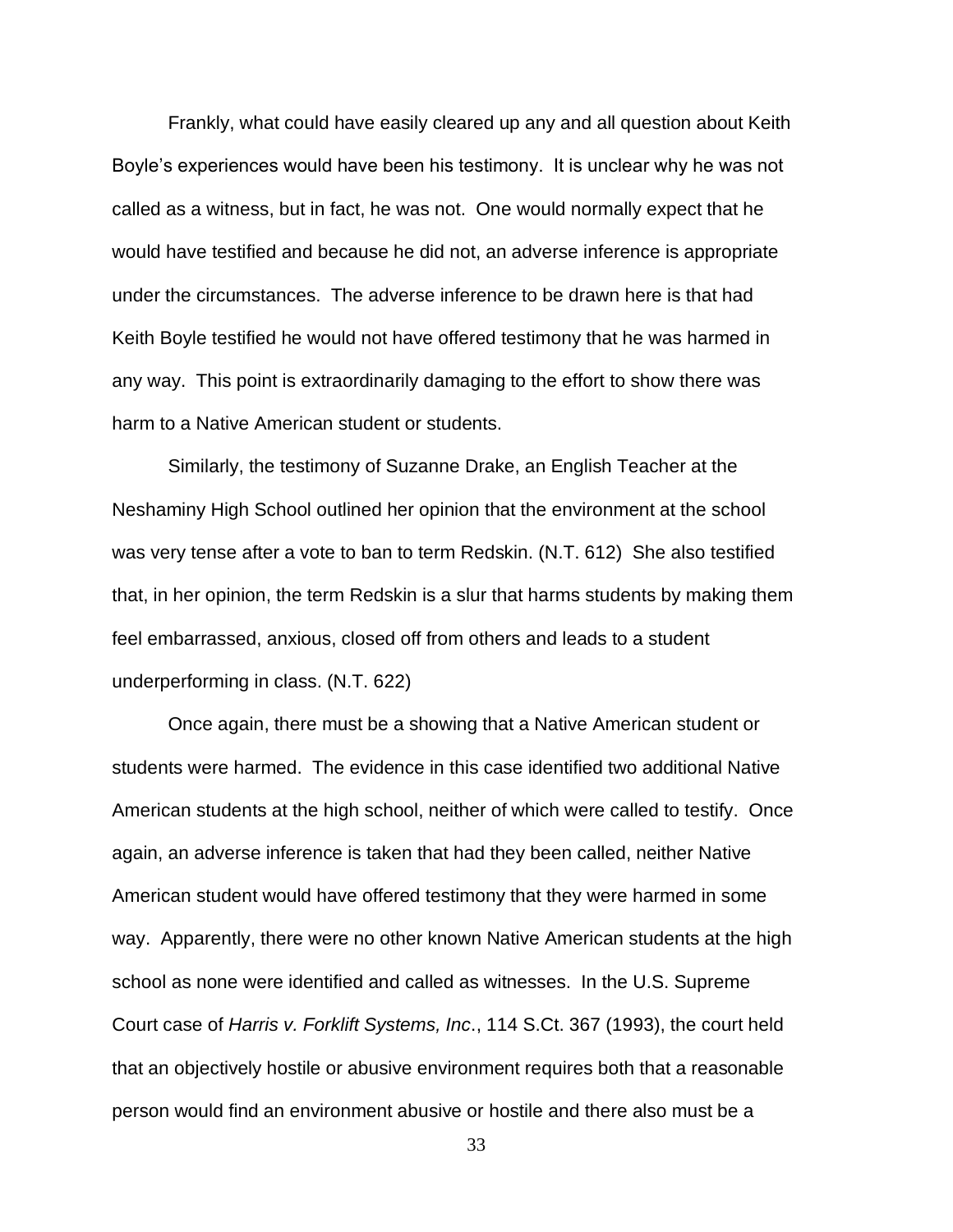showing that a victim subjectively perceived that the environment was abusive. Here, no Native American victim testified leaving only speculation on whether Native American students were harmed. Dr. Straurowsky did offer that when the term Redskins is used, you can assume harm has occurred, (N.T. 334) however, with the Harassment component of this case, no such assumption should be made.

In the case of *Bailey v. Binyon,* 583 F. Supp. 923 (N.D. Ill. 1984), the court did hold that the "N" word is discrimination "*per se."* However, the word Redskins is very different from the "N" word. In almost any context, the "N" word is a racial slur, while the term Redskins is associated with both positive and negative connotations. Accordingly, Dr. Straurowsky's idea that harm can be assumed is not accepted.

Having failed to present sufficient evidence that a Native American student or students were harmed by the use of the word Redskin and the associated logos and imagery, this portion of the PHRC Complaint should be dismissed. Although dismissal of this portion of the Complaint may be appropriate under the circumstances presented here, other changed circumstances might result in a different conclusion.

While we find that the evidence does not rise to the level of a violation of the PHRA, this record contains adequate evidence that the term "Redskin" is offensive to Native Americans. As a matter of PHRC guidance, it should not be used as a team nickname for any school in the Commonwealth, regardless of the origin of the name or the pride that some may see in maintaining the use of that term. If at some point, Native American students in the District come forward with complaints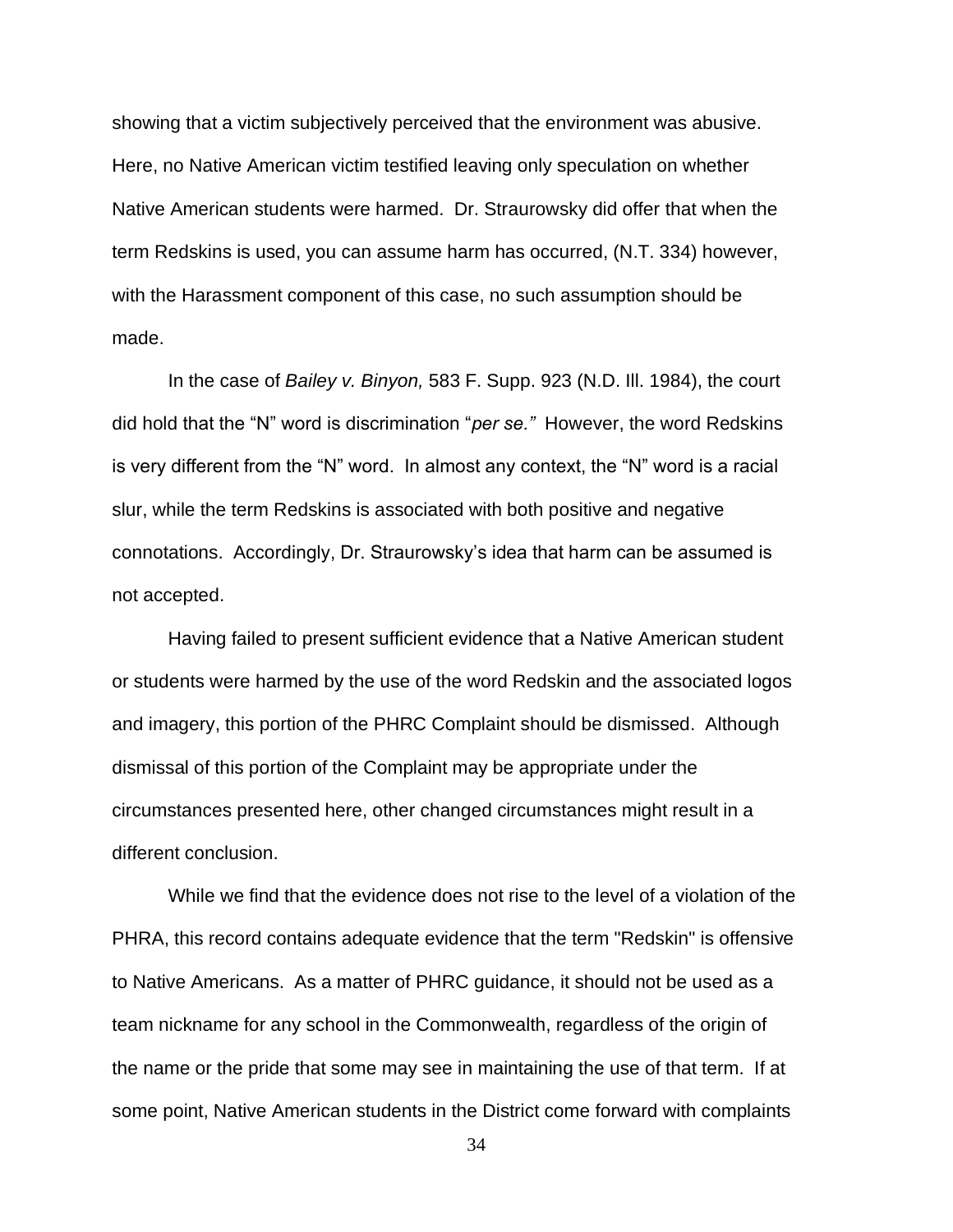about the use of the term Redskins and the associated logos and imagery and they can offer admissible relevant testimony on the issues, a finding of harassment could be established. The District would be well advised to take preventative measures to ensure this does not ever happen.

Here, the hearing did not include testimony from any Native American students who attended Neshaminy High School. However, it did include the testimony of Donna Boyle, who is the mother of a Native American student who attended Neshaminy High School.

Ms. Boyle testified that she lives in Langhorne, Pennsylvania. Ms. Boyle identifies as Cherokee and Choctaw. When asked if she found the term "Redskins" to be an offensive slur for Native Americans, she answered "Absolutely." (N.T. 845-846). Ms. Boyle also testified that she first complained to the school district in September 2012. After complaining multiple times, and personally speaking with the school principal and exchanging emails with him to explain why, as a Native American, the term was offensive, she testified that she felt like "it didn't matter what I said, or what I sent him, or what information he had, or what studies I had, or what facts he had, or what words I said. He only saw the side of the majority of the community that loves the racial slur." (N.T. 852).

Ms. Boyle also attended numerous school board meetings, and at one she provided a letter from three tribal chiefs, who said they were dishonored by the term Redskin. (N.T. 854). Most significantly, Ms. Boyle noted that when she attended the school board meetings, she told them how she felt about sending her son to a school "that was allowing a racist term against his heritage and ancestry." (N.T. 856).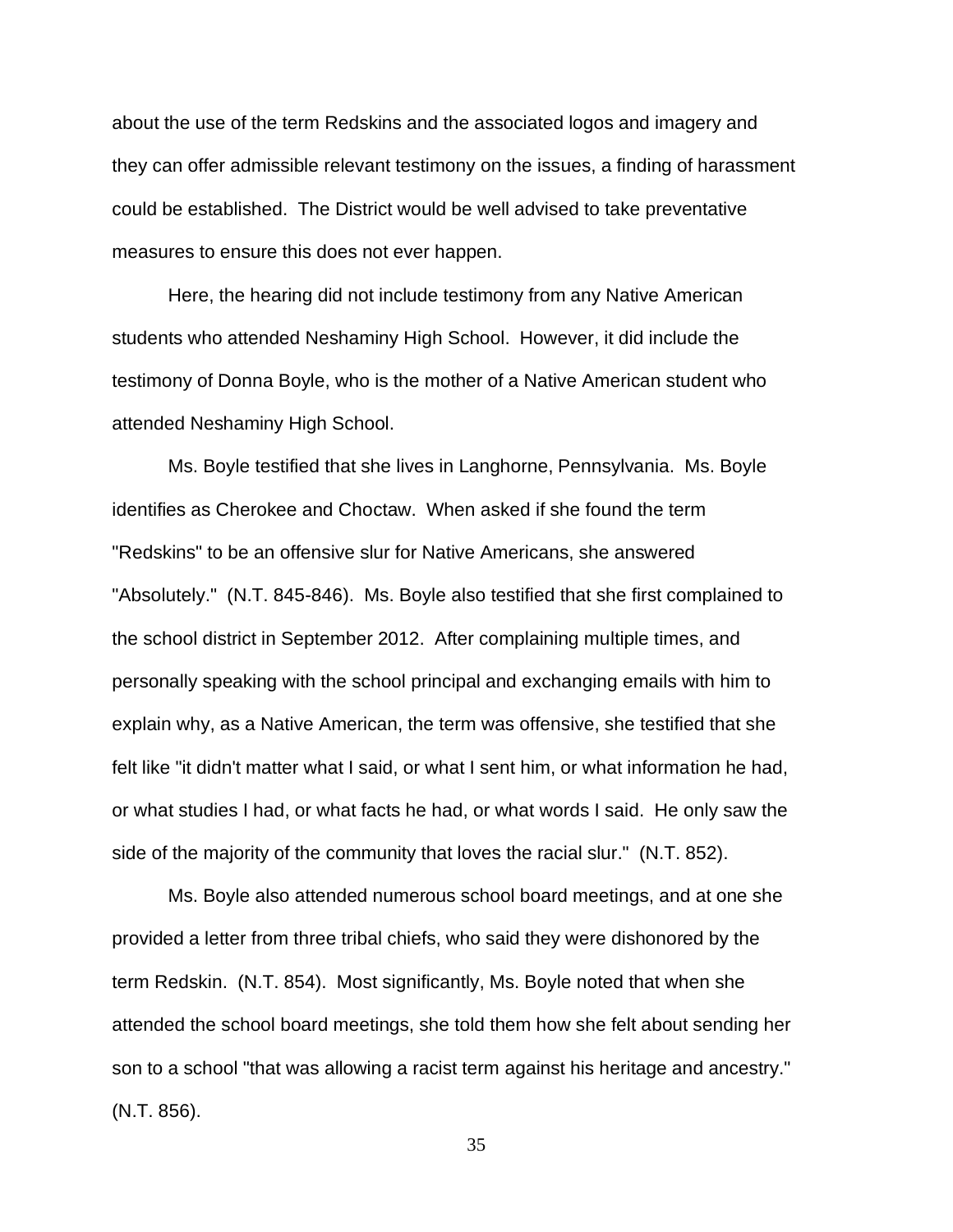Ms. Boyle further testified that her son's self-esteem was negatively affected by being subjected to a racial slur, stereotypical images and behavior that was negative, including having to attend an assembly in which Neshaminy students painted their chests and put feathers in their hair and that he "was angry" because of that. (N.T. 878-79). The school district's counsel objected to such testimony as hearsay, but the Hearing Examiner correctly found that it was not hearsay because it was the mother's observation of her son's then-existing mental or emotional state.

We now find the testimony of Donna Boyle to provide compelling evidence that she, as the parent of a Native American student who attended Neshaminy high school, considered the term "Redskin" to be offensive. We further find that Ms. Boyle repeatedly told the school administrators that the term was offensive, and that she tried her best to protect her children from an environment in which a school full of Non-Native American administrators and students preferred to ignore the negative impact the term "Redskins" was having on herself and her son, because the non-Native Americans felt a sense of ownership over the term and the accompanying imagery, claiming it was a continuing source of pride to those Non-Native Americans.

That the term "Redskins" and its accompanying imagery has been used for decades at Neshaminy High School for school spirit does not justify its continued use in the Year 2019. There are a lot of words, terms, names and actions that are now considered to be racially offensive that used to be acceptable in our society. We do not see any need to list them all here. It used to be acceptable for someone to wear blackface, but we would assert that if the principal of Neshaminy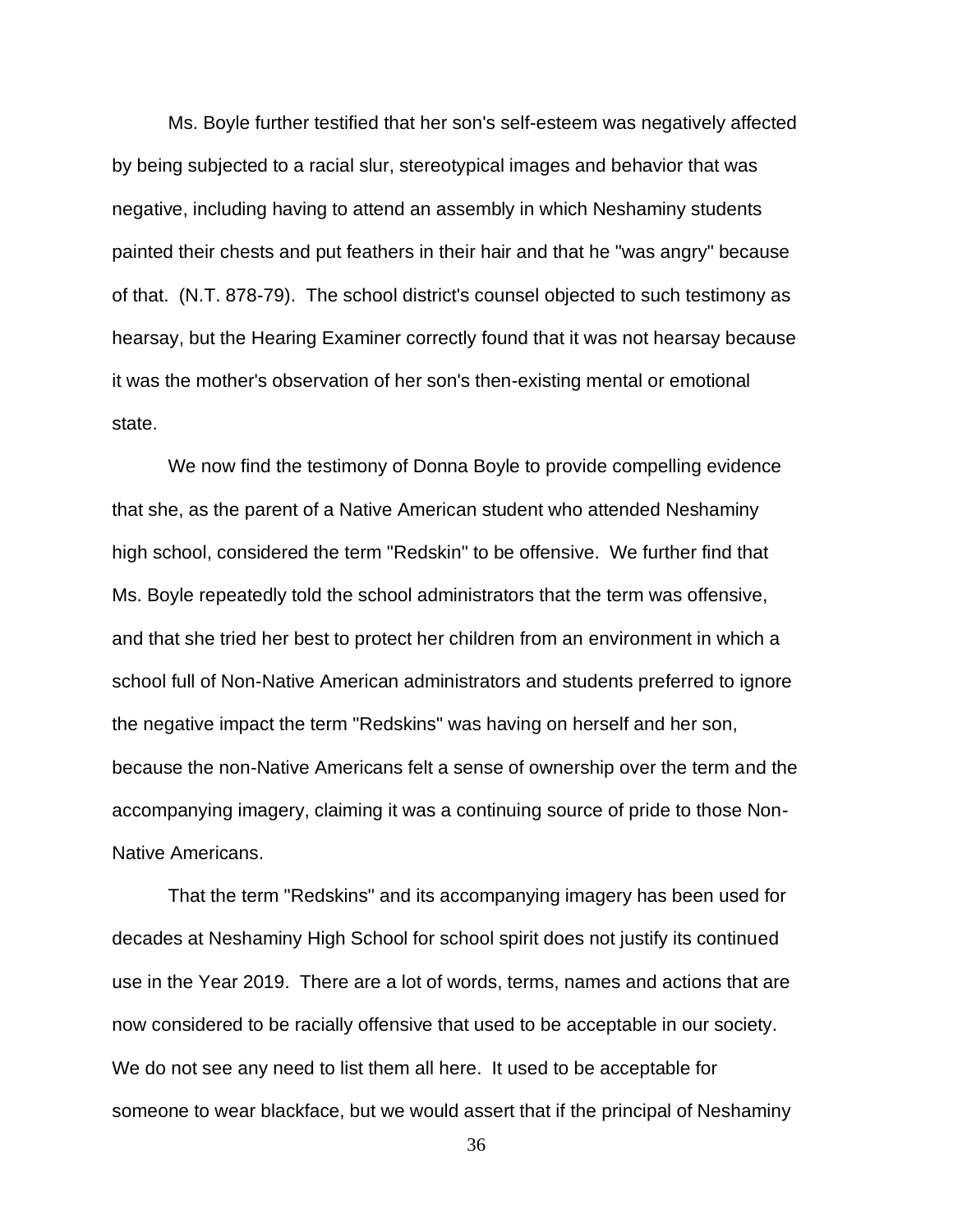High School put on blackface, the entire community would be offended and outraged, regardless of their race.

Some may ask, how can the term "Redskins" be considered offensive, when there is a professional football team in Washington, D.C. that uses the same name? Our answer is that Neshaminy High School is not a professional sports team with an owner. It is a public school. It is a place of learning. There should be no place in a public school setting for promoting the use of racial stereotypes or offensive images or sports names. We are unaware of how many schools in Pennsylvania are using the term "Redskins" as the nickname for their sports teams, but in the Year 2019, we would hope that our society has progressed to the point where that name should no longer be used in a school setting, because the record shows that many Native Americans and many non-Native Americans consider it to be a racist term. What was acceptable long ago, may no longer be acceptable. This is one such instance.

We recognize that had there been testimony from a Native American student explaining how he or she were offended by the term "Redskins", the Hearing Examiner may have recommended that the term was discriminatory and the continued use of that term was, in and of itself, a violation of the PHRA. While the absence of such testimony may be legally significant for purposes of this individual case, we conclude that the record contains sufficient testimony to support a finding that the term "Redskins" is offensive and, as a matter of guidance from the PHRC, should no longer be allowed to be used in the Commonwealth in a public school setting, regardless of whether Native American students are enrolled at any particular school.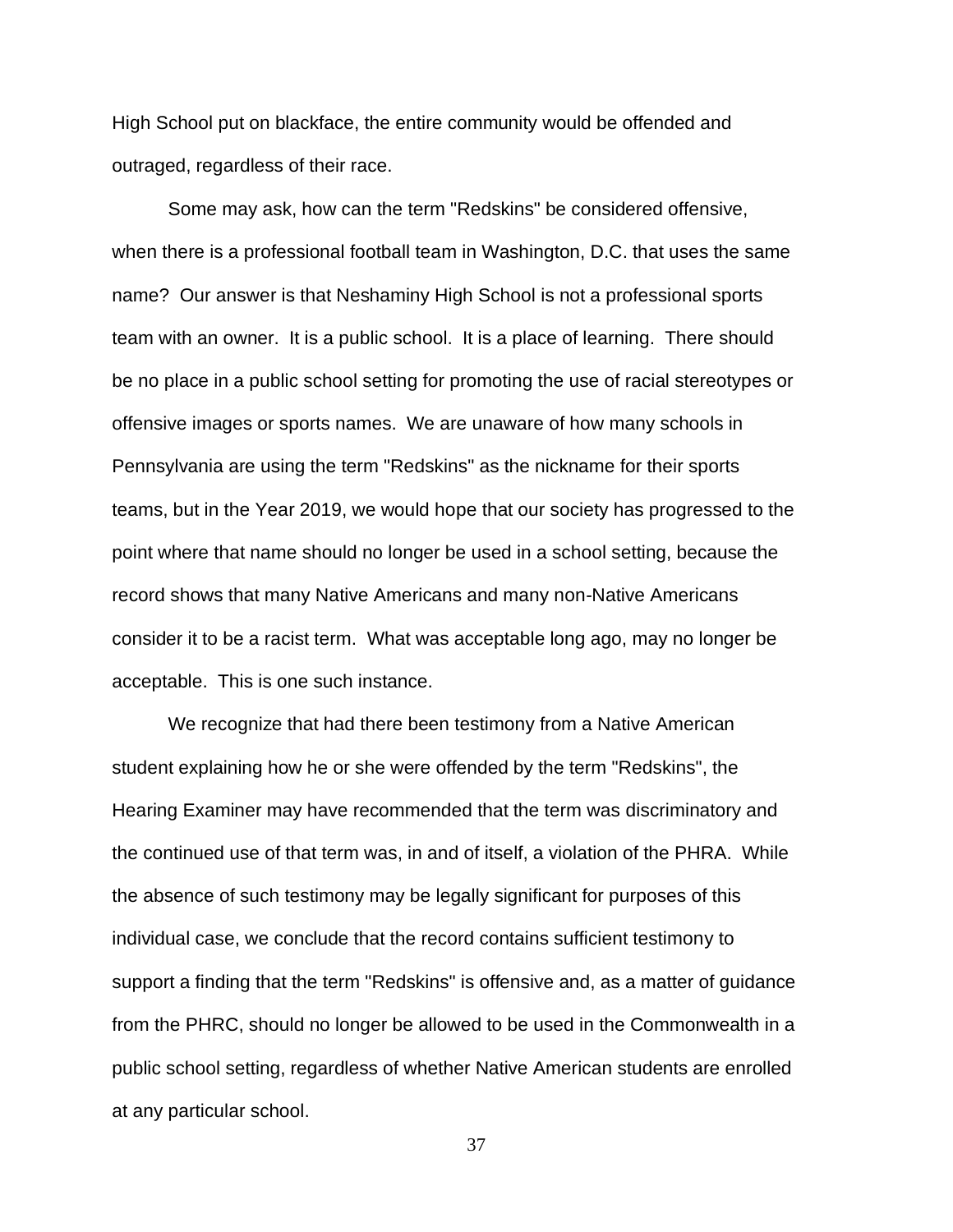At this point, we turn to the remaining component of the PHRC Complaint: that the educational environment at the Neshaminy High School was in some way harmful to both Native American and non-Native American students.

The District asks that the testimony and expert opinion of Dr. Straurowsky not be given any weight. Prior to the Public Hearing, the District's Motion in Limine on this issue was granted in part and denied in part. The ruling on the Motion in Limine held that Dr. Straurowsky's testimony would not be accepted with respect to the impact the use of the word Redskins and associated logos and imagery had on students in the District, but would be accepted regarding the impact the name Redskins and associated logos and imagery might have in an educational setting on both Native American students and non-Native American students.

The District argues that Dr. Straurowsky is not qualified to render opinions on the issues of this case. The District argues that Dr. Straurowsky lacks the education, training and experience she would need to render an opinion in this case and that, in any event, Dr. Straurowsky's opinion was premised wholly on inadmissible hearsay because her testimony is merely a conduit for the opinions of others.

The PHRC reply-brief notes that at the time of the Public Hearing, the District did not object to Dr. Straurowsky's acceptance as an expert. Further, a full review of the record reveals that the record does contain sufficient information regarding Dr. Straurowsky's education, training and experience to make it proper to have accepted her testimony and opinion as an expert.

On the question of whether Dr. Straurowsky merely repeated the opinions of others, the record shows that she did conduct extensive research, wrote pertinent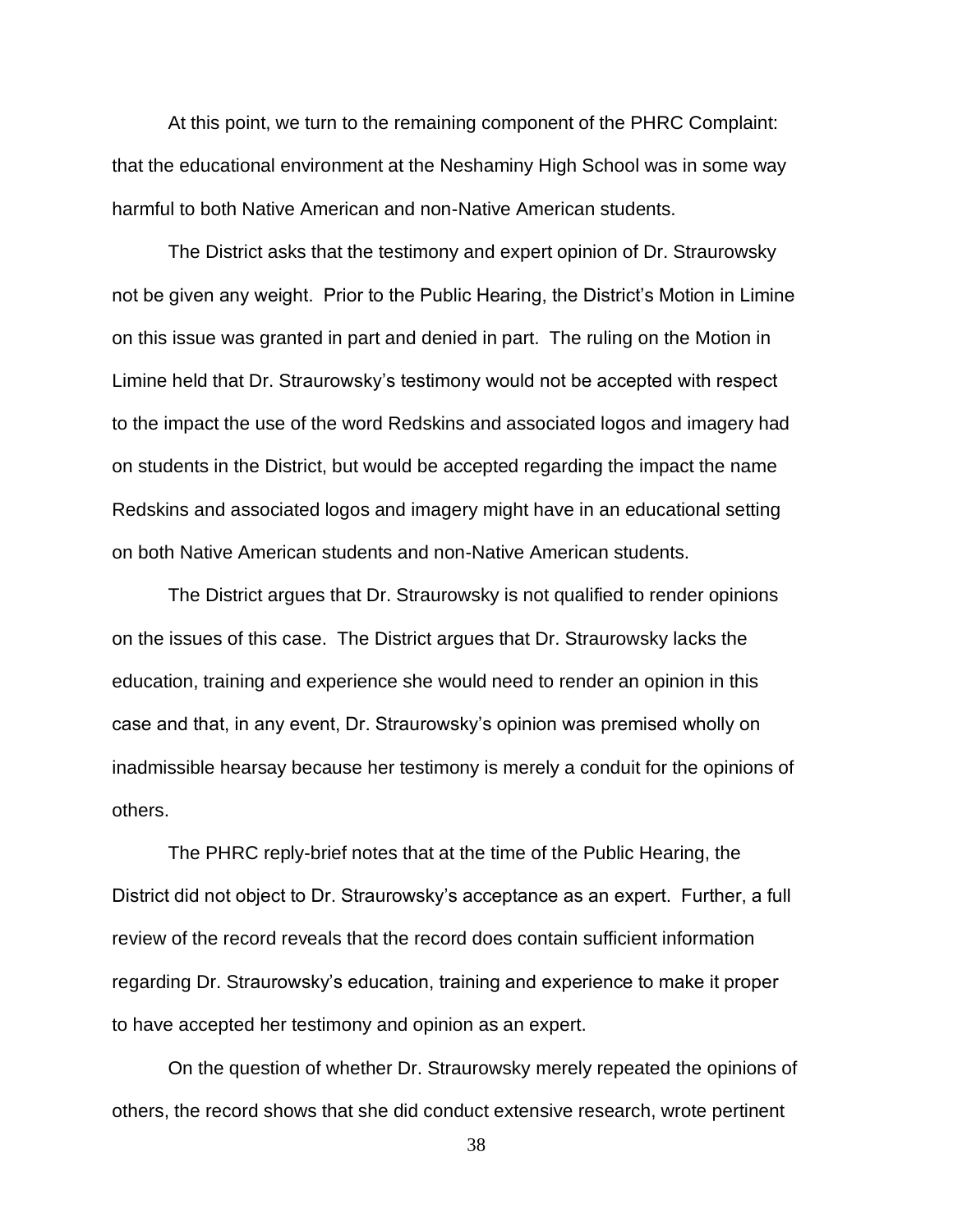articles and taught courses in discrimination in an educational setting. One particular course she taught dealt specifically with the issues related to Native American mascots.

Accordingly, the Districts arguments are once again rejected and the testimony of Dr. Straurowsky was properly accepted as expert testimony and opinion.

Once again, we are cognizant of the simple fact that not a single Native American student was called to testify. Instead, the District posed a similar question to numerous student witnesses: Did you ever witness any intentional discrimination of any Native American student? The answer was always "no." Accordingly, we find that there is insufficient evidence that Native American students experienced educational harm.

We therefore turn to whether non-Native American students were harmed in some way. We note that the District's focus on this question is on the editors of the Playwicken because of varied negative reactions they received to the effort to ban the word Redskins from the newspaper. The educational harm found in this case does not focus on the reactions of Playwicken editorial staff students who experienced negative reactions, but instead on those students who, because of the stereotypical environment, displayed their insensitivities.

Under the circumstances present in this case, the educational environment harm is found in the fundamental concept that schools have a fiduciary duty owed to its students to avoid social harm. Schools have a responsibility to ensure an atmosphere of respect and sensitivity for all who attend and participate in the school and to teach students how to interact respectfully with other cultures.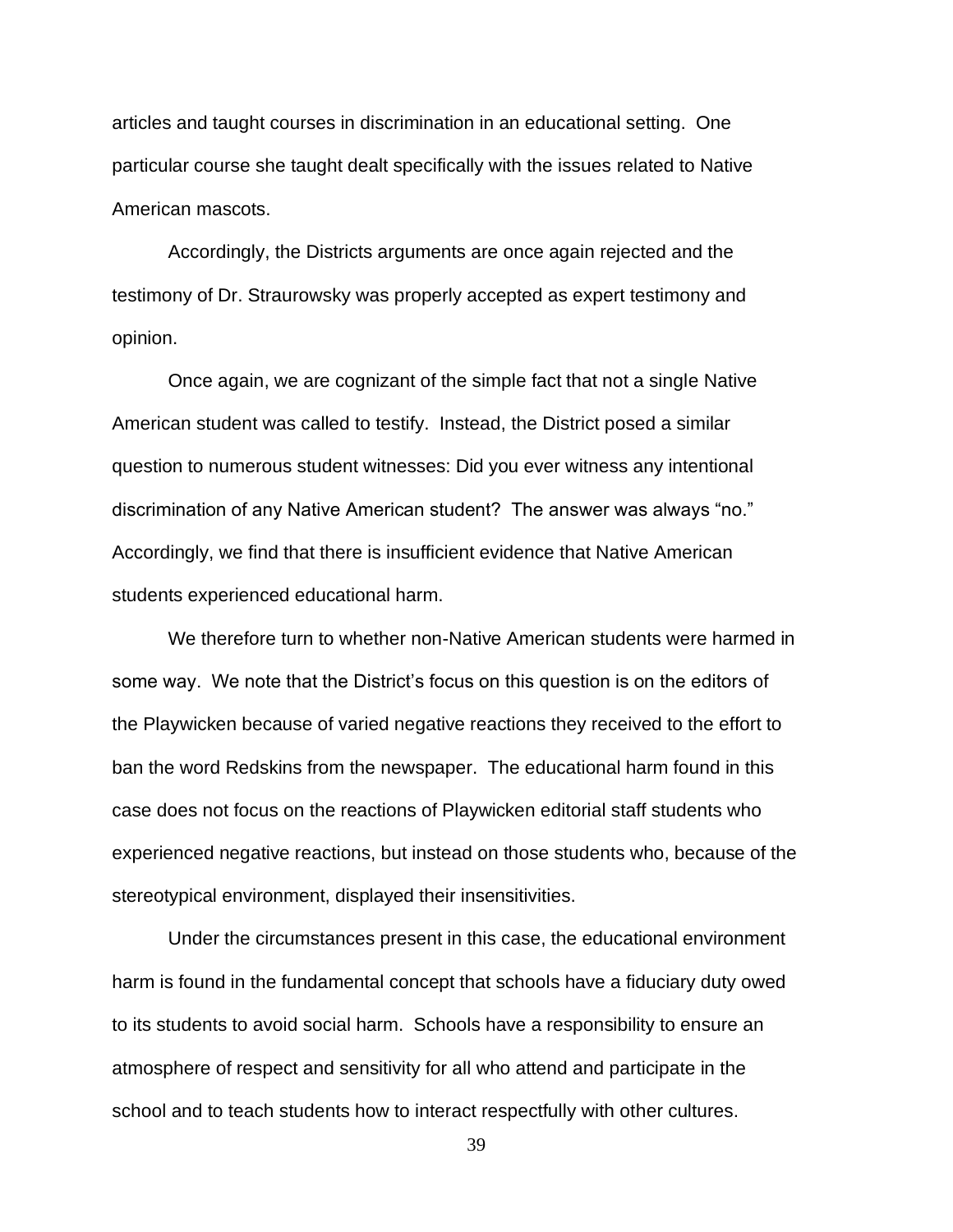Indeed. Schools are charged with the academic and moral education of children. *See Bethel School District No. 403 v. Fraser, 478 U.S. 675 (1986) and Hazelwood School District v. Kuhlmeier*, 484 U.S. 260 (1988). Here, the use of the name Redskins and the associated logos and imagery are one-dimensional stereotypes that consciously and subconsciously influence how people act and feel towards Native Americans. Further, the name Redskins and the associated logos and imagery bear the imprimatur of the District and the Neshaminy High School.

It is a fundamental concept that the use of stereotypes has the potential to lead to discrimination and even violence. Stereotyping of any racial, ethnic, religious or other group, when promoted by our public educational institutions, teaches students who have little to no contact with Native Americans that stereotyping of minority groups is acceptable. Clearly, this is a dangerous lesson in our diverse society. As the U.S. Commission on Civil Rights recognized, schools have the responsibility to educate students, not use the school's influence to perpetuate misrepresentations of any culture or people.

The District's expert, Andrew Billeudeaux, observed that when names and logos and imagery of Native Americans are used in a school, they should be as authentic, appropriate and accurate as possible. (N.T. 107-108, 120) When a Native American name and logos and imagery are used, the use must be done carefully with cultural sensitivity and come with specific standards of education that accounts for the diversity between Native American tribes. (N.T. 108, 123) Billeudeaux testified that the imagery used by the Nashaminy High School is a warrior image. (N.T. 101, 114, 133, 138, 144) In fact, Billeudeaux testified that the current warrior image used in the school is of a plains warrior not a local tribal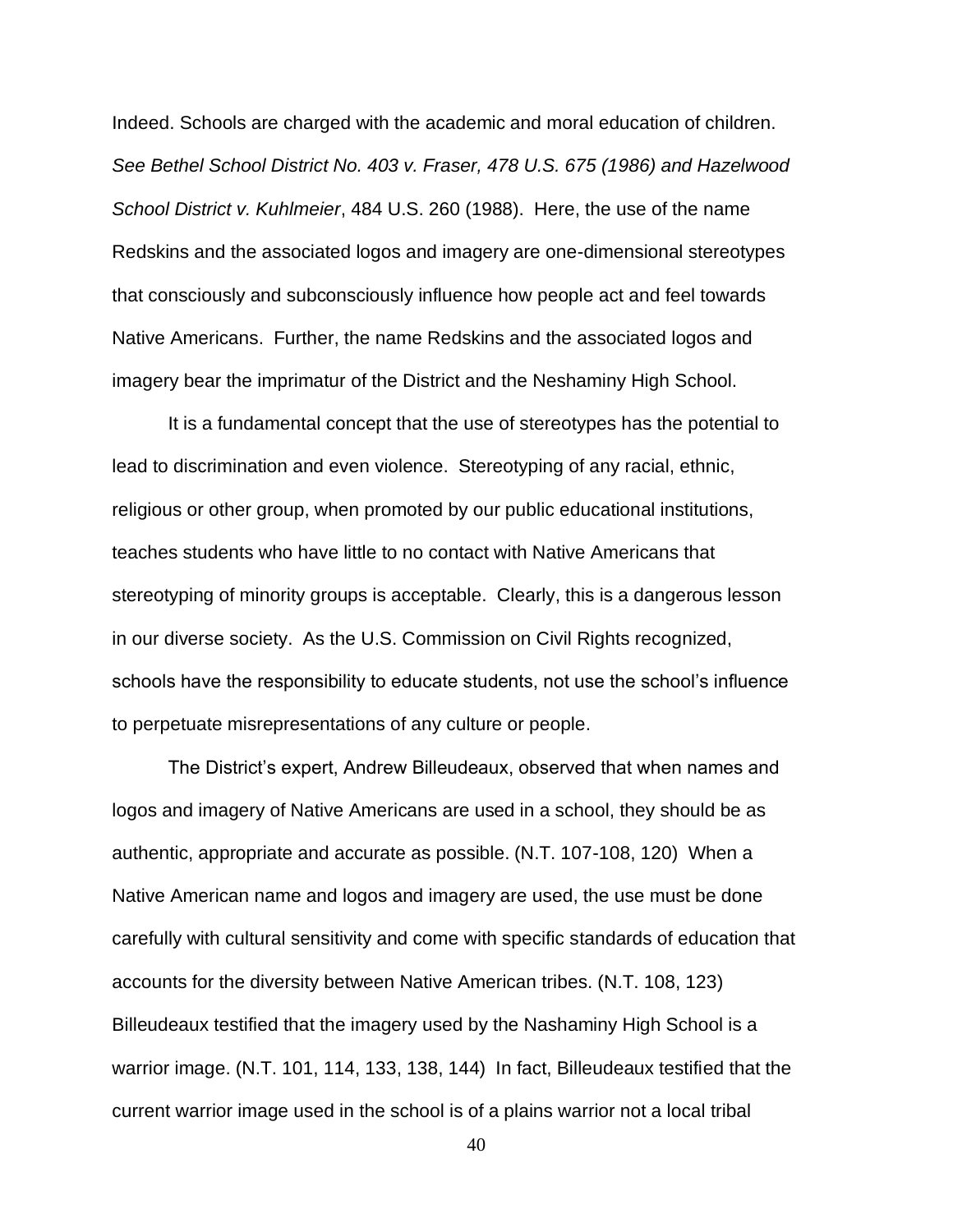image. (N.T. 213) On this point, he testified that he would recommend changing that image because it is misaligned and not regionally specific. (N.T. 213-214, 215, 217, 226-227) He offered that Native American symbols are often sacred traditions. (N.T. 134) He further submitted that the decisions of how and when to use a Native American name and associated logos and imagery should be made with sufficient information so that the name and associated logos and imagery are given the proper dignity and respect and displayed in a historically accurate manner. He testified that it is possible that in the right context, the term Redskins may be offensive to Native Americans. (N.T. 164) He testified that it is culturally insensitive to treat Native Americans as monolithic and culturally ignorant not to be able to correctly identify the imagery being used. (N.T. 218) In effect, Billeudeaux confirmed that the District's benign use of the name Redskin and associated logos and imagery should be changed.

Dr. Straurowsky's testimony further illuminated the issue with the Neshaminy High School name and associated logos and imagery. She offered that sports imagery that is used is generally generic like that used in the Neshaminy High School. Dr. Straurowsky indicated that when imagery does not attempt to portray a particular tribe or individual region, the imagery results in the portrayal of Native Americans in monolithic fighting terms that are frozen in time, such as bravery, strength, fighting spirit and warrior spirit. (N.T. 306) As such, such imagery imparts negative stereotypical attitudes and beliefs about Native Americans. (N.T. 304-305) Using only warrior imagery passes over other important traits of Native Americans such as empathy, care, concern, devotion to family or devotion to a way of life. (N.T. 306) Contributions, perspectives and the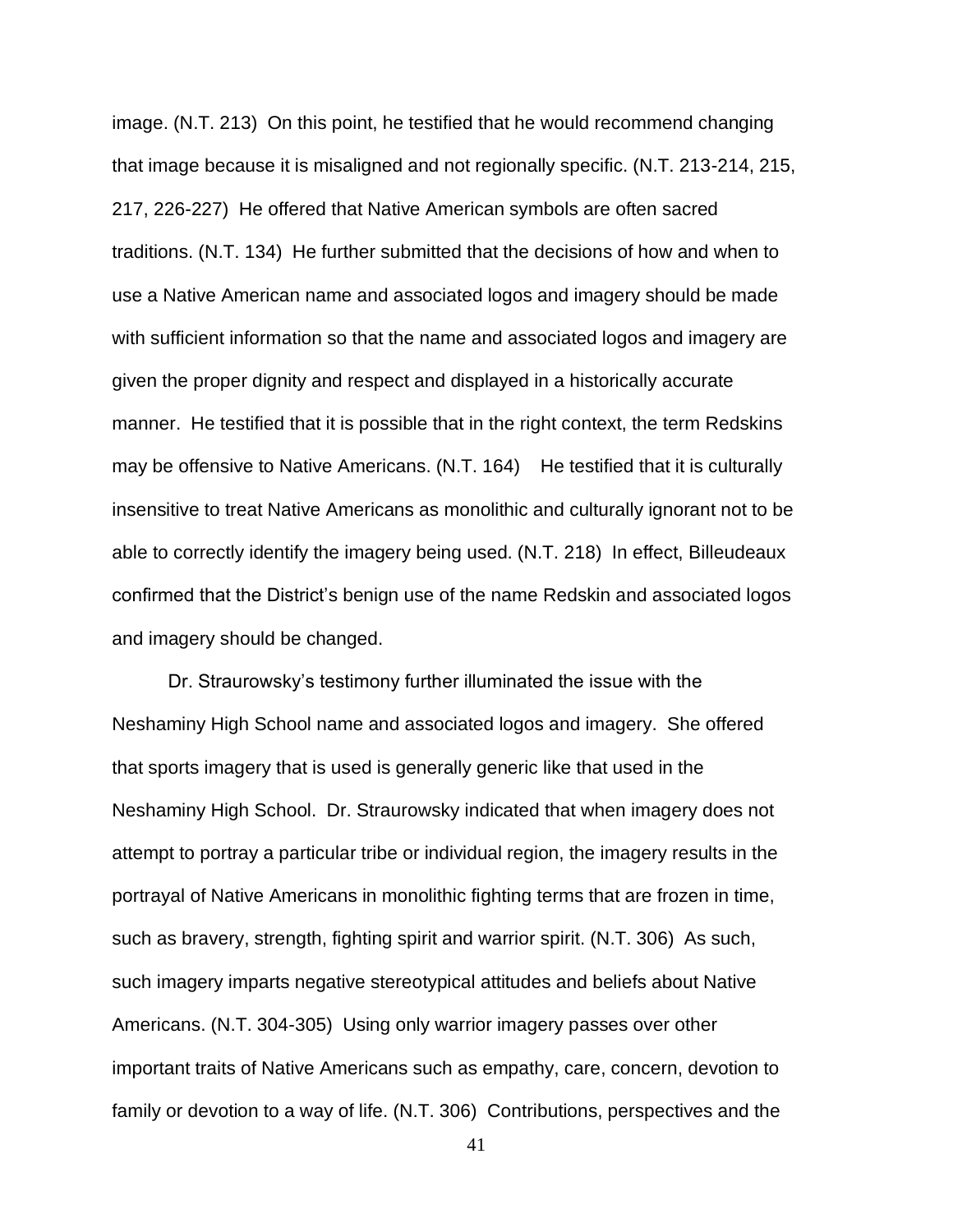struggles of Native Americans in this age are overshadowed by stereotypes and students are deceived about the true nature of Native Americans. Cultural diversity in physical features, customs and language are ignored when logos and imagery promote misconceptions of Native Americans.

Allowing students to wear feathers at football games is a primary example of how the District allows a stereotype to mock and denigrate a sacred symbol corroborating the idea that Native American logos and imagery are not used to honor Native Americans but, instead, to inappropriately portray them as a spectacle and thereby perpetuate a racial stereotype. (N.T. 215, 615, 654, 664) Both Billeudeaux and another witness called by the District, Mark Yancey, agreed that the wearing of feathers by students in the District is similar to stealing valor by wearing unearned military medals. (N.T. 215; Y.D. 142-143) At the Neshaminy High School, the sacred traditions associated with feathers are mimicked not for ceremonial or religious reasons but for entertainment. This inappropriate use of a sacred symbol can result in the normalization of culturally insensitive behaviors.

The District also permits the sale of clothing items at the Neshaminy High School store where students work. Many items sold have the term Redskins on them and are worn to school.

Another factor that leads to the conclusion that many non-Native American students were not given the educational tools that would prevent them from consciously or unconsciously concluding that it was acceptable to discriminate against Native Americans. This factor is the simple fact that the District never conducted a study to ascertain the effects the use of the name Redskins and associated logos and imagery had on students. (N.T. 400) The testimony of one of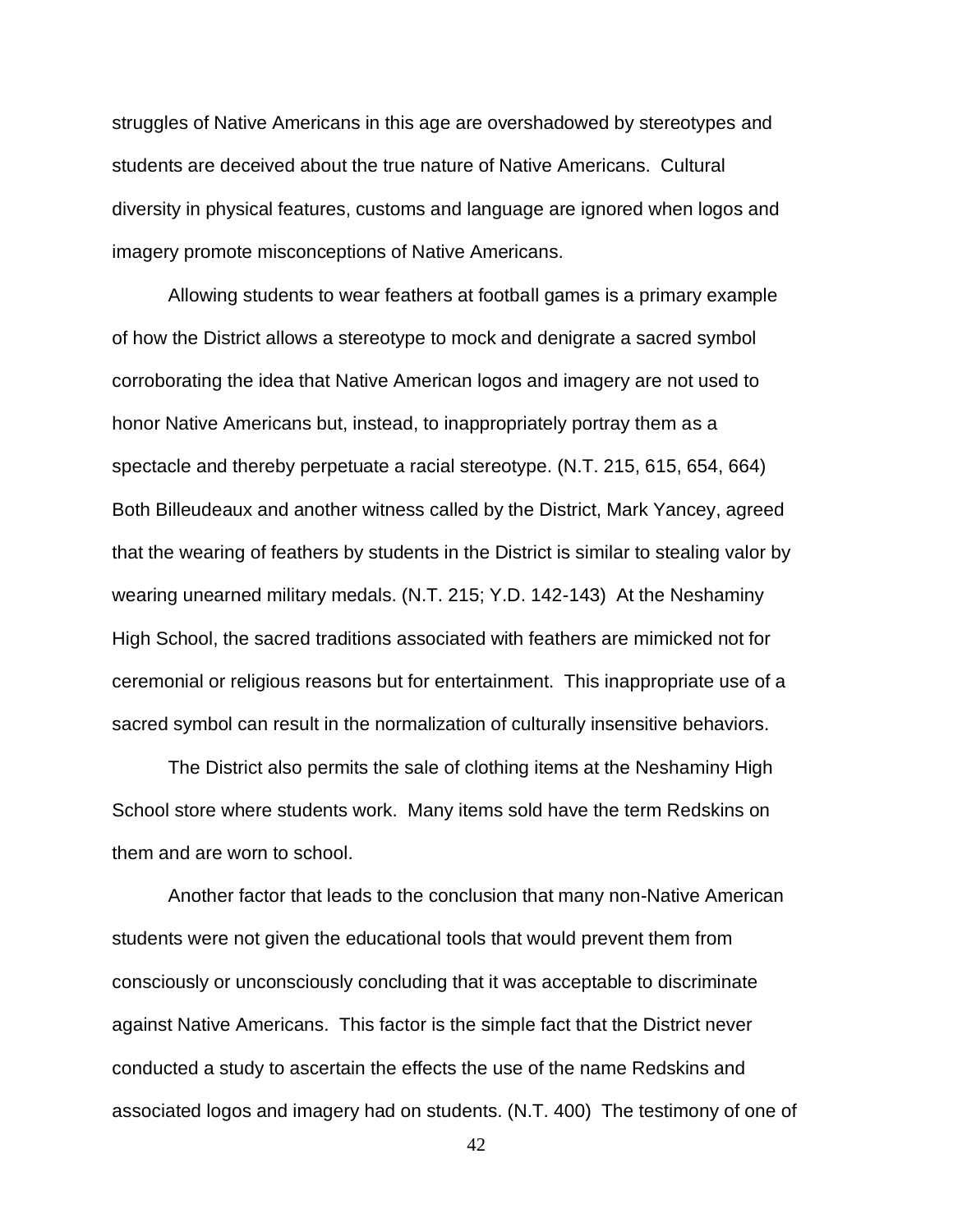the then School Board members, Steve Pirritano, confirmed that no study had been done regarding whether the use of the name, logos and imagery had negative effects on students. (N.T. 1243) Without such a study, we look at the totality of the circumstances to determine whether students were harmed by forming the idea that stereotyping of Native Americans is acceptable.

Numerous witnesses confirmed that in the district, there is no meaningful instruction about Native Americans and the school's name and associated logos and imagery given to impressionable students to better enable them to avoid the idea that it is alright to tolerate racism and to form the idea that discrimination is acceptable. David Heaney, a 31 year social studies teacher at the Neshaminy High School offered that there has been no instruction regarding the term Redskins or how the school adopted the name. (N.T. 759-760). Past students Gillian McGoldrick, Timothy Cho and Randy Wehrs collectively confirmed that there was no Native American history or culture classes or any information provided regarding what the painting of the body signifies. (N.T. 504, 634, 680) Even the principal of the Neshaminy High School, Dr. McGee, relayed that there was no training provided regarding the origin of the term Redskins or tribes that paint themselves red. (N.T. 1295) Finally, then Superintendent Joseph Jones agreed that neither teachers nor students receive training on the word Redskins. The lack of training in the face of extreme controversy over the meaning of the term Redskins leaves students desensitized and wholly unprepared to understand the negative effects the name and imagery used around them has on them. Several past students testified that after independent research and more in-depth information their views on the term Redskins changed dramatically. They went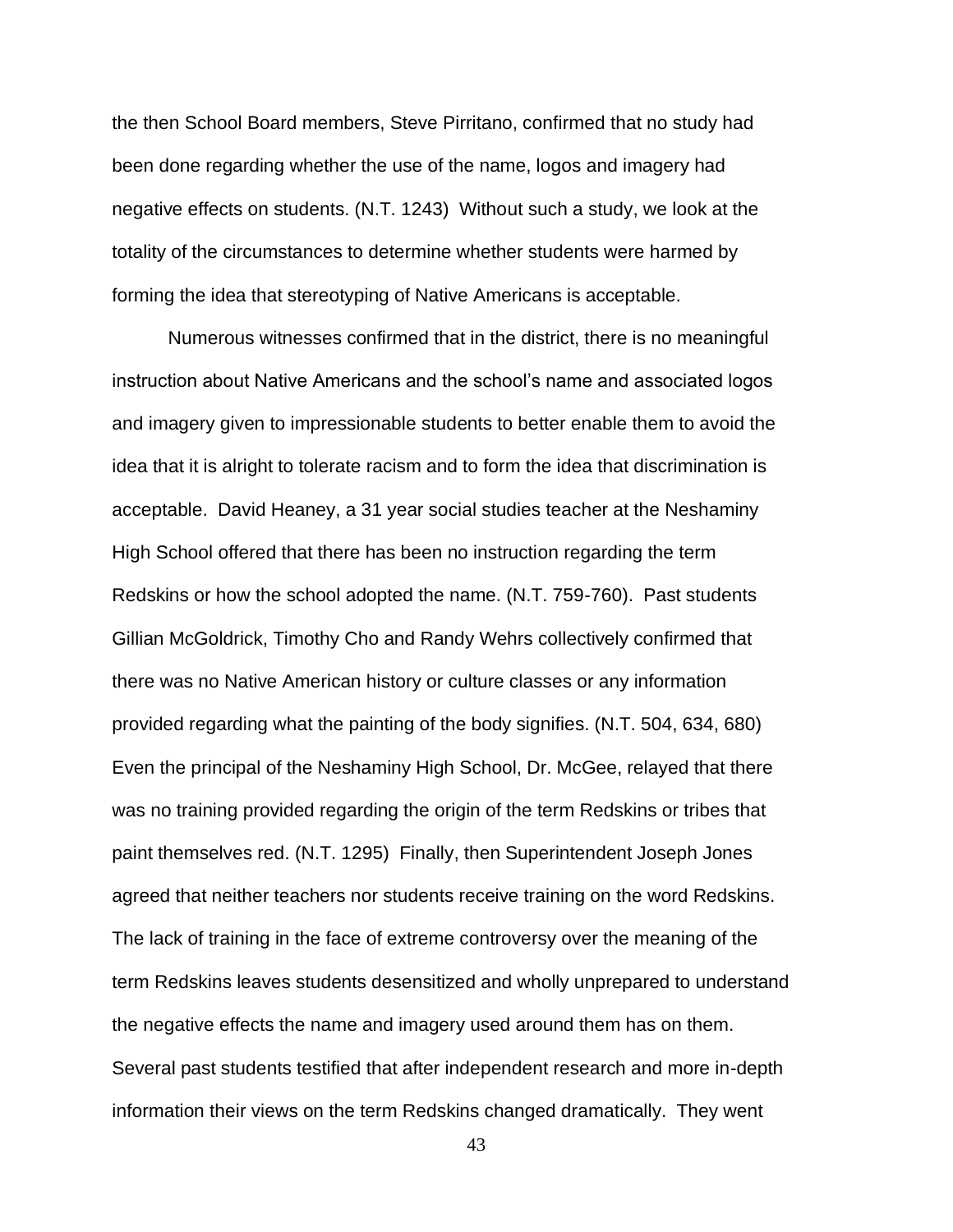from thinking the term Redskins was not offensive to an awareness of just how offensive the term actually is to so many. One student, Jessica McClelland, testified that when she used the term when she was a student at Neshaminy High School, it was done without an awareness that the term is offensive. (N.T. 1160) She termed her view and actions when in school as "ignorant discrimination." (N.T. 1166) Now, she is aware that the term Redskins can be a racial slur and it is wrong to appropriate another's culture. (N.T. 1167) Another student, Gillian McGoldrick, who had been on the side of the use of the word Redskins as a tradition changed her view after hearing the views of other students and conducting independent research. (N.T. 507) She testified that she felt that she had been lied to about the word Redskins. (N.T. 511)

The final factor in the ultimate conclusion that non-Native Americans were harmed by being surrounded by negative stereotypes which can cause cultural insensitive behavior are the negative experiences testified to by numerous Playwicken staff members after speaking out against the term Redskins. Several extremely well written and thoughtful editorials attempted to convey the opinion that the name Redskins is a slur and discriminatory and should not be used. Non-Native American student reactions reveal just how uninformed these students were about their own insensitivity towards a distinct group, many of whom consider the term discriminatory, and their tolerance of what many find to be racism. For the sake of the name of school athletics, cultures are demeaned, insulted, harassed and misrepresented, however, non-Native Americans were unprepared to even consider this as a possibility. Instead, newspapers were torn up, members of the Playwicken staff felt intimidated, and even threatened by the reactions of other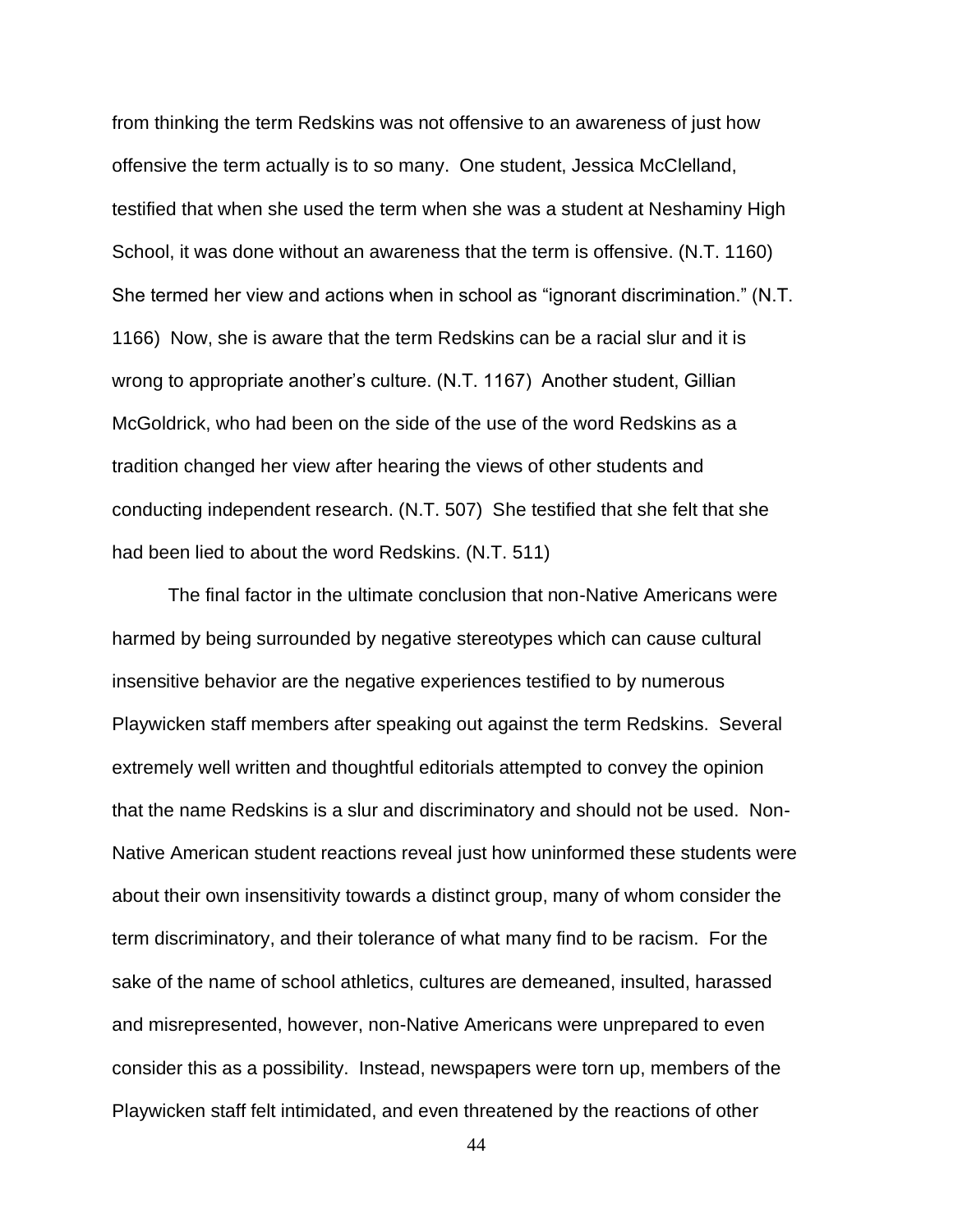students. One student testified that she resigned from the Playwicken because the bullying got to be too much. (N.T. 1158) Another Playwicken staff member testified that he was cornered by a number of the high school's football players and called derogatory names. (N.T. 640-641) Yet another Playwicken staff member testified that, because of negative student reactions, she contemplated withdrawing from all school activities and there were times when she did not want to go to school. (N.T. 532) This student testified that she was always anxious, lost sleep and had trouble concentrating. (N.T. 534) She offered that, for her, the Playwicken offices were a safe haven from negative student reactions. (N.T. 534) Additionally, this student delivered a number of social media postings to Dr. McGee. (N.T. 586) Yet another student testified that the editorials created tension and a distance grew between him and several friends. (N.T. 659) This student offered that there were arguments and occasional aggression and that he lost friends over the issues. (N.T. 659, 661, 684)

Looking at the entirety of the circumstances of this case, we conclude that the District, aware of the existence of numerous stereotypes of Native Americans displayed at the Neshaminy High School, failed to provide non-Native American students with the information necessary to prevent the formation of the idea that specifically stereotyping Native Americans is acceptable and, by extension, generally, the idea that stereotyping other minorities is also acceptable. Such a learning environment is unacceptable.

Of course, this aspect of the case is quite novel. To be held liable, the District must be found to have violated the PHRA. On this point, Section 12(a) of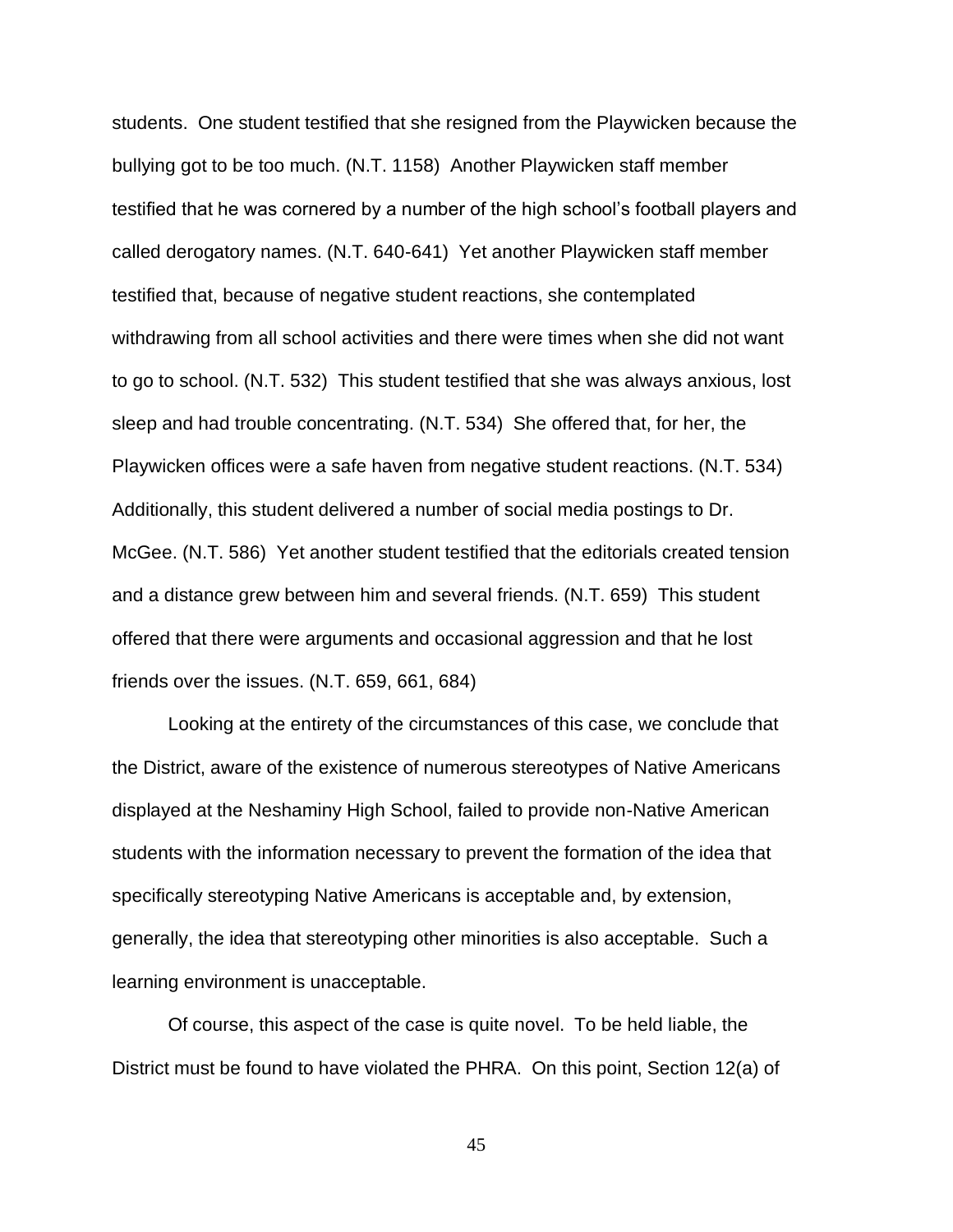the PHRA sets forth the following guiding principle: "The provisions of this act shall be construed liberally for the accomplishment of the purposes thereof…"

The harm in this case results from the District's use of stereotypical Native American logos and imagery. The language of Section 5(i)(1) of the PHRA appears to be limited to instances where advantages and privileges of a public accommodation are denied because of "his" race or ancestry. However, by operation of the mandate of the PHRA's section 12(a), we find that the harm to non-Native American students amounts to prohibited discrimination.

For example, in the context of retaliation cases, normally, to violate the PHRA, an claim of retaliation must allege that a Complainant either opposed unlawful discrimination or participated by filing a complaint, testifying or assisted, in any manner, in any investigation, proceeding or hearing under the PHRA. (See Section 5(d) of the PHRA).

However, courts have considered whether requesting an accommodation for a disability can be the protected activity that activates the basis for an alleged retaliation claim. In the case of *Shellenberger v. Summit Bancorp,* 318 F3d 183  $(3<sup>rd</sup>$  Cir. 2003), the court held that requesting an accommodation for a disability is protected activity that implicates the retaliation provisions of the ADA. The court held that the right to request an accommodation in good faith is no less a guarantee than the right to file a complaint. The court in *Shellenberger* declared "it would seem anomalous…to think congress intended no retaliation protection for employees who request a reasonable accommodation unless they file a formal charge. This would leave employees unprotected if an employer granted the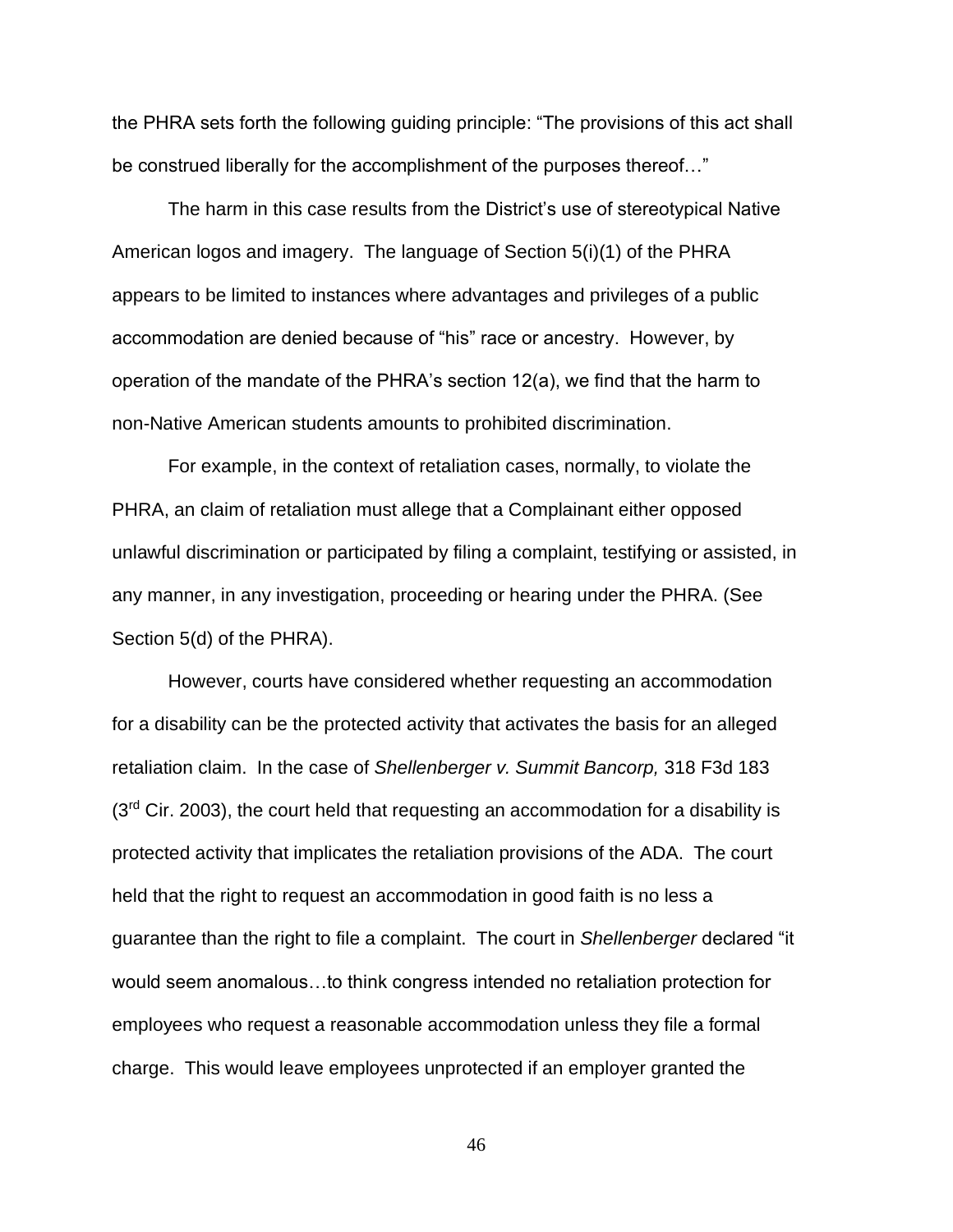accommodation and shortly thereafter terminated the employee in retaliation." *Citing Soileau v. Guilford of Maine Inc.*, 105 F.3d 12 (1<sup>st</sup> Cir. 1997).

Like in *Shellenberger*, the court in *Sulima v. Tobyhanna Army Depot*, 602 F.3d 177 (3rd Cir. 2010) declared that prohibited discrimination includes retaliation against an employee that has requested an accommodation.

In the PHRC case of *Myers v. The Brethrean Home Community*, PHRC Case No. 200505802, (Final Order issued in 2015), both *Shellenberger* and *Sulima* were cited for the general principal that an employee who has requested an accommodation for a disability is protected from retaliation for having made such a request.

Technically, the language of the PHRA does not specifically protect those who request an accommodation from acts of retaliation, but, the use of Section 12(a)'s liberal construction mandate reaches out to cover what at face value does not appear to be covered.

Another useful analogy deals with cases found in the housing area. When testers are used, those testers are not really interested in the property being tested, however, when disparity in treatment is uncovered, the PHRC can bring an action to remedy the harm that was revealed. In the present case, the harm uncovered is harm to non-Native American students. The act of stereotyping Native Americans results in harm to non-Native American students that, with a liberal application, is covered by the PHRA.

In housing, non-targeted bystanders have been found to have a cause of action. In 1972, the U.S. Supreme Court case of *Trafficante v. Metro Life Ins. Co*., 409 U.S. 205 (1972), held that a white tenant of an apartment unit within an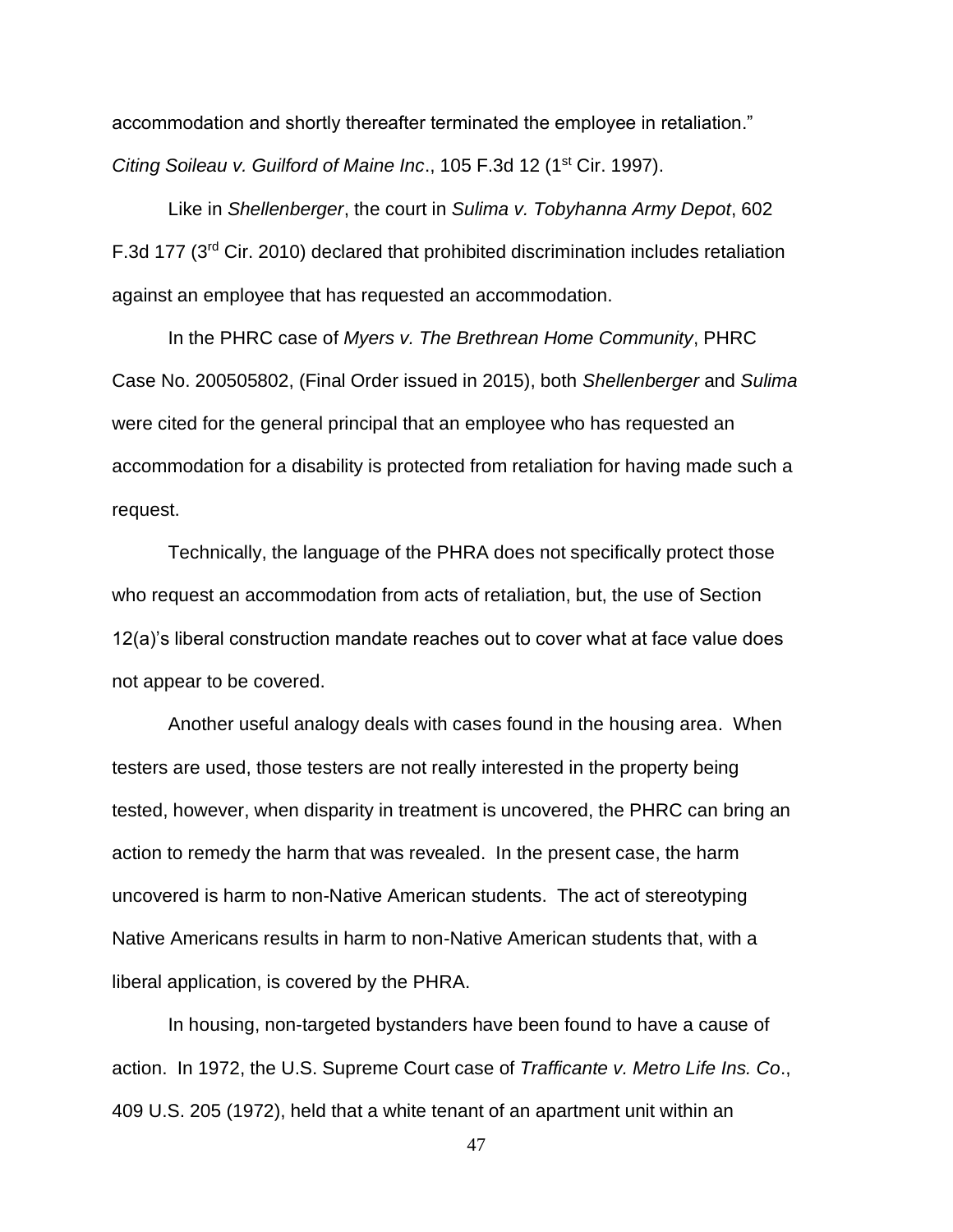apartment complex had standing to bring an action for the discrimination the landlord was taking against black prospective rental applicants. *Trafficante* declared that the white non-targeted Complainant had standing to sue for the loss of interracial associations as a result of the discriminatory actions of the landlord who targeted black applicants.

*Trafficante* is a prime example of liberally allowing a cause of action for injuries to a non-targeted group. While the lower court had narrowly ruled that the white tenant did not have standing because he was not the object of the discrimination and therefore not within the "class of persons" entitled to sue, the supreme court held that the term "aggrieved persons" should be construed broadly. Rather than limit standing to those directly victimized by racial discrimination, standing was liberally broadened. Those bystanders who allege that racism affected the quality of their lives now can also bring suit. In *Trafficante*, the court observed that the entire community was affected by the landlord's racism. Both blacks and whites suffered an injury-in-fact even though whites were not the targets of the landlord's discrimination.

Cases subsequent to *Trafficante* have applied the same rationale for organizations. In *Wheatley Hights Neighborhool Coalition v. Henna Resale Co.*, 81 FRD 641 (S.D.N.Y. 1979), white members of an association had standing to challenge the discriminatory practices of steering of minority perspective home buyers to particular neighborhoods.

In the present case, the District's use of stereotypical logos and imagery of Native Americans impacts everyone. The non-Native American student bystanders are impacted by the District's discrimination against Native Americans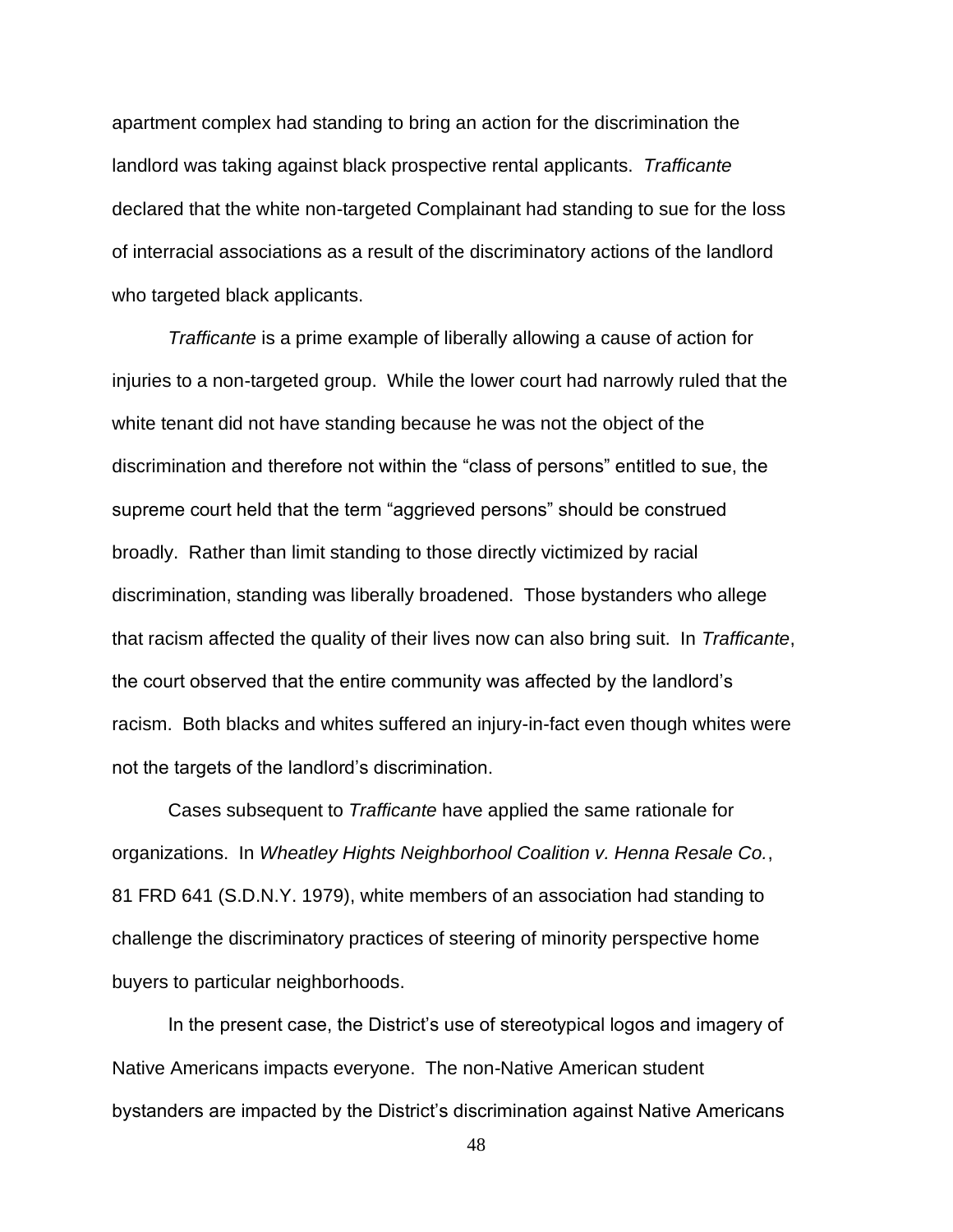in that the non-Native American students are denied a proper educational environment in a public accommodation. By allowing stereotyped images and logos of Native Americans to be used for school spirit, the District is, in effect, saying they are acceptable. While the logos and imagery are not part of the educational curriculum, students are sill, in effect, taught that stereotyping of another group is acceptable.

In the employment area, some courts have given non-minority bystanders standing to challenge the effects of discrimination that targets minorities. Indeed, many courts have adopted an extremely broad approach. In *Waters v. Heublein*, 547 F.2d 466 (9<sup>th</sup> Cir. 1976), white bystanders were given standing to sue an employer for discriminating against women, blacks and Spanish surnamed individuals. The non-minority bystanders had the protectible interest of having an opportunity to interact with people of other races. Similarly, in *Clayton v. White Hall School District*, 875 F.2d 676 (8<sup>th</sup> Cir. 1989), standing was given to a white school cafeteria worker to sue her employer when the employer denied a black coworker's right to enroll their child in the school. The court acknowledged the intangible benefit of being able to work in an environment free from racial discrimination.

With claims of sexual harassment, those who merely witness what they believe to be sexual harassment in the workplace have standing to bring suit for a bystander injury. *See Leibovitz v. New York City Transit Auth*. 4 F. Supp. 2d 144 (E.D. N.Y. 1979). The key question is whether sexual conduct in the workplace unreasonably interferes with an individual's work performance or creates an intimidating, hostile or offensive working environment. Sexual harassment occurs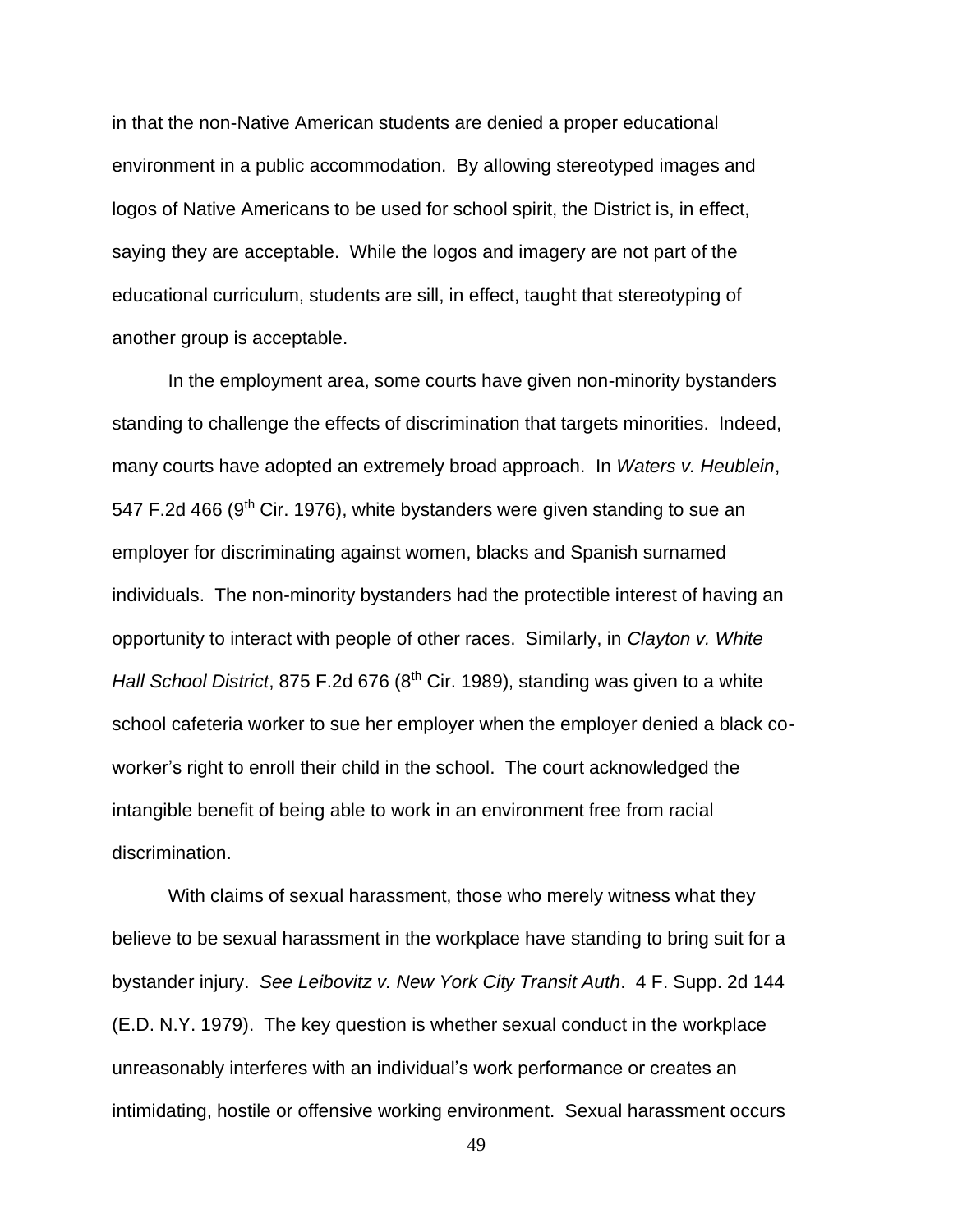under many different circumstances, but for the principle applicable here, the victim of the sexual harassment does not have to be the person harassed, but could be anyone affected by the offensive conduct. Civil rights statutes are construed liberally to support a broad prohibition against discrimination, regardless of who is the direct target of the acts of discrimination. Indeed, discriminatory conduct can reach groups of people and not simply the individual who is the target of the animus.

Certainly, the PHRC should be broad enough to cover bystander individuals

who are injured but were not the target of the acts of discrimination. Accordingly,

we find that the District is liable for a violation of Section 5(i)(1) of the PHRA.

Therefore, we move to consideration of an appropriate remedy.

The PHRC has broad equitable power to fashion relief. Section 9(f) of the

PHRA provides in pertinent part:

If, upon all the evidence at the hearing, the Commission shall find that a respondent has engaged in or is engaging in any unlawful discriminatory practice as defined in this Act, the Commission shall state its finding of fact, and shall issue and cause to be served on such respondent an order requiring such respondent to cease and desist from such unlawful discriminatory practice and to take such affirmative action, including, but not limited to reimbursement of certifiable travel expenses in matters involving the complaint, hiring, reinstatement…with or without back pay…and any other verifiable, reasonable out-of-pocket expenses caused by such unlawful discriminatory practice…as, in the judgment of the Commission, will effectuate the purposes of this act, and including a requirement for report of the manner of compliance.

In *Murphy v. Cmwlth. Pa. Human Relations Commission*, 506 Pa./ 549, 486 A. 2d

388 (1985), the Pennsylvania Supreme Court commented on the extent of the

Commission's power by stating; "We have consistently held that the Commissioners,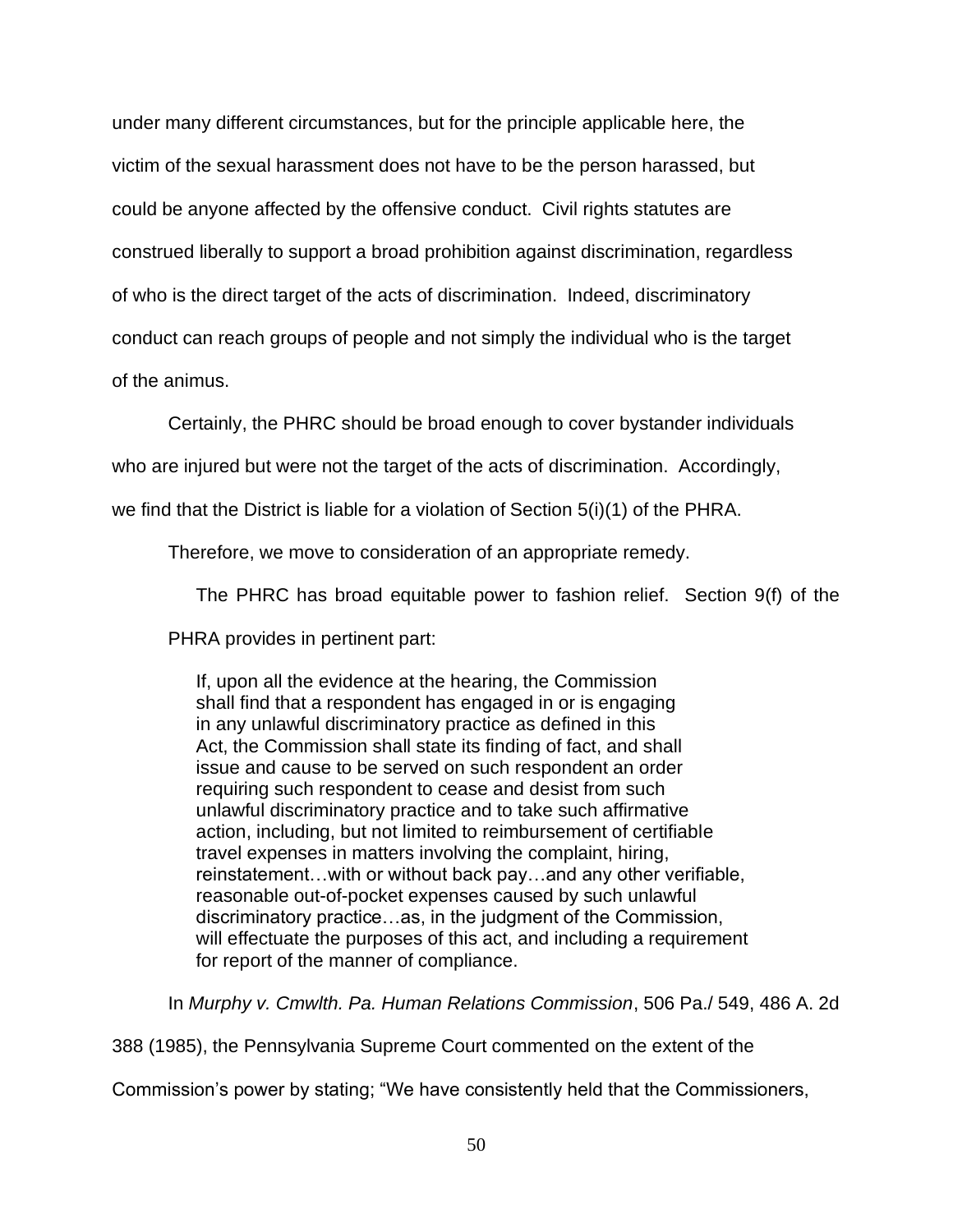when fashioning an award, have broad discretion and their actions are entitled to deference by a reviewing court." The expertise of the Commission in fashioning a remedy is not to be lightly regarded. The only limitation upon the Commission's authority is that its award may not seek to achieve ends other than the stated purposes of the Act. *Consolidated Rail Corp. v. PHRC*, 136 Pa. Commonwealth Ct. 147, 152 A.2d 702, 708 (1990).

The function of the remedy in employment discrimination is twofold. First, the remedy must ensure that the Commonwealth's interest in eradicating unlawful discrimination is vindicated. Vindication of this interest is non-discretionary. It necessitates entry of an order, injunctive in nature, which required the Respondent to cease and desist from engaging in unlawful discriminatory practices.

The second purpose of any remedy focuses on entitlement to individual relief. It's purpose is not to punish a Respondent, but simply to make a Complainant whole by returning the Complainant to the position in which he would have been, absent the discriminatory practice. See *Albermarle Paper Co. v. Moody*, 422 U.S. 405, 10 FEP Cases 1181 (1975); *PHRC v. Alto-Reste Park Cemetery Association*., 306 A.2d 881 (Pa. S. Ct. 1973). The remedy should also discourage future discrimination. *Williamsburg Community School District v. PHRC*, 99 Pa. Commonwealth Ct. 206, 512 A.2d 1339 (1986).

In the PHRC's post-hearing brief, the PHRC generally submits that one of the things the District should be ordered to do is to cease using the term Redskins. However, we are mindful that there are various views held about the term Redskins, both within Native American tribes and with non-Native Americans.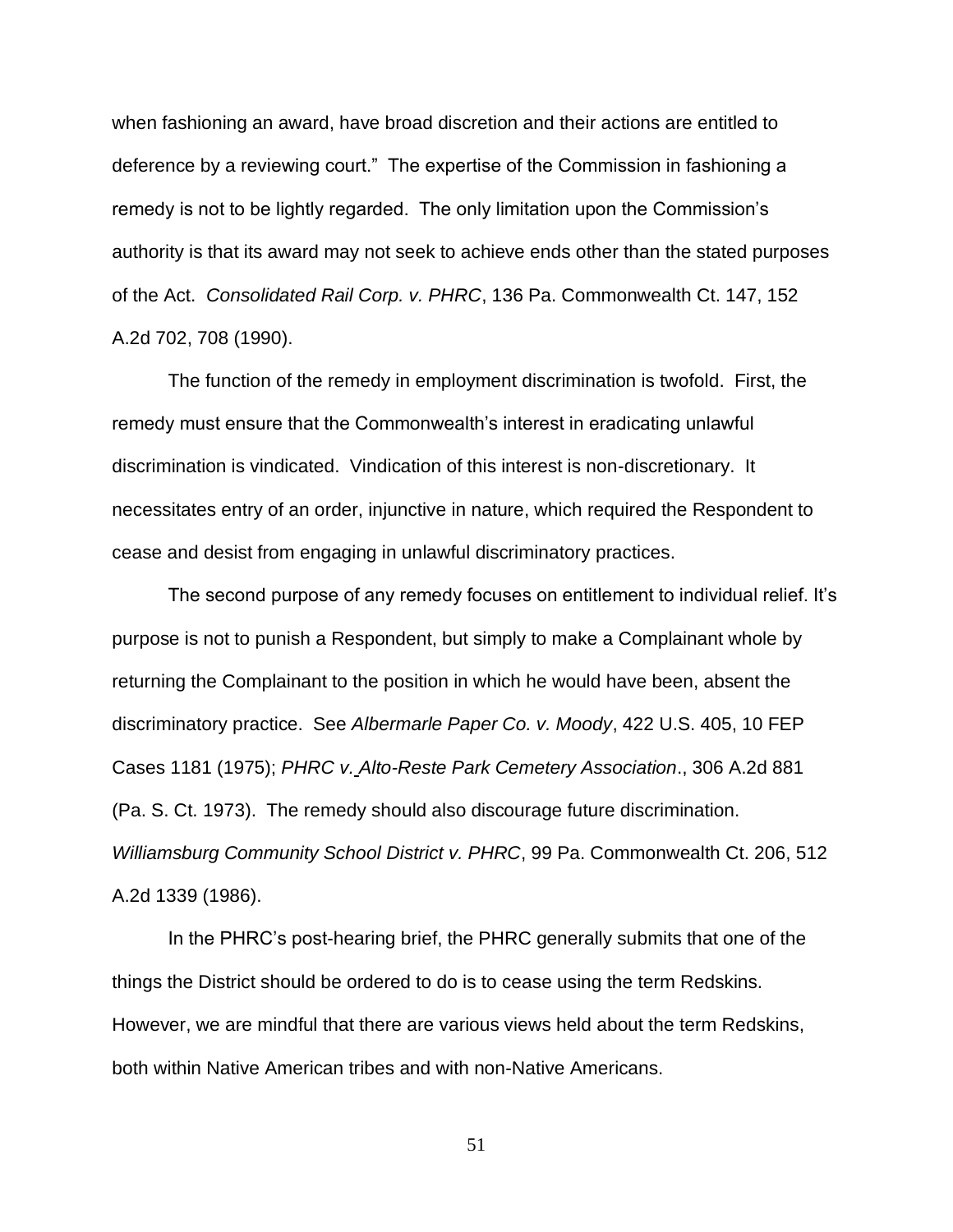There are those on one side of the controversy who hold the opinion that the term Redskins is always a racial slur and there are others who argue, depending on the context, the meaning of the term Redskins can be positive. Both Billeudeaux and Yancy, members of NAGA, put forth the idea that the way to handle the term is to "educate not eradicate."

After thoughtful consideration, at this time, the name Redskins may remain. Once non-Native American students have been properly educated about both the negative attributes associated with the term and the positive reasons to retain the term, the chance of a student learning to appreciate a racial stereotype should be significantly lessened. Education can better equip students to begin to understand that there are differences among Native Americans about the term Redskins and what these differences are.

With such a longstanding history and as presently used at Neshaminy High School, standing alone, the term Redskins has been shown to evoke feelings of loyalty in many and does create a sense of unity with which fans of the sports teams identify. It is the stereotypical logos and imagery that pose the problem. Additionally, when a Native American custom, tradition or cultural concept is wrongly appropriated and allowed to translate into behavior that, in effect, mimics and mocks sacred Native American traditions for the sake of sport entertainment, this must cease. Culturally insensitive behaviors must not be allowed to be normalized. The continuation of such behaviors genuinely promotes racial stereotyping, something that, without question, runs counter to our educational ideals and social morals.

Allowing the commonly used term Redskins at this time may also avoid the opposite effect on students who may otherwise strongly resist change. If the term were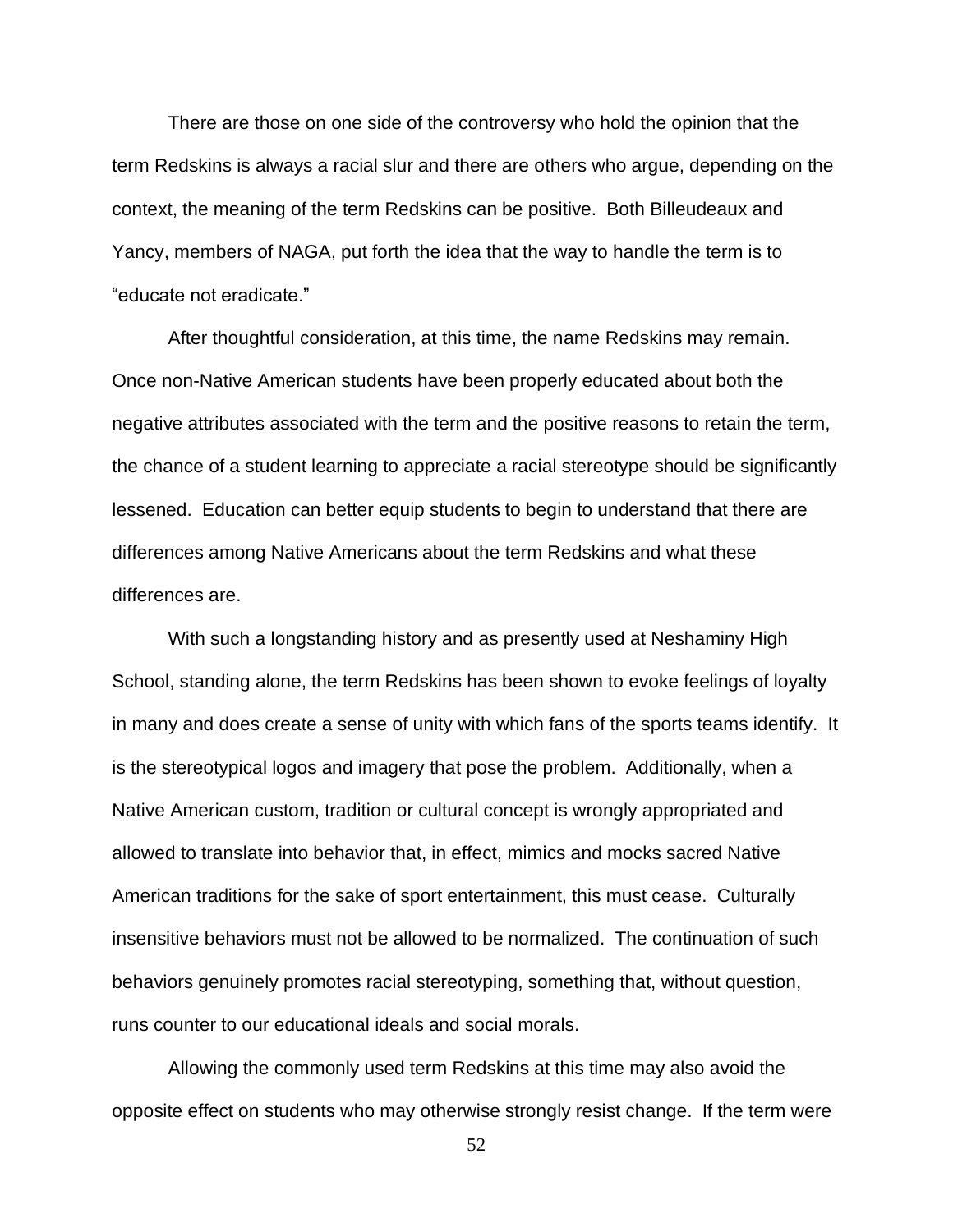to be suddenly removed without fully educating everyone why, this may well result in a negative backlash that might just solidify the misguided idea that stereotyping is acceptable. The best way to approach the issue is with proper education.

Also, as NAGA would urge, allowing the continued use of the term Redskins would further the preservation of accurate education of non-Native American students about the widely varied cultures of the many different tribes. Yancy, a NAGA member offered that eradicating the term would help erase Native Americans from the fabric of America. Billeudeaux testified that along with being understood and represented, Native Americans want to maintain a dignified and respected footprint in society in such a way as to secure the meaning of their culture and identity. He would say that having a footprint creates a greater awareness that there are Native Americans among the general public.

A remedy for the limited finding in this case can possibly be accomplished by both the removal of Native American logos and imagery that depict negative stereotypes and the exposure of non-Native American students to a thoughtful and meaningful educational experience.

Such an educational experience should, at a minimum, cover the fundamental concept that before Europeans arrived in the western hemisphere, there were indigenous people living in literally hundreds of tribes who were residents of their own nations. Further, such education should include the fact that these indigenous tribes were not homogenous and monolithic but were instead living in widely varied tribes with separate languages, cultures, customs, and religions. Next, such education should encompass the general erosion of Native American tribes through the clashing between various Native Americans and the Europeans. On this point, the educational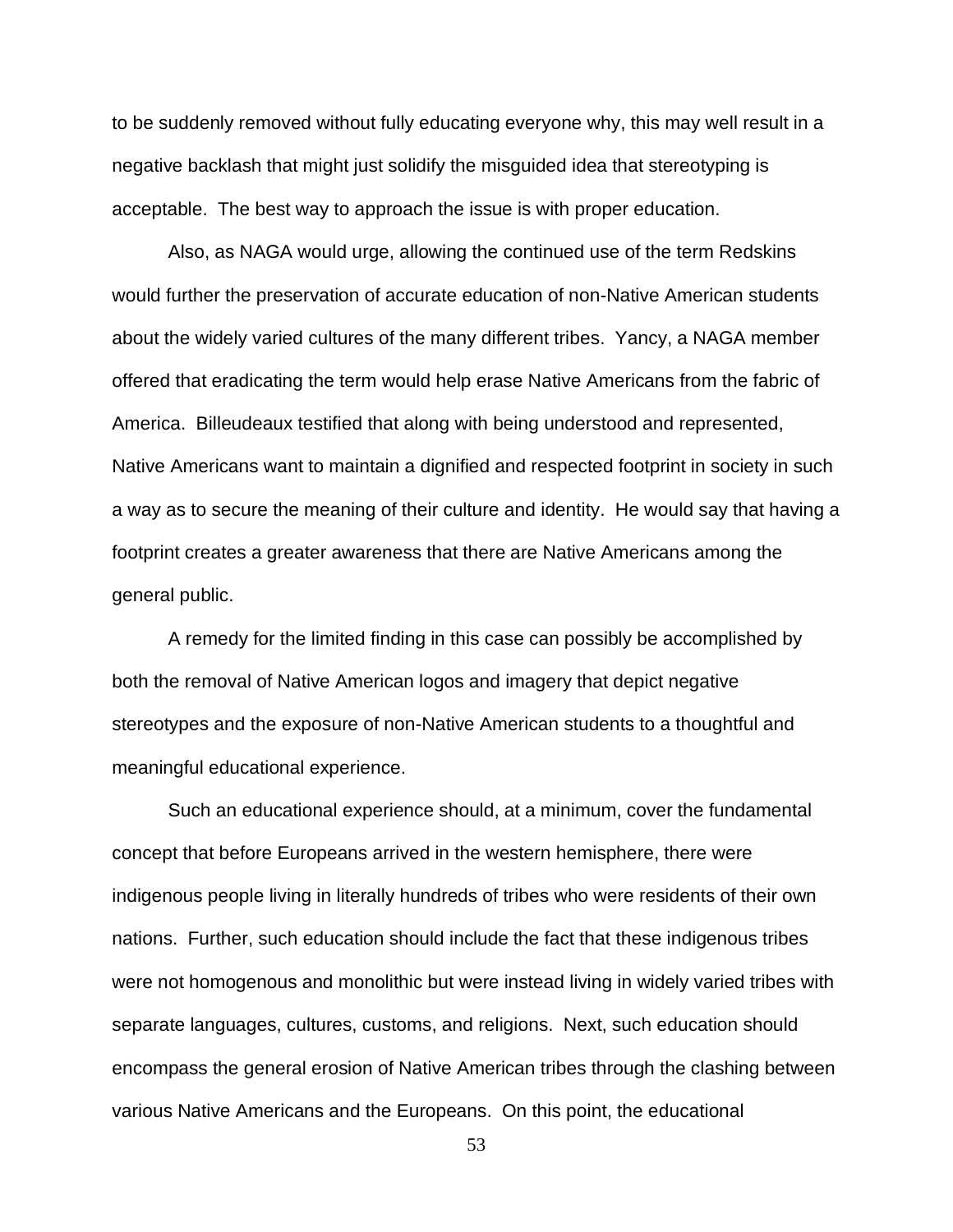experience should cover the theory of the genesis of the term Redskins as the name is said to have been used in several U.S. territories in a highly pejorative manner to refer to the bounty paid to whites for the body parts of Native Americans used as proof of a killing of a Native American.

The educational experience must cover the information Billeudeaux shared about numerous tribes who do paint themselves red for varied ceremonial and spiritual purposes. Such tribes are said to call themselves Redskins.

To assist the District with the educational requirement, it is recommended that the District attempt to enlist the assistance of the Playwicken student writers to bring to life a better understanding of varies issues. In evidence is this case are outstanding editorials written by students as they sought to ban the use of the term Redskins. Now the Playwicken may well be useful to broaden the range of understanding the issues that surround the term.

Additionally, there is evidence that Dr. McGee attended a symposium at Drexel University that dealt with the use of the term Redskins. The portion of the symposium that covered Native American issues was presented by a Native American, Susan Shaun Harjo, a woman who was one of several Native Americans who brought the law suit against the Washington Redskins football team seeking to end the trademark protection of the term. Perhaps, either she or someone like her can assist the District to bring about a meaningful educational experience.

Billeudeaux testified that most of the logos and imagery at Neshaminy High School are not regionally appropriate and are historically misaligned and should be changed. He identified some imagery as stereotypical of Native Americans as warriors. Here, the District must cease to be the vehicle that supports and displays racial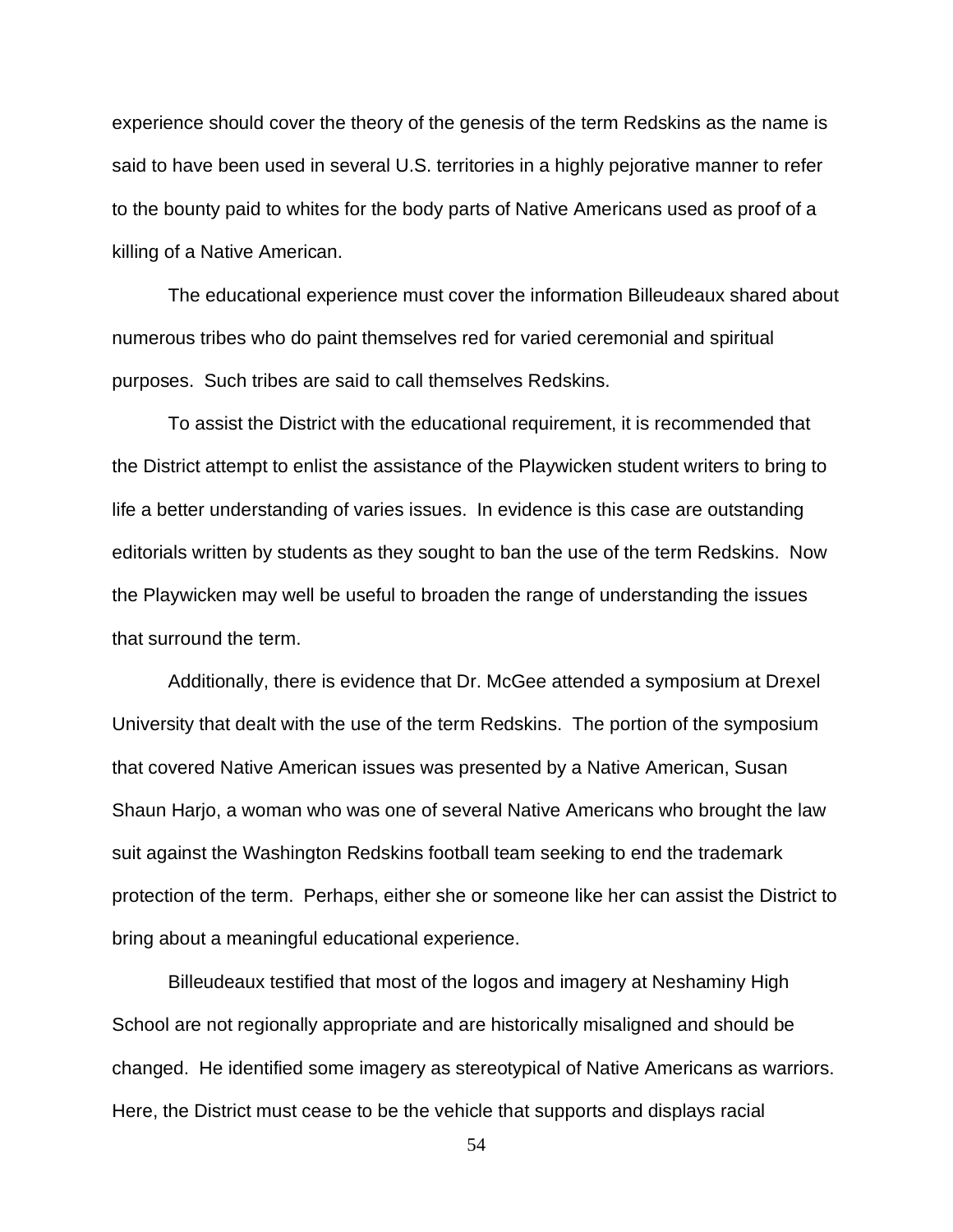stereotypes. Native Americans are not limited to the distorted picture that their role is as a warriors which, in effect, denies the strength, order and beauty found in the variety of cultures associated with many different tribes.

Each of the logos and imagery found at Neshaminy High School must be reviewed independently to determine whether the logo or imagery depicts a negative stereotype.

In the case of *Crosby v. Holsinger*, 852 F.2d 801 (4<sup>th</sup> Cir. 1988), a cartoon symbol that was present in a school was appropriately removed after it was found to be discriminatory. The symbol was of "Johnny Reb" and African American students were offended and lodged complaints. This case cited the U.S. Supreme Court case of *Timber v. Des Moines Independent Community School District,* 393 U.S. 503 (1969), which held that school officials need not sponsor or promote all student speech, especially when the public might reasonably perceive the logo bears the imprimatur of the school. *Citing Hazelwood School District v. Kuhlmeier,* 484 U.S. 260 (1986). Because logos and imagery bear the stamp of approval of the school, school authorities are free to disassociate the school from such logos and imagery due to educational concerns.

An appropriate order follows.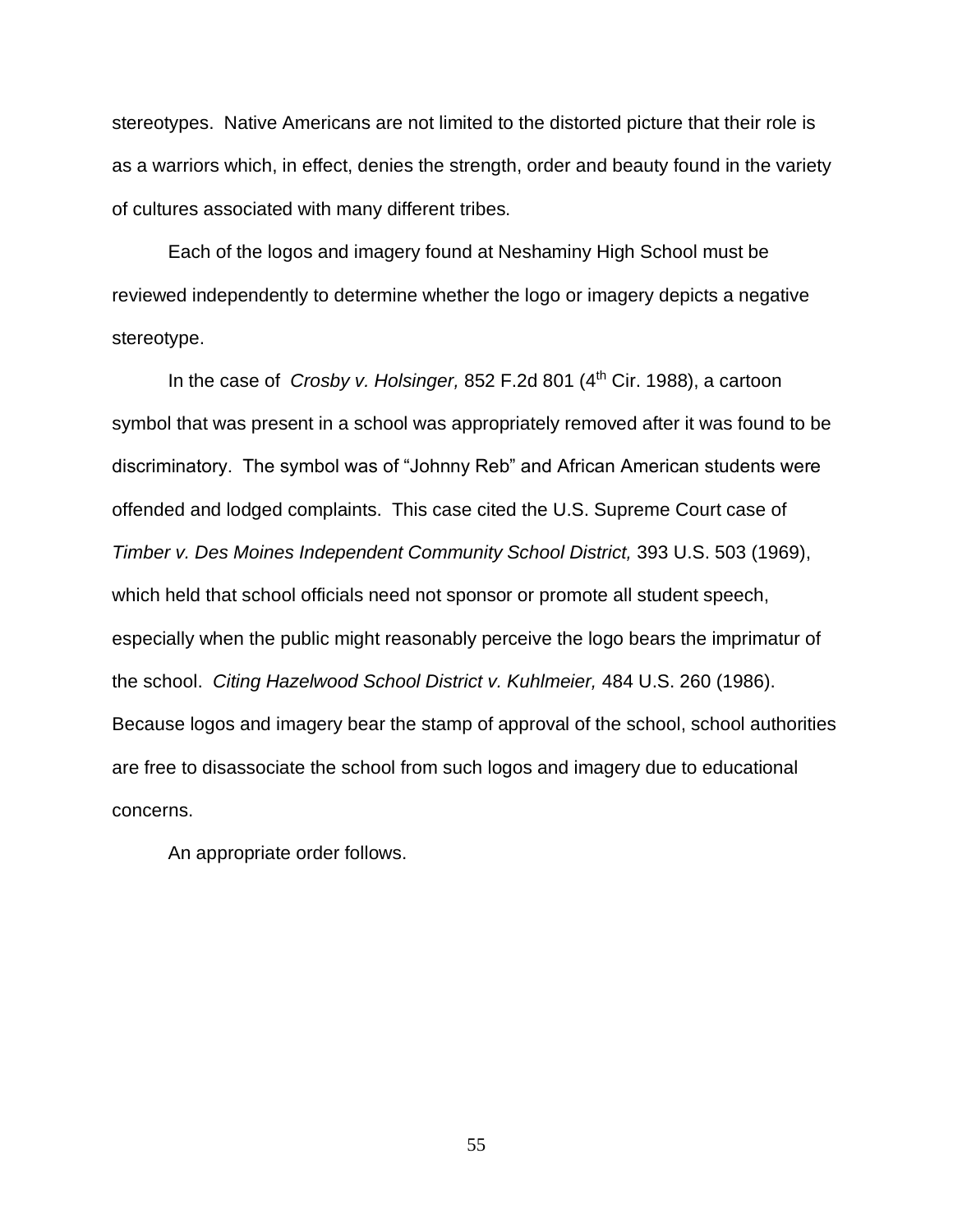### **COMMONWEALTH OF PENNSYLVANIA**

### **GOVERNOR'S OFFICE**

### **PENNSYLVANIA HUMAN RELATIONS COMMISSION**

| <b>COMMONWEALTH OF PENNSYLVANIA,</b> |                                |
|--------------------------------------|--------------------------------|
| <b>HUMAN RELATIONS COMMISSION,</b>   |                                |
| Complainant                          |                                |
| ν.                                   | <b>PHRC CASE NO. 201501536</b> |
| <b>NESHAMINY SCHOOL DISTRICT,</b>    |                                |
| <b>Respondent</b>                    |                                |

### **RECOMMENDATION OF PERMANENT HEARING EXAMINER**

Upon consideration of the entire record in the above-captioned matter, the Permanent Hearing Examiner finds that the PHRC has that the District allowed the inappropriate stereotypical use of logos and imagery of Native Americans that harmed non-Native American students in violation of Section 5(a) of the PHRA. It is, therefore, the Permanent Hearing Examiner's recommendation that the attached Findings of Fact, Conclusions of Law, and Opinion be approved and adopted. If so, approved and adopted, the Permanent Hearing Examiner further recommends issuance of the attached Final Order

#### **PENNSYLVANIA HUMAN RELATIONS COMMISSION**

**\_\_ \_\_\_\_\_\_\_\_\_\_\_\_\_\_ By:\_\_\_\_\_\_\_\_\_\_\_\_\_\_\_\_\_\_\_\_\_\_\_\_\_\_\_\_\_\_\_\_\_\_**

**Date Carl H. Summerson Permanent Hearing Examiner**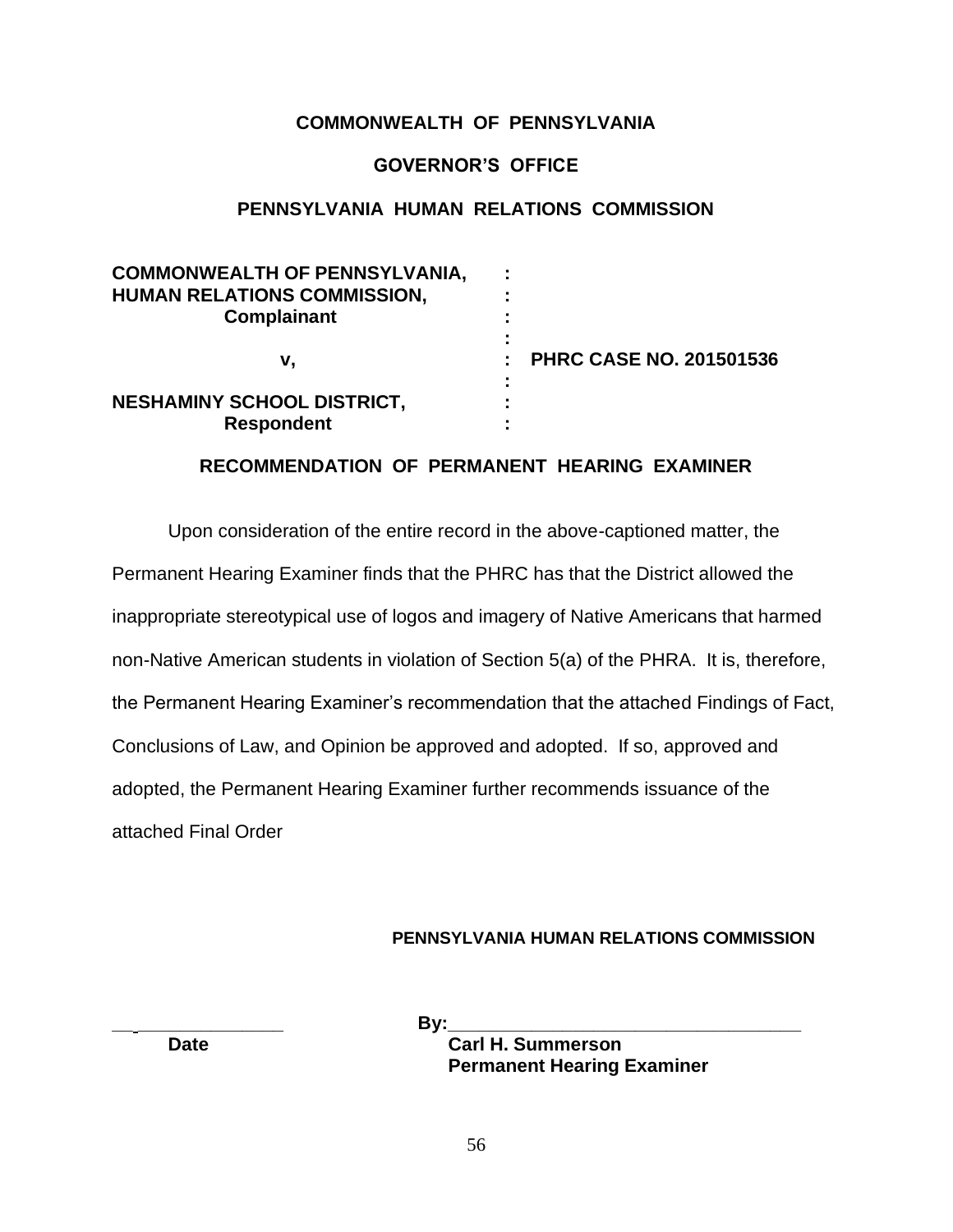#### **COMMONWEALTH OF PENNSYLVANIA**

### **GOVERNOR'S OFFICE**

#### **PENNSYLVANIA HUMAN RELATIONS COMMISSION**

| <b>COMMONWEALTH OF PENNSYLVANIA,</b> | ٠                              |
|--------------------------------------|--------------------------------|
| <b>HUMAN RELATIONS COMMISSION,</b>   |                                |
| <b>Complainant</b>                   |                                |
| ν.                                   | <b>PHRC CASE NO. 201501536</b> |
| <b>NESHAMINY SCHOOL DISTRICT,</b>    | ٠<br>٠                         |
| <b>Respondent</b>                    | :ot                            |

#### **FINAL ORDER**

**AND NOW**, this \_\_\_\_\_\_\_ day of \_\_\_\_\_\_\_\_\_\_\_\_\_\_\_\_\_\_\_, 2019 after a review of the entire record in this matter, the Pennsylvania Human Relations Commission, pursuant to Section 9 of the Pennsylvania Human Relations Act, hereby approves the foregoing Findings of Fact, Conclusions of law, and Opinion of the Permanent Hearing Examiner. Further, the Commission adopts said Findings of Fact, Conclusions of Law, and Opinion into the permanent record of this proceeding, to be served on the parties to the complaint and hereby.

### **ORDERS**

1. That, absent an extension for good cause shown, within 90 days the District shall cease and desist from the use of any and all logos and imagery in the Neshaminy High School that negatively stereotypes Native Americans.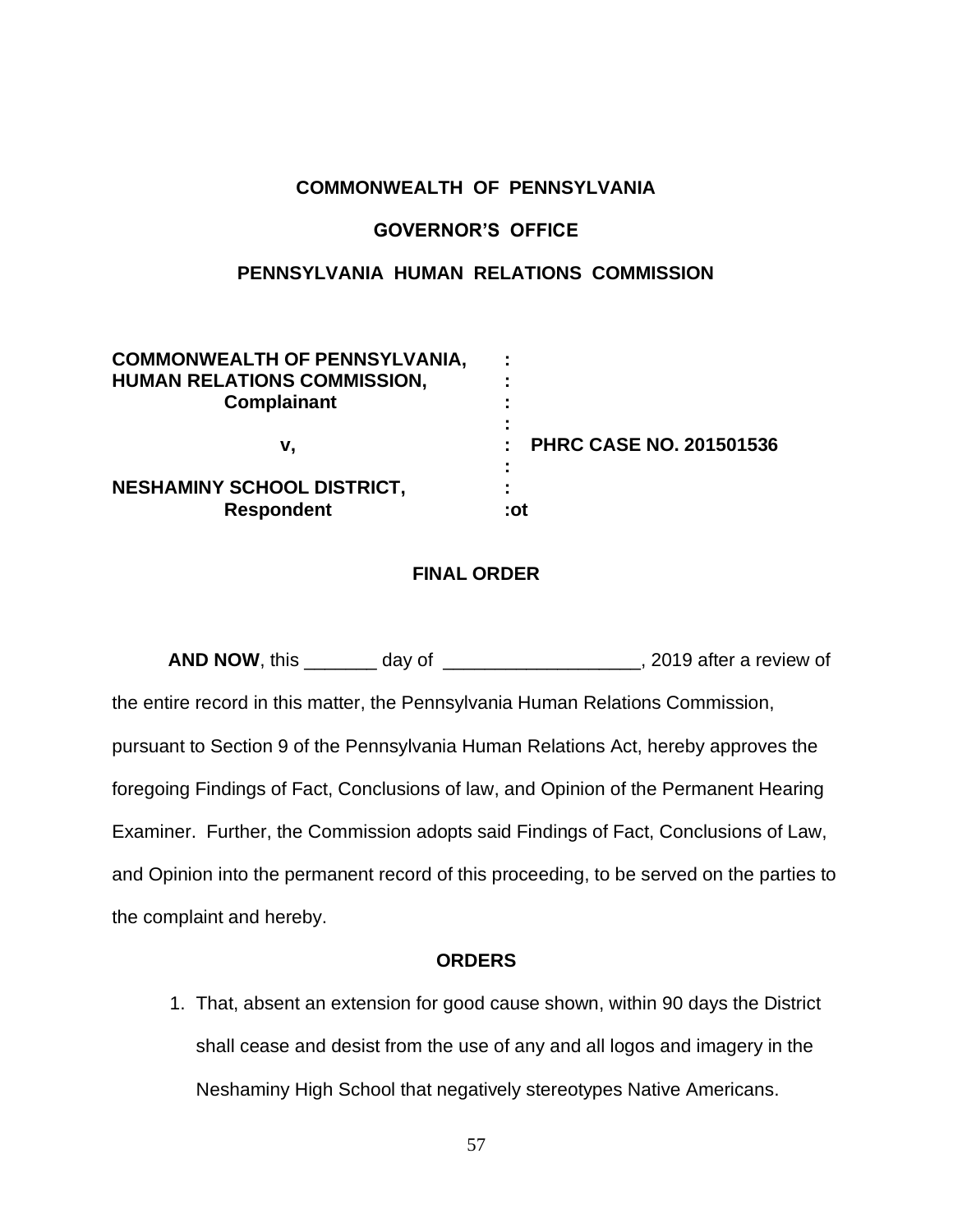- 2. That, at this time, the use of the term Redskins shall be permitted so long as the requisite educational information is provided to District students to ensure that students do not form the idea that it is acceptable to stereotype any group. The educational requirement shall continue as long as the District continues the use of the term Redskins. If, at any time, the District elects to discontinue the use of the term Redskins, the requisite educational information must still be provided to District students for a period to two years.
- 3. The statue of a member of the Lenape tribe found at the Neshaminy High School may also remain because it is a representation of a regional Native American tribe member.
- 4. That the District shall develop an appropriate educational experience consistent with the points outlined in the opinion.
- 5. That, within thirty days of the effective date of this Order, that the District shall report to the PHRC on the manner of its compliance with the terms of this Order by letter addressed to Lisa M. Knight, Esquire, Assistant Chief Counsel, Pennsylvania Human Relations Commission, 110 North 8<sup>th</sup> Street, Suite 501, Philadelphia, PA 19107.
- 6. That 90 days after the effective date of this Order, the District shall file a report with respect to whether the District has removed all negative stereotypical images or logos of Native Americans. Additionally, as long as the District continues to use the name Redskins, 6 months after the effective date of this Order, the District shall report on the actions it has taken to comply with the educational requirements of this Order. Thereafter, during